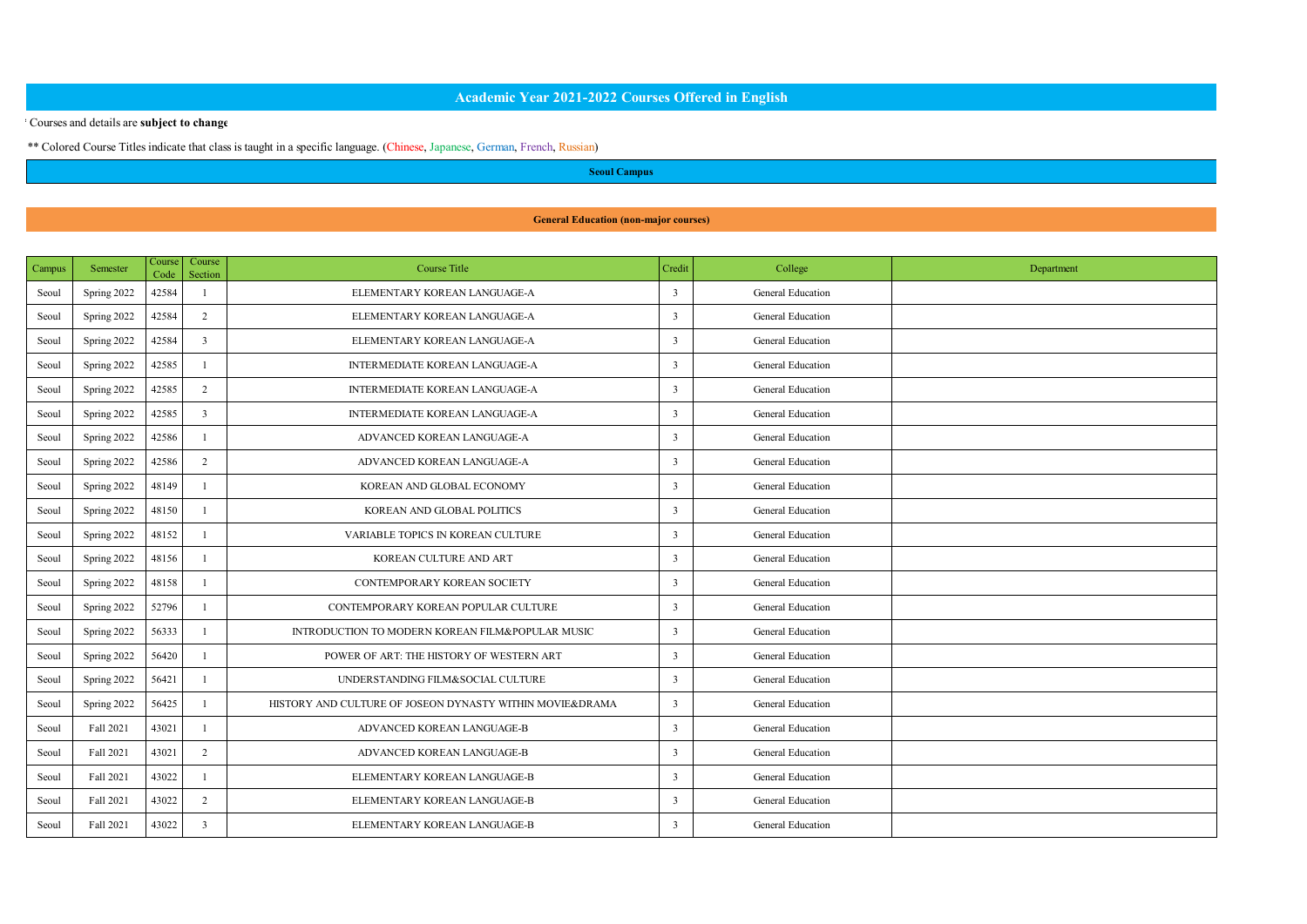| Seoul | Fall 2021 | 43022 |                | ELEMENTARY KOREAN LANGUAGE-B                     | General Education |  |
|-------|-----------|-------|----------------|--------------------------------------------------|-------------------|--|
| Seoul | Fall 2021 | 43023 |                | <b>INTERMEDIATE KOREAN LANGUAGE-B</b>            | General Education |  |
| Seoul | Fall 2021 | 43023 | $\overline{2}$ | <b>INTERMEDIATE KOREAN LANGUAGE-B</b>            | General Education |  |
| Seoul | Fall 2021 | 48154 |                | KOREAN AND GLOBAL BUSINESS.                      | General Education |  |
| Seoul | Fall 2021 | 48155 |                | <b>INTRODUCTION TO KOREAN STUDIES</b>            | General Education |  |
| Seoul | Fall 2021 | 48156 |                | KOREAN CULTURE AND ART                           | General Education |  |
| Seoul | Fall 2021 | 48157 |                | KOREAN HISTORY AND CULTURE                       | General Education |  |
| Seoul | Fall 2021 | 48158 |                | <b>CONTEMPORARY KOREAN SOCIETY</b>               | General Education |  |
| Seoul | Fall 2021 | 52796 |                | CONTEMPORARY KOREAN POPULAR CULTURE              | General Education |  |
| Seoul | Fall 2021 | 52800 |                | <b>GLOBAL BUSINESS AND LAW</b>                   | General Education |  |
| Seoul | Fall 2021 | 55776 |                | <b>BUSINESS CREATIVITY</b>                       | General Education |  |
| Seoul | Fall 2021 | 56333 |                | INTRODUCTION TO MODERN KOREAN FILM&POPULAR MUSIC | General Education |  |
| Seoul | Fall 2021 | 56334 |                | HISTORY AND CHUTURE OF JOSEON DYNASTY            | General Education |  |

#### **College of Business and Economics**

| Campus | Semester    | Course<br>Code | Course<br>Section | Course Title                                  | Credit         | College                         | Department                            |
|--------|-------------|----------------|-------------------|-----------------------------------------------|----------------|---------------------------------|---------------------------------------|
| Seoul  | Spring 2022 | 52646          |                   | SOFTWARE PROGRAMMING FOR BUSINESS & ECONOMICS |                | College of Business & Economics | School of Business Administration     |
| Seoul  | Spring 2022 | 732            |                   | MACROECONOMIC THEORY                          | ٦              | College of Business & Economics | Department of Global Finance          |
| Seoul  | Spring 2022 | 1307           | 2                 | <b>BUSINESS STATISTICS</b>                    | ٦              | College of Business & Economics | School of Business Administration     |
| Seoul  | Spring 2022 | 1307           | 6.                | <b>BUSINESS STATISTICS</b>                    | ٦              | College of Business & Economics | School of Business Administration     |
| Seoul  | Spring 2022 | 1333           | 10                | PRINCIPLES OF RUSINESS ADMINISTRATION         | ٦              | College of Business & Economics | School of Basiness Administration     |
| Seoul  | Spring 2022 | 1333           | 11                | PRINCIPLES OF BUSINESS ADMINISTRATION         | ٦              | College of Business & Economics | School of Business Administration     |
| Seoul  | Spring 2022 | 1498           | A                 | INTRODUCTION TO ECONOMICS(1)                  | ٦              | College of Business & Economics | School of Economics                   |
| Seoul  | Spring 2022 | 21848          |                   | STATISTICAL MATHEMATICS (1)                   |                | College of Business & Economics | Department of Applied Statistics      |
| Seoul  | Spring 2022 | 35703          | ×                 | <b>INTRODUCTION TO ECONOMICS</b>              |                | College of Business & Economics | School of Basiness Administration     |
| Seoul  | Spring 2022 | 35705          | ٦                 | <b>ACCOUNTING PRINCIPLES</b>                  |                | College of Business & Economics | School of Business Administration     |
| Seoul  | Spring 2022 | 40424          | 2                 | <b>INTRODUCTION TO ECONOMICS</b>              | $\overline{2}$ | College of Business & Economics | Department of International Logistics |
| Seoul  | Spring 2022 | 40804          |                   | MATHEMATICS FOR FINANCE                       | ٠              | College of Business & Economics | Department of Global Finance          |
| Seoul  | Spring 2022 | 42136          |                   | FUNDAMENTALS OF LOGISTICS(1)                  | ٠              | College of Business & Economics | Department of International Logistics |
| Seoul  | Spring 2022 | 42136          | 2                 | <b>FUNDAMENTALS OF LOGISTICS(1)</b>           | ٠              | College of Business & Economics | Department of International Logistics |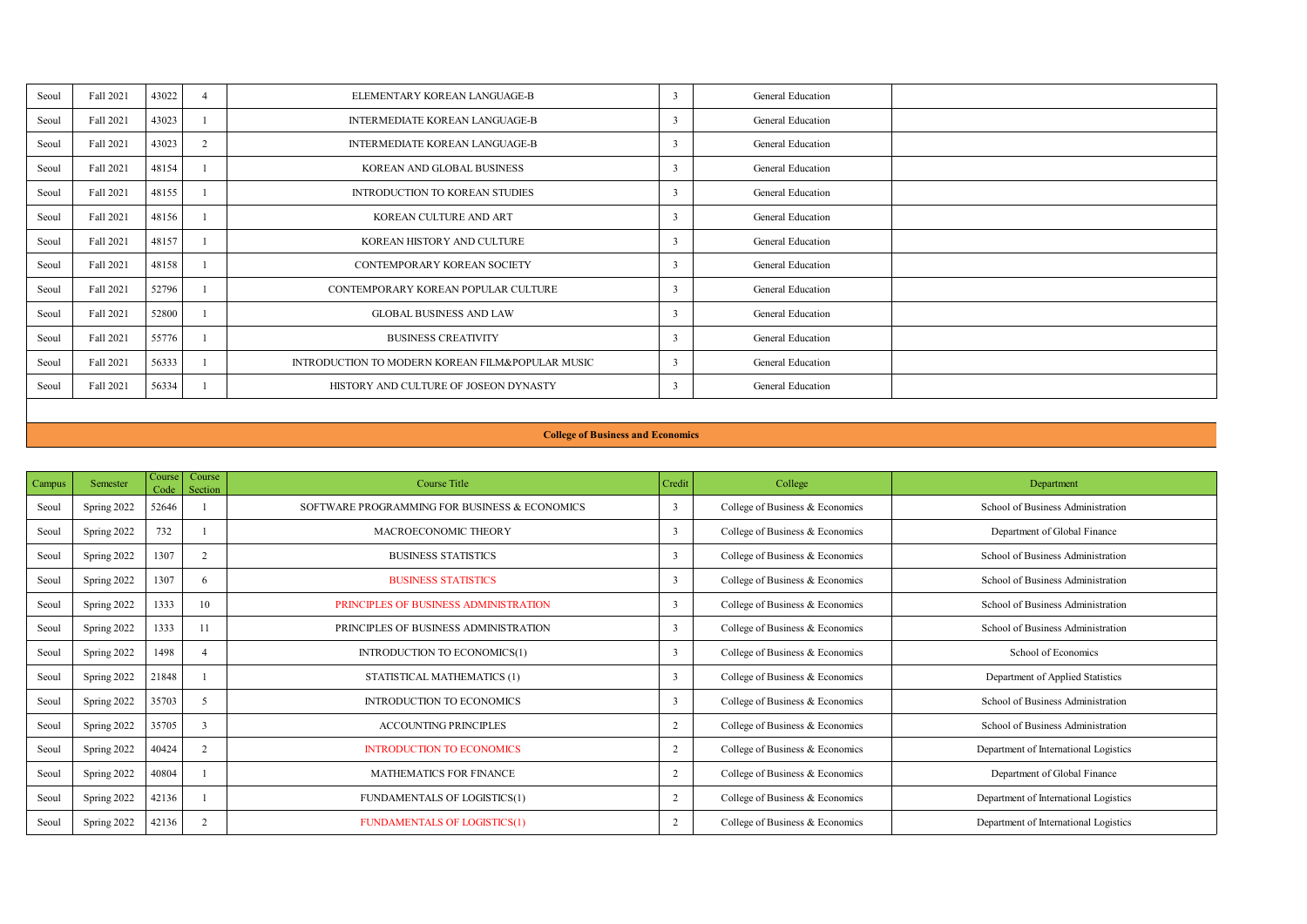| Seoul | Spring 2022 | 50061 | $\mathbf{I}$            | INTRODUCTION TO INDUSTRIAL SECURITY     | $\overline{2}$ | College of Business & Economics | Department of Industrial Security              |
|-------|-------------|-------|-------------------------|-----------------------------------------|----------------|---------------------------------|------------------------------------------------|
| Seoul | Spring 2022 | 1478  | $\overline{\mathbf{3}}$ | <b>ECONOMIC STATISTICS</b>              | $\overline{2}$ | College of Business & Economics | School of Economics                            |
| Seoul | Spring 2022 | 1478  | $\overline{4}$          | <b>ECONOMIC STATISTICS</b>              | $\overline{2}$ | College of Business & Economics | School of Economics                            |
| Seoul | Spring 2022 | 40421 | $\mathbf{I}$            | <b>BUSINESS COMMUNICATION(1)</b>        | $\overline{2}$ | College of Business & Economics | Department of International Logistics          |
| Seoul | Spring 2022 | 40421 | $\overline{2}$          | <b>BUSINESS COMMUNICATION(1)</b>        | $\overline{2}$ | College of Business & Economics | Department of International Logistics          |
| Seoul | Spring 2022 | 2578  | $\overline{2}$          | MANAGERIAL ACCOUNTING                   | 3              | College of Business & Economics | School of Business Administration              |
| Seoul | Spring 2022 | 2578  | $\overline{1}$          | MANAGERIAL ACCOUNTING                   | 3              | College of Business & Economics | School of Business Administration              |
| Seoul | Spring 2022 | 6793  | $\mathbf{I}$            | <b>MARKETING</b>                        | 3              | College of Business & Economics | School of Business Administration              |
| Seoul | Spring 2022 | 6793  | $\overline{2}$          | <b>MARKETING</b>                        | 3              | College of Business & Economics | School of Business Administration              |
| Seoul | Spring 2022 | 6793  | $\overline{\mathbf{3}}$ | <b>MARKETING</b>                        | 3              | College of Business & Economics | School of Business Administration              |
| Seoul | Spring 2022 | 6793  | $\ddot{4}$              | <b>MARKETING</b>                        | 3              | College of Business & Economics | School of Business Administration              |
| Seoul | Spring 2022 | 6793  | 5                       | <b>MARKETING</b>                        | 3              | College of Business & Economics | School of Business Administration              |
| Seoul | Spring 2022 | 11823 | $\mathbf{I}$            | MATHEMATICAL STATISTICS(1)              | 3              | College of Business & Economics | Department of Applied Statistics               |
| Seoul | Spring 2022 | 11823 | $\overline{2}$          | MATHEMATICAL STATISTICS(1)              | 3              | College of Business & Economics | Department of Applied Statistics               |
| Seoul | Spring 2022 | 18178 | $\mathbf{I}$            | FINANCIAL MANAGEMENT                    | 3              | College of Business & Economics | Department of Global Finance                   |
| Seoul | Spring 2022 | 18178 | $\overline{3}$          | FINANCIAL MANAGEMENT                    | 3              | College of Business & Economics | School of Business Administration              |
| Seoul | Spring 2022 | 18178 | $\Delta$                | FINANCIAL MANAGEMENT                    | 3              | College of Business & Economics | School of Business Administration              |
| Seoul | Spring 2022 | 19569 | $\mathbf{I}$            | ORGANIZATIONAL BEHAVIOR                 | 3              | College of Business & Economics | School of Business Administration              |
| Seoul | Spring 2022 | 19569 | $\ddot{4}$              | ORGANIZATIONAL BEHAVIOR                 | $\mathbf{I}$   | College of Business & Economics | School of Business Administration              |
| Seoul | Spring 2022 | 27803 | $\mathbf{I}$            | MANAGEMENT INFORMATION SYSTEM           | 3              | College of Business & Economics | School of Business Administration              |
| Seoul | Spring 2022 | 27803 | 5                       | MANAGEMENT INFORMATION SYSTEM           | 3              | College of Business & Economics | School of Business Administration              |
| Seoul | Spring 2022 | 27803 | 6                       | MANAGEMENT INFORMATION SYSTEM           | 3              | College of Business & Economics | School of Business Administration              |
| Seoul | Spring 2022 | 27807 | $\overline{2}$          | INTERMEDIATE FINANCIAL ACCOUNTING (I)   | 3              | College of Business & Economics | School of Business Administration              |
| Seoul | Spring 2022 | 27807 | $\ddot{4}$              | INTERMEDIATE FINANCIAL ACCOUNTING (I)   | 3              | College of Business & Economics | School of Business Administration              |
| Seoul | Spring 2022 | 41520 | $\overline{2}$          | <b>INTERNATIONAL LOGISTICS</b>          | 3              | College of Business & Economics | Department of International Logistics          |
| Seoul | Spring 2022 | 50071 | $\mathbf{I}$            | <b>INDUSTRIAL CRIMES</b>                | 3              | College of Business & Economics | Department of Industrial Security              |
| Seoul | Spring 2022 | 50076 | $\mathbf{I}$            | DIGITAL INFORMATION SECURITY TECHNOLOGY | 3              | College of Business & Economics | Department of Industrial Security              |
| Seoul | Spring 2022 | 2738  | $\mathbf{I}$            | ADVERTISING AND CONSUMER BEHAVIOR       | 3              | College of Business & Economics | Department of Advertising and Public Relations |
| Seoul | Spring 2022 | 30643 | $\mathbf{I}$            | <b>BUSINESS COMMUNICATIONS(1)</b>       | 3              | College of Business & Economics | School of Business Administration              |
| Seoul | Spring 2022 | 30643 | $\overline{2}$          | <b>BUSINESS COMMUNICATIONS(1)</b>       | 3              | College of Business & Economics | School of Business Administration              |
| Seoul | Spring 2022 | 30643 | $\overline{3}$          | <b>BUSINESS COMMUNICATIONS(1)</b>       | 3              | College of Business & Economics | School of Business Administration              |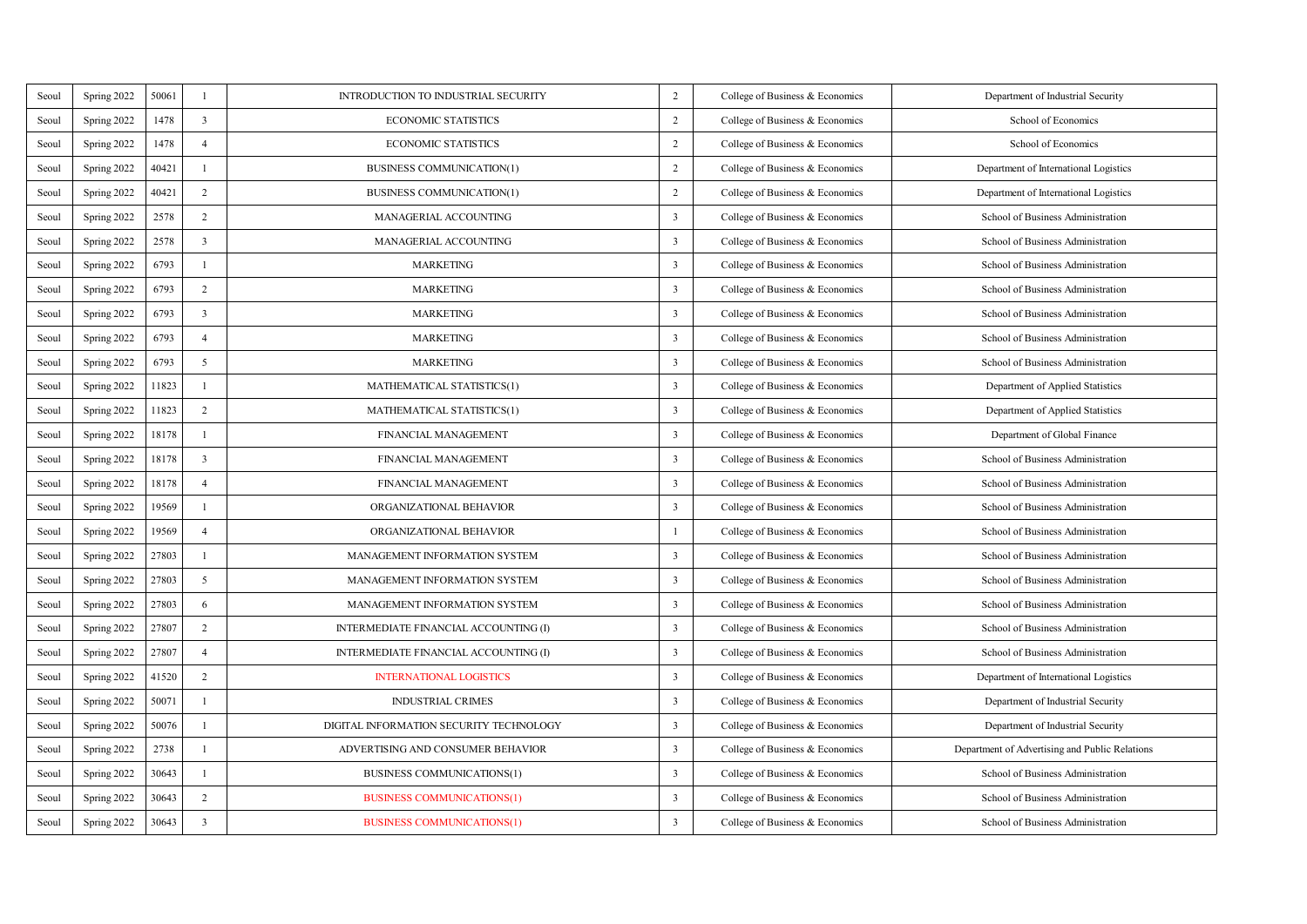| Seoul | Spring 2022 | 32443 | $\mathbf{I}$            | WORLD ECONOMIC HISTORY                          | 3            | College of Business & Economics | School of Economics                   |
|-------|-------------|-------|-------------------------|-------------------------------------------------|--------------|---------------------------------|---------------------------------------|
| Seoul | Spring 2022 | 42310 | $\overline{2}$          | FREIGHT TRANSPORT OPERATIONS                    | 3            | College of Business & Economics | Department of International Logistics |
| Seoul | Spring 2022 | 1211  | $\overline{4}$          | <b>MANAGEMENT SCIENCE</b>                       | 3            | College of Business & Economics | School of Business Administration     |
| Seoul | Spring 2022 | 1211  | 6                       | <b>MANAGEMENT SCIENCE</b>                       | 3            | College of Business & Economics | School of Business Administration     |
| Seoul | Spring 2022 | 1566  | $\overline{A}$          | <b>ECONOMETRICS</b>                             | 3            | College of Business & Economics | School of Economics                   |
| Seoul | Spring 2022 | 1566  | $\ddot{4}$              | <b>ECONOMETRICS</b>                             | 3            | College of Business & Economics | School of Economics                   |
| Seoul | Spring 2022 | 25039 | $\overline{z}$          | <b>REGRESSION ANALYSIS</b>                      | 3            | College of Business & Economics | Department of Applied Statistics      |
| Seoul | Spring 2022 | 40865 | $\mathbf{I}$            | <b>DERIVATIVE SECURITIES</b>                    | 3            | College of Business & Economics | Department of Global Finance          |
| Seoul | Spring 2022 | 41525 | $\overline{2}$          | <b>MARITIME TRANSPORTATION</b>                  | 3            | College of Business & Economics | Department of International Logistics |
| Seoul | Spring 2022 | 56103 | $\mathbf{I}$            | DATA DRIVEN LOGISTICS MANAGEMENT AND INNOVATION | 3            | College of Business & Economics | Department of International Logistics |
| Seoul | Spring 2022 | 11561 | $\overline{2}$          | <b>CONSUMER BEHAVIOR</b>                        | 3            | College of Business & Economics | School of Business Administration     |
| Seoul | Spring 2022 | 11561 | $\Delta$                | <b>CONSUMER BEHAVIOR</b>                        | 3            | College of Business & Economics | School of Business Administration     |
| Seoul | Spring 2022 | 11561 | 5                       | <b>CONSUMER BEHAVIOR</b>                        | 3            | College of Business & Economics | School of Business Administration     |
| Seoul | Spring 2022 | 18254 | $\mathbf{I}$            | PUBLIC FINANCE                                  | 3            | College of Business & Economics | School of Economics                   |
| Seoul | Spring 2022 | 18254 | $\overline{2}$          | PUBLIC FINANCE                                  | 3            | College of Business & Economics | School of Economics                   |
| Seoul | Spring 2022 | 25300 | $\overline{2}$          | <b>EBUSINESS</b>                                | 3            | College of Business & Economics | School of Business Administration     |
| Seoul | Spring 2022 | 27802 | $\mathbf{I}$            | OPERATIONS MANAGEMENT                           | 3            | College of Business & Economics | School of Business Administration     |
| Seoul | Spring 2022 | 41485 | $\overline{2}$          | SUPPLY CHAIN MANAGEMENT                         | 3            | College of Business & Economics | School of Business Administration     |
| Seoul | Spring 2022 | 41485 | $\overline{3}$          | SUPPLY CHAIN MANAGEMENT                         | 3            | College of Business & Economics | School of Business Administration     |
| Seoul | Spring 2022 | 42783 | $\mathbf{I}$            | <b>SMART BUSINESS</b>                           | 3            | College of Business & Economics | School of Business Administration     |
| Seoul | Spring 2022 | 48014 | $\mathbf{I}$            | <b>CONTAINER OPERATIONS</b>                     | 3            | College of Business & Economics | Department of International Logistics |
| Seoul | Spring 2022 | 49419 | $\overline{2}$          | <b>LEADERSHIP</b>                               | $\mathbf{I}$ | College of Business & Economics | School of Business Administration     |
| Seoul | Spring 2022 | 50662 | $\mathbf{I}$            | INTRODUCTION TO AIR TRANSPORTATION              | 3            | College of Business & Economics | Department of International Logistics |
| Seoul | Spring 2022 | 54000 | $\mathbf{I}$            | ECONOMIC DATA ANALYSIS IN TRANSPORT             | $\mathbf{I}$ | College of Business & Economics | Department of International Logistics |
| Seoul | Spring 2022 | 54029 | $\overline{\mathbf{3}}$ | HUMAN RESOURCE MANAGEMENT                       | 3            | College of Business & Economics | School of Business Administration     |
| Seoul | Spring 2022 | 54029 | $\ddot{4}$              | HUMAN RESOURCE MANAGEMENT                       | 3            | College of Business & Economics | School of Business Administration     |
| Seoul | Spring 2022 | 54463 | $\mathbf{I}$            | <b>FIXED INCOME SECURITIES</b>                  | 3            | College of Business & Economics | Department of Global Finance          |
| Seoul | Spring 2022 | 54463 | $\overline{2}$          | <b>FIXED INCOME SECURITIES</b>                  | 3            | College of Business & Economics | Department of Global Finance          |
| Seoul | Spring 2022 | 56095 | $\mathbf{I}$            | <b>ACTUARIAL STATISTICS</b>                     | 3            | College of Business & Economics | Department of Applied Statistics      |
| Seoul | Spring 2022 | 56098 | $\mathbf{I}$            | DEEP LEARNING FOR AI                            | 3            | College of Business & Economics | Department of Applied Statistics      |
| Seoul | Spring 2022 | 34539 | $\mathbf{I}$            | MARKETING CHANNEL MANAGEMENT                    | 3            | College of Business & Economics | School of Business Administration     |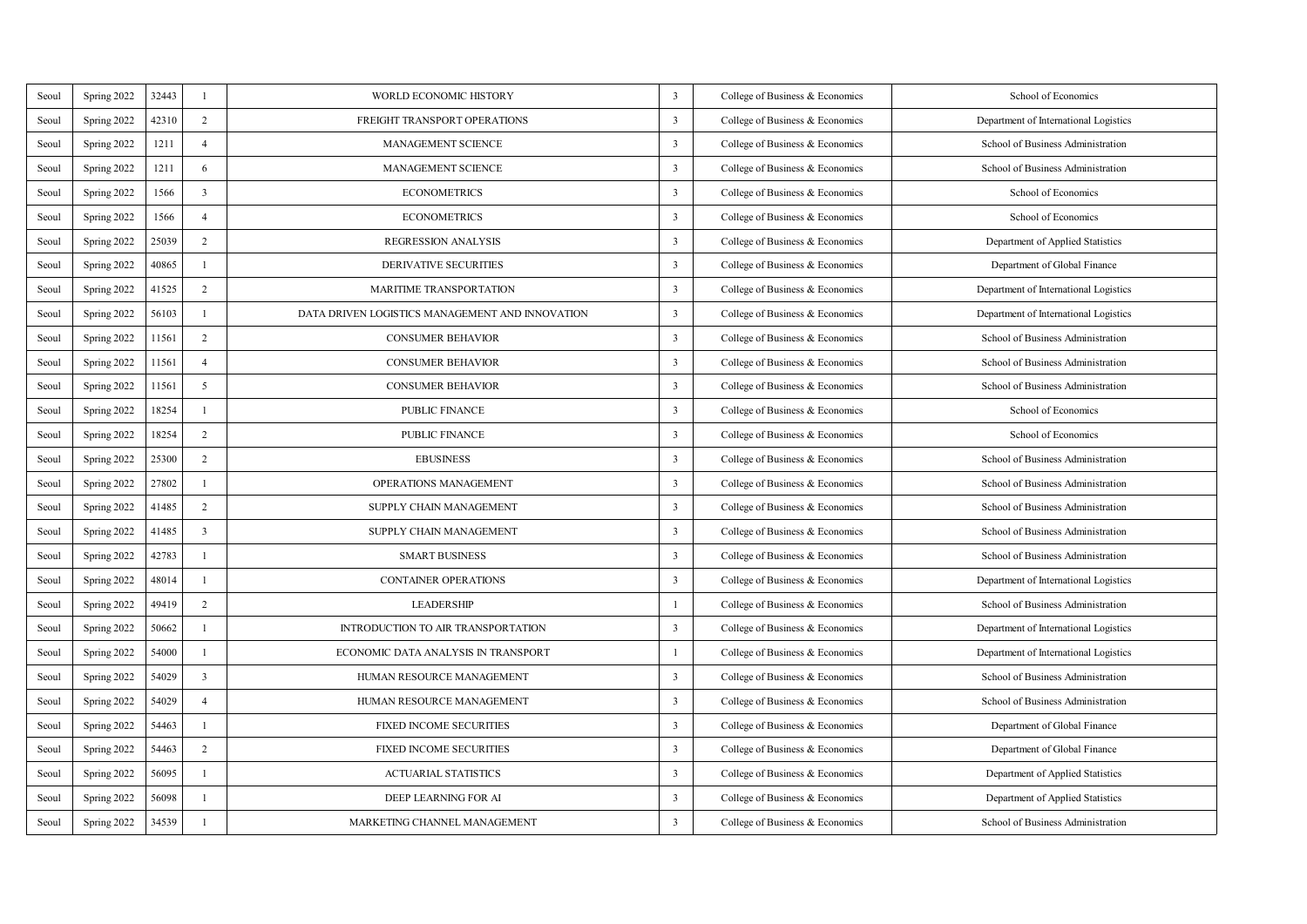| Seoul | Spring 2022 | 34540 | $\mathbf{I}$            | PRODUCT MANAGEMENT                            | 3 | College of Business & Economics | School of Business Administration              |
|-------|-------------|-------|-------------------------|-----------------------------------------------|---|---------------------------------|------------------------------------------------|
| Seoul | Spring 2022 | 34540 | $\overline{2}$          | PRODUCT MANAGEMENT                            | 3 | College of Business & Economics | School of Business Administration              |
| Seoul | Spring 2022 | 40883 | $\mathbf{I}$            | BEHAVIORAL FINANCE                            | 3 | College of Business & Economics | Department of Global Finance                   |
| Seoul | Spring 2022 | 40886 | $\mathbf{I}$            | VENTRUE CAPITAL AND PRIVATE EQUITY FUNDS      | 3 | College of Business & Economics | Department of Global Finance                   |
| Seoul | Spring 2022 | 53135 | $\mathbf{I}$            | <b>CYBER-PHYSICAL SYSTEM SECURITY</b>         | 3 | College of Business & Economics | Department of Industrial Security              |
| Seoul | Spring 2022 | 53989 | $\mathbf{I}$            | SALES PROMOTION AND COMMUNICATION             | 3 | College of Business & Economics | Department of Advertising and Public Relations |
| Seoul | Spring 2022 | 53991 | $\mathbf{I}$            | <b>TIME SERIES ANALYSIS</b>                   | 3 | College of Business & Economics | Department of Applied Statistics               |
| Seoul | Spring 2022 | 56093 | $\mathbf{I}$            | DATA MINING                                   | 3 | College of Business & Economics | Department of Applied Statistics               |
| Seoul | Spring 2022 | 56110 | $\mathbf{I}$            | <b>CUSTOMER EXPERIENCE PLANNING</b>           | 3 | College of Business & Economics | Department of Advertising and Public Relations |
| Seoul | Fall 2021   | 53337 | L.                      | BUSINESS AND ECONOMICS DATA ANALYSIS SOFTWARE | 3 | College of Business & Economics | School of Business Administration              |
| Seoul | Fall 2021   | 1307  | $\overline{2}$          | <b>BUSINESS STATISTICS</b>                    | 3 | College of Business & Economics | School of Business Administration              |
| Seoul | Fall 2021   | 1307  | $\overline{\mathbf{a}}$ | <b>BUSINESS STATISTICS</b>                    | 3 | College of Business & Economics | School of Business Administration              |
| Seoul | Fall 2021   | 1333  | $\mathfrak{s}$          | PRINCIPLES OF BUSINESS ADMINISTRATION         | 3 | College of Business & Economics | School of Business Administration              |
| Seoul | Fall 2021   | 1499  | $\overline{\mathbf{3}}$ | INTRODUCTION TO ECONOMICS(2)                  | 3 | College of Business & Economics | School of Economics                            |
| Seoul | Fall 2021   | 4757  | ×                       | <b>INTRODUCTION TO STATISTICS(2)</b>          | 3 | College of Business & Economics | Department of Applied Statistics               |
| Seoul | Fall 2021   | 40805 | L.                      | <b>DEBATE IN BUSINESS</b>                     | 3 | College of Business & Economics | Department of Global Finance                   |
| Seoul | Fall 2021   | 40807 | ×                       | <b>MICROECONOMICS</b>                         | 3 | College of Business & Economics | Department of Global Finance                   |
| Seoul | Fall 2021   | 40808 | ×                       | <b>FINANCIAL STATISTICS</b>                   | 3 | College of Business & Economics | Department of Global Finance                   |
| Seoul | Fall 2021   | 41516 | ×.                      | <b>INTRODUCTION TO STATISTICS</b>             | 3 | College of Business & Economics | Department of International Logistics          |
| Seoul | Fall 2021   | 41516 | $\overline{2}$          | <b>INTRODUCTION TO STATISTICS</b>             | 3 | College of Business & Economics | Department of International Logistics          |
| Seoul | Fall 2021   | 40422 | L.                      | BUSINESS COMMUNICATION(2)                     | 3 | College of Business & Economics | Department of International Logistics          |
| Seoul | Fall 2021   | 40422 | $\overline{2}$          | <b>BUSINESS COMMUNICATION(2)</b>              | 3 | College of Business & Economics | Department of International Logistics          |
| Seoul | Fall 2021   | 42137 | ×                       | FUNDAMENTALS OF LOGISTICS(2)                  | 3 | College of Business & Economics | Department of International Logistics          |
| Seoul | Fall 2021   | 42137 | $\overline{2}$          | <b>FUNDAMENTALS OF LOGISTICS(2)</b>           | 3 | College of Business & Economics | Department of International Logistics          |
| Seoul | Fall 2021   | 51402 | ×                       | <b>SMART BUSINESS SYSTEM</b>                  | 3 | College of Business & Economics | Department of Industrial Security              |
| Seoul | Fall 2021   | 736   | $\overline{\mathbf{3}}$ | <b>MACROECONOMICS</b>                         | 3 | College of Business & Economics | School of Economics                            |
| Seoul | Fall 2021   | 1211  | ×                       | <b>MANAGEMENT SCIENCE</b>                     | 3 | College of Business & Economics | Department of Global Finance                   |
| Seoul | Fall 2021   | 2578  | $\overline{\mathbf{3}}$ | MANAGERIAL ACCOUNTING                         | 3 | College of Business & Economics | School of Business Administration              |
| Seoul | Fall 2021   | 2578  | $\overline{7}$          | MANAGERIAL ACCOUNTING                         | 3 | College of Business & Economics | School of Business Administration              |
| Seoul | Fall 2021   | 4317  | ×                       | <b>FINANCIAL ECONOMICS</b>                    | 3 | College of Business & Economics | Department of Global Finance                   |
| Seoul | Fall 2021   | 4607  | ×                       | <b>CORPORATE FINANCE</b>                      | 3 | College of Business & Economics | Department of Global Finance                   |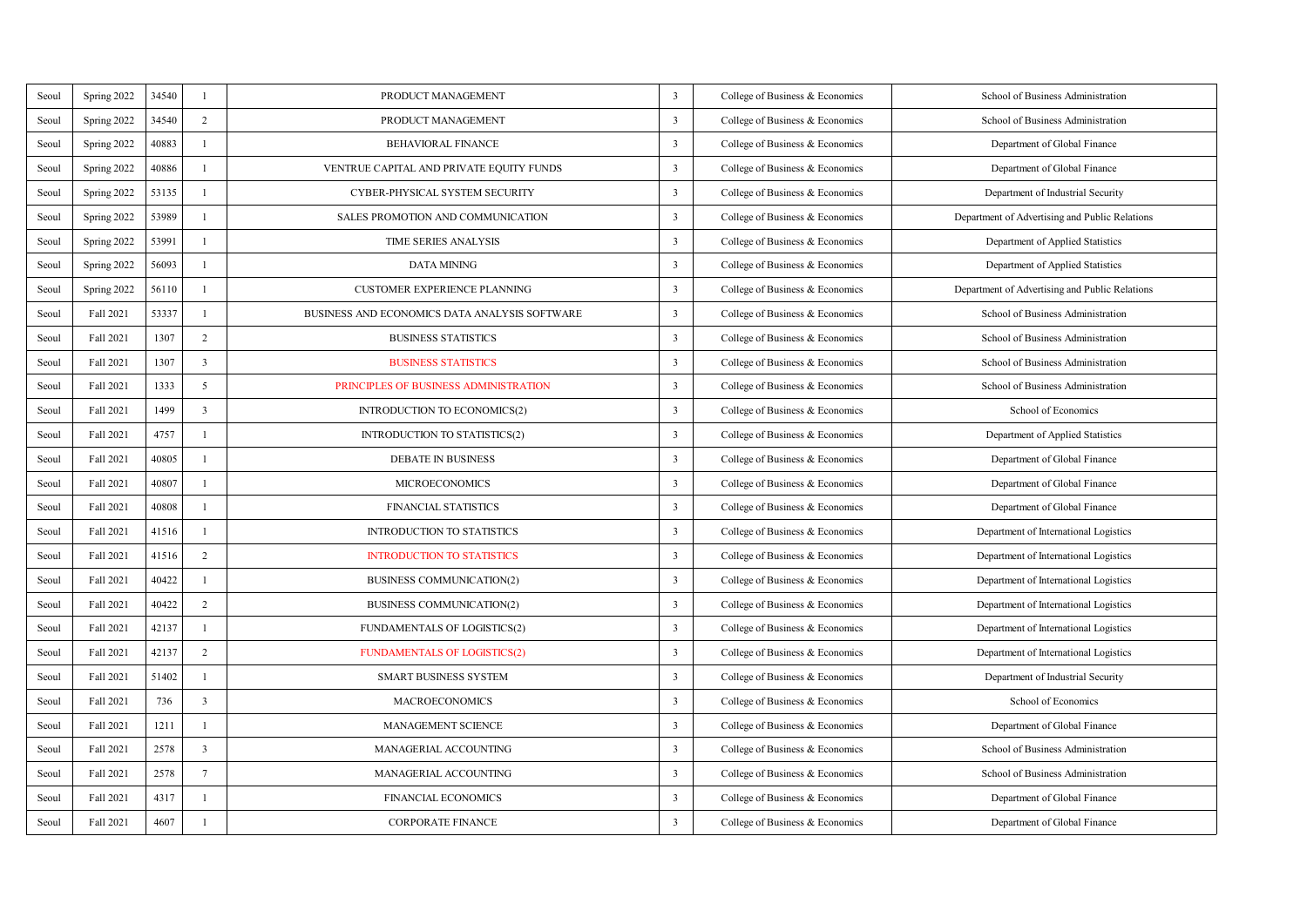| Seoul | Fall 2021 | 6793  | ×                         | <b>MARKETING</b>                                      | 3 | College of Business & Economics | School of Business Administration     |
|-------|-----------|-------|---------------------------|-------------------------------------------------------|---|---------------------------------|---------------------------------------|
| Seoul | Fall 2021 | 6793  | $\overline{2}$            | <b>MARKETING</b>                                      | 3 | College of Business & Economics | School of Business Administration     |
| Seoul | Fall 2021 | 11825 | L.                        | MATHEMATICAL STATISTICS(2)                            | 3 | College of Business & Economics | Department of Applied Statistics      |
| Seoul | Fall 2021 | 11825 | $\overline{2}$            | MATHEMATICAL STATISTICS(2)                            | 3 | College of Business & Economics | Department of Applied Statistics      |
| Seoul | Fall 2021 | 18178 | ×.                        | FINANCIAL MANAGEMENT                                  | 3 | College of Business & Economics | School of Business Administration     |
| Seoul | Fall 2021 | 18178 | $\ddot{4}$                | <b>FINANCIAL MANAGEMENT</b>                           | 3 | College of Business & Economics | School of Business Administration     |
| Seoul | Fall 2021 | 18178 | $\overline{\phantom{a}}$  | FINANCIAL MANAGEMENT                                  | 3 | College of Business & Economics | School of Business Administration     |
| Seoul | Fall 2021 | 18178 | 6                         | FINANCIAL MANAGEMENT                                  | 3 | College of Business & Economics | School of Business Administration     |
| Seoul | Fall 2021 | 18178 | $\overline{7}$            | FINANCIAL MANAGEMENT                                  | 3 | College of Business & Economics | School of Business Administration     |
| Seoul | Fall 2021 | 18178 | $\boldsymbol{\mathsf{s}}$ | FINANCIAL MANAGEMENT                                  | 3 | College of Business & Economics | School of Business Administration     |
| Seoul | Fall 2021 | 19569 | L.                        | ORGANIZATIONAL BEHAVIOR                               | 3 | College of Business & Economics | School of Business Administration     |
| Seoul | Fall 2021 | 19569 | $\overline{2}$            | ORGANIZATIONAL BEHAVIOR                               | 3 | College of Business & Economics | School of Business Administration     |
| Seoul | Fall 2021 | 21961 | $\mathbf{I}$              | <b>INVESTMENT ANALYSIS</b>                            | 3 | College of Business & Economics | Department of Global Finance          |
| Seoul | Fall 2021 | 27803 | $\ddot{4}$                | MANAGEMENT INFORMATION SYSTEM                         | 3 | College of Business & Economics | School of Business Administration     |
| Seoul | Fall 2021 | 27803 | 5                         | MANAGEMENT INFORMATION SYSTEM                         | 3 | College of Business & Economics | School of Business Administration     |
| Seoul | Fall 2021 | 27807 | $\overline{3}$            | INTERMEDIATE FINANCIAL ACCOUNTING (I)                 | 3 | College of Business & Economics | School of Business Administration     |
| Seoul | Fall 2021 | 27807 | $\Delta$                  | INTERMEDIATE FINANCIAL ACCOUNTING (I)                 | 3 | College of Business & Economics | School of Business Administration     |
| Seoul | Fall 2021 | 41521 | $\overline{2}$            | <b>INTERNATIONAL TRADE PRACTICES &amp; MANAGEMENT</b> | 3 | College of Business & Economics | Department of International Logistics |
| Seoul | Fall 2021 | 1478  | $\overline{2}$            | <b>ECONOMIC STATISTICS</b>                            | 3 | College of Business & Economics | School of Economics                   |
| Seoul | Fall 2021 | 1478  | $\overline{\mathbf{3}}$   | <b>ECONOMIC STATISTICS</b>                            | 3 | College of Business & Economics | School of Economics                   |
| Seoul | Fall 2021 | 21961 | $\overline{\mathbf{3}}$   | <b>INVESTMENT ANALYSIS</b>                            | 3 | College of Business & Economics | School of Business Administration     |
| Seoul | Fall 2021 | 21961 | $\Delta$                  | <b>INVESTMENT ANALYSIS</b>                            | 3 | College of Business & Economics | School of Business Administration     |
| Seoul | Fall 2021 | 30644 | L.                        | BUSINESS COMMUNICATIONS(2)                            | 3 | College of Business & Economics | School of Business Administration     |
| Seoul | Fall 2021 | 30644 | $\overline{2}$            | BUSINESS COMMUNICATIONS(2)                            | 3 | College of Business & Economics | School of Business Administration     |
| Seoul | Fall 2021 | 30644 | $\overline{\mathbf{3}}$   | <b>BUSINESS COMMUNICATIONS(2)</b>                     | 3 | College of Business & Economics | School of Business Administration     |
| Seoul | Fall 2021 | 30644 | $\ddot{4}$                | <b>BUSINESS COMMUNICATIONS(2)</b>                     | 3 | College of Business & Economics | School of Business Administration     |
| Seoul | Fall 2021 | 30644 | $\hat{\mathbf{z}}$        | <b>BUSINESS COMMUNICATIONS(2)</b>                     | 3 | College of Business & Economics | School of Business Administration     |
| Seoul | Fall 2021 | 50078 | ×                         | PSYCHOLOGY OF INDUSTRIAL SECURITY                     | 3 | College of Business & Economics | Department of Industrial Security     |
| Seoul | Fall 2021 | 50661 | L.                        | TRANSPORT AND LOGISTICS ECONOMICS                     | 3 | College of Business & Economics | Department of International Logistics |
| Seoul | Fall 2021 | 51414 | ×                         | <b>MARKETING RESEARCH</b>                             | 3 | College of Business & Economics | School of Business Administration     |
| Seoul | Fall 2021 | 54016 | ×                         | DEMAND FORECASTING AND LOGISTICS OPTIMATION           | 3 | College of Business & Economics | Department of International Logistics |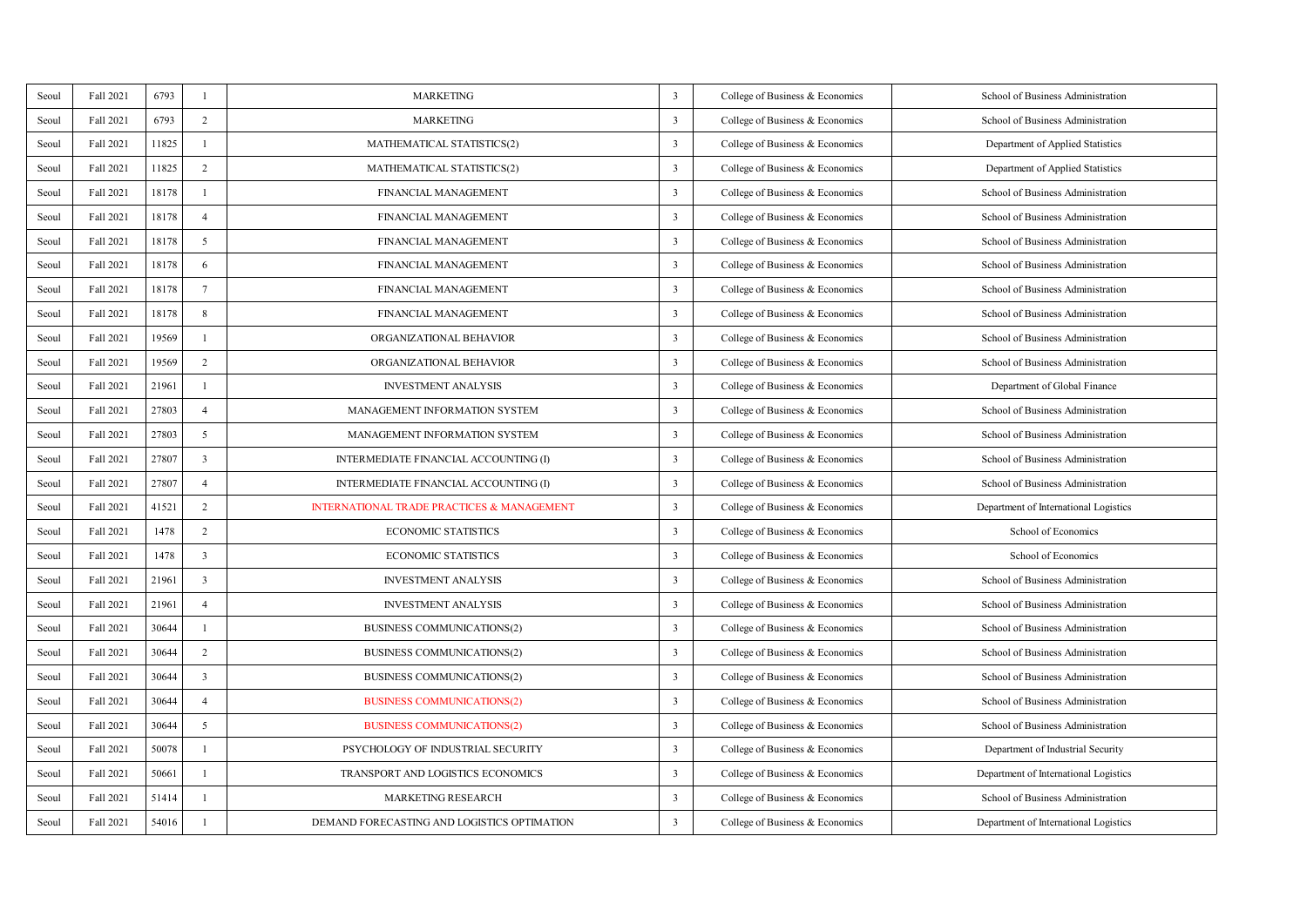| Seoul | Fall 2021 | 1211  | $\overline{2}$          | <b>MANAGEMENT SCIENCE</b>                           | 3 | College of Business & Economics | School of Business Administration              |
|-------|-----------|-------|-------------------------|-----------------------------------------------------|---|---------------------------------|------------------------------------------------|
| Seoul | Fall 2021 | 1211  | $\overline{\mathbf{3}}$ | <b>MANAGEMENT SCIENCE</b>                           | 3 | College of Business & Economics | School of Business Administration              |
| Seoul | Fall 2021 | 1211  | $\ddot{a}$              | <b>MANAGEMENT SCIENCE</b>                           | 3 | College of Business & Economics | School of Business Administration              |
| Seoul | Fall 2021 | 5257  | L.                      | MULTIVARIATE STATISTICAL ANALYSIS                   | 3 | College of Business & Economics | Department of Applied Statistics               |
| Seoul | Fall 2021 | 4607  | ×                       | <b>CORPORATE FINANCE</b>                            | 3 | College of Business & Economics | School of Business Administration              |
| Seoul | Fall 2021 | 10235 | $\overline{2}$          | THEORY OF INDUSTRIAL ORGANIZATION                   | 3 | College of Business & Economics | School of Economics                            |
| Seoul | Fall 2021 | 25300 | $\overline{2}$          | <b>EBUSINESS</b>                                    | 3 | College of Business & Economics | School of Business Administration              |
| Seoul | Fall 2021 | 27802 | $\overline{2}$          | OPERATIONS MANAGEMENT                               | 3 | College of Business & Economics | School of Business Administration              |
| Seoul | Fall 2021 | 27802 | $\overline{\mathbf{3}}$ | OPERATIONS MANAGEMENT                               | 3 | College of Business & Economics | School of Business Administration              |
| Seoul | Fall 2021 | 27802 | $\mathfrak{s}$          | OPERATIONS MANAGEMENT                               | 3 | College of Business & Economics | School of Business Administration              |
| Seoul | Fall 2021 | 34340 | L.                      | <b>BAYESIAN STATISTICS</b>                          | 3 | College of Business & Economics | Department of Applied Statistics               |
| Seoul | Fall 2021 | 48017 | $\mathbf{I}$            | AIR TRANSPORT AND LOGISTICS                         | 3 | College of Business & Economics | Department of International Logistics          |
| Seoul | Fall 2021 | 51398 | $\mathbf{I}$            | <b>SECURE CODING</b>                                | 3 | College of Business & Economics | Department of Industrial Security              |
| Seoul | Fall 2021 | 51413 | $\mathbf{I}$            | INTEGRATED MARKETING COMMUNICATION                  | 3 | College of Business & Economics | School of Business Administration              |
| Seoul | Fall 2021 | 51413 | $\overline{2}$          | INTEGRATED MARKETING COMMUNICATION                  | 3 | College of Business & Economics | School of Business Administration              |
| Seoul | Fall 2021 | 51413 | $\Delta$                | INTEGRATED MARKETING COMMUNICATION                  | 3 | College of Business & Economics | School of Business Administration              |
| Seoul | Fall 2021 | 53987 | $\mathbf{I}$            | MEASUREMENT ISSUES IN ADVERTISING AND PR            | 3 | College of Business & Economics | Department of Advertising and Public Relations |
| Seoul | Fall 2021 | 53994 | $\mathbf{I}$            | INTRODUCTION TO STATISTICAL LEARNING                | 3 | College of Business & Economics | Department of Applied Statistics               |
| Seoul | Fall 2021 | 54002 | $\mathbf{I}$            | BIG DATA ANALYSIS AND MACHINE LEARNING IN LOGISTICS | 3 | College of Business & Economics | Department of International Logistics          |
| Seoul | Fall 2021 | 54029 | 5                       | HUMAN RESOURCE MANAGEMENT                           | 3 | College of Business & Economics | School of Business Administration              |
| Seoul | Fall 2021 | 55338 | $\mathbf{I}$            | FINTECH AND QUANT TRADING                           | 3 | College of Business & Economics | Department of Global Finance                   |
| Seoul | Fall 2021 | 55338 | $\overline{2}$          | FINTECH AND QUANT TRADING                           | 3 | College of Business & Economics | Department of Global Finance                   |
| Seoul | Fall 2021 | 1452  | $\mathbf{I}$            | <b>ECONOMIC POLICY</b>                              | 3 | College of Business & Economics | School of Economics                            |
| Seoul | Fall 2021 | 1452  | $\overline{2}$          | ECONOMIC POLICY                                     | 3 | College of Business & Economics | School of Economics                            |
| Seoul | Fall 2021 | 6813  | $\mathbf{I}$            | <b>MARKETING STRATEGY</b>                           | 3 | College of Business & Economics | School of Business Administration              |
| Seoul | Fall 2021 | 20090 | $\mathbf{I}$            | <b>SECURITIES MARKETS</b>                           | 3 | College of Business & Economics | School of Business Administration              |
| Seoul | Fall 2021 | 21893 | $\mathbf{I}$            | <b>SEMINAR IN STATISTICS</b>                        | 3 | College of Business & Economics | Department of Applied Statistics               |
| Seoul | Fall 2021 | 30187 | $\mathbf{I}$            | DATA MINING(2)                                      | 3 | College of Business & Economics | Department of Applied Statistics               |
| Seoul | Fall 2021 | 47894 | $\mathbf{I}$            | ADVERTISING AND BRAND MANAGEMENT                    | 3 | College of Business & Economics | Department of Advertising and Public Relations |
| Seoul | Fall 2021 | 53130 | $\mathbf{I}$            | DISRUPTIVE ICT AND SECURITY                         | 3 | College of Business & Economics | Department of Industrial Security              |
| Seoul | Fall 2021 | 53139 | $\mathbf{I}$            | LATEST PHYSICAL SECURITY                            | 3 | College of Business & Economics | Department of Industrial Security              |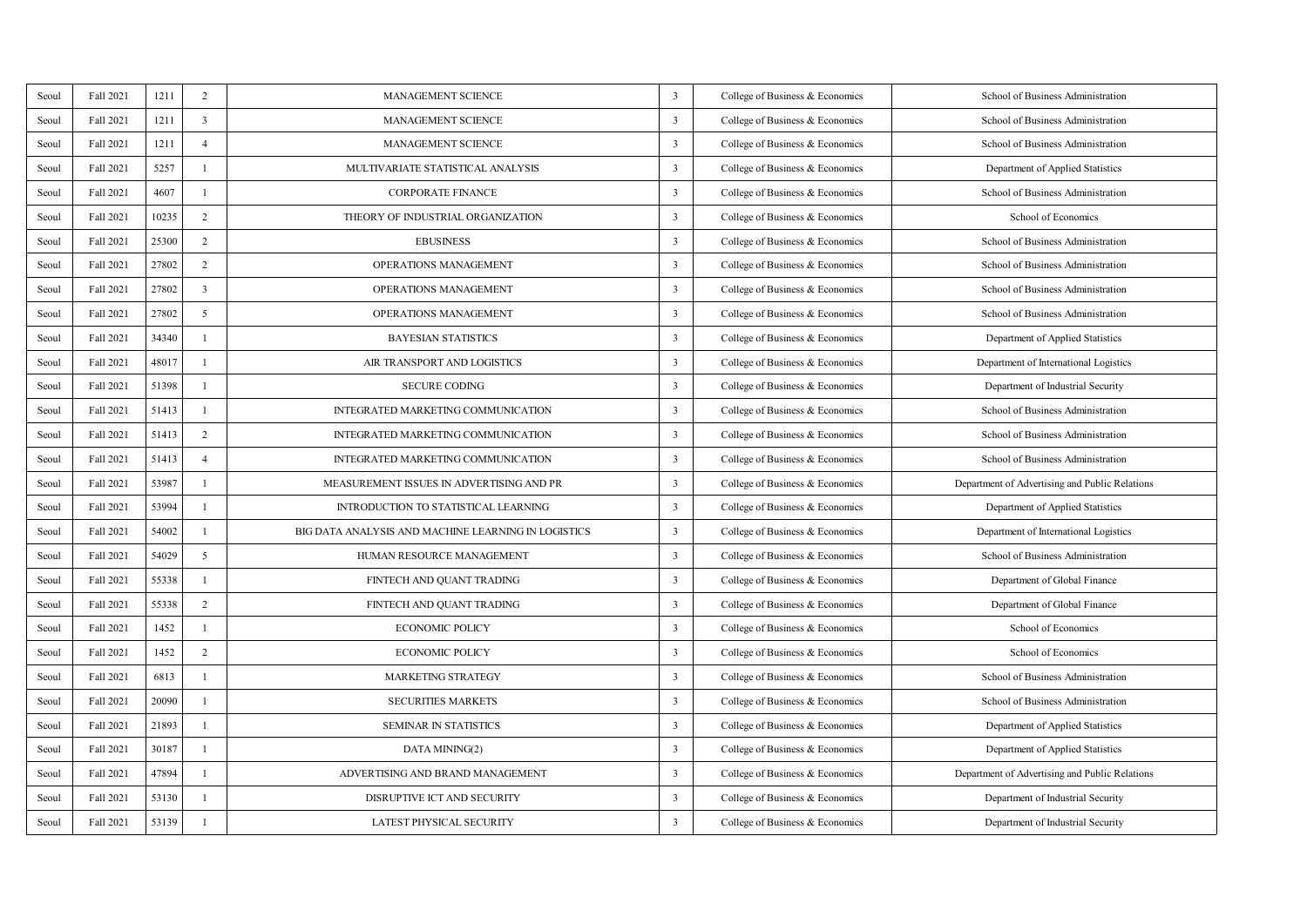| TRADEMARK-DESIGN LAW<br>54044<br>Fall 2021<br><b>YRIGHT</b><br>SOOL |  | ÷<br>lean of Ru<br>iess & Econo | Det.<br>of Indust<br>Securit |
|---------------------------------------------------------------------|--|---------------------------------|------------------------------|
|---------------------------------------------------------------------|--|---------------------------------|------------------------------|

## **College of Humanities**

| Campus | Semester    | Course<br>Code | Course<br>Section | Course Title                                 | Cedit                   | College               | Department                                    |
|--------|-------------|----------------|-------------------|----------------------------------------------|-------------------------|-----------------------|-----------------------------------------------|
| Seoul  | Spring 2022 | 55791          | $\mathbf{I}$      | ELEMENTARY GERMAN CONVERSATION A2.1          | 3                       | College of Humanities | Department of German Language and Literature  |
| Seoul  | Spring 2022 | 55792          |                   | PRACTICE OF ELEMENTARY GERMAN A2.1           | 3                       | College of Humanities | Department of German Language and Literature  |
| Seoul  | Spring 2022 | 55795          |                   | <b>INTERMEDIATE GERMAN CONVERSATION B1.1</b> | 3                       | College of Humanities | Department of German Language and Literature  |
| Seoul  | Spring 2022 | 40667          |                   | <b>INTERMEDIATE RUSSIAN CONVERSATION(1)</b>  | $\overline{2}$          | College of Humanities | Department of Russian Language and Literature |
| Seoul  | Spring 2022 | 40676          |                   | ADVANCED RUSSIAN CONVERSATION(1)             | $\overline{2}$          | College of Humanities | Department of Russian Language and Literature |
| Seoul  | Spring 2022 | 36988          |                   | PRACTICAL RUSSIAN CONVERSATION(1)            | $\mathbf{R}$            | College of Humanities | Department of Russian Language and Literature |
| Seoul  | Spring 2022 | 41355          |                   | <b>BASIC JAPANESE CONVERSATION(1)</b>        | 1                       | College of Humanities | School of Asian Culture                       |
| Seoul  | Spring 2022 | 41355          | $\overline{2}$    | <b>BASIC JAPANESE CONVERSATION(1)</b>        | 1                       | College of Humanities | School of Asian Culture                       |
| Seoul  | Spring 2022 | 41359          |                   | <b>BASIC CHINESE CONVERSATION(1)</b>         | 1                       | College of Humanities | School of Asian Culture                       |
| Seoul  | Spring 2022 | 41359          | 2                 | <b>BASIC CHINESE CONVERSATION(1)</b>         | 1                       | College of Humanities | School of Asian Culture                       |
| Seoul  | Spring 2022 | 41359          | ×                 | <b>BASIC CHINESE CONVERSATION(1)</b>         | 1                       | College of Humanities | School of Asian Culture                       |
| Seoul  | Spring 2022 | 31812          |                   | UNDERSTANDING ENGLISH LITERATURE             | $\mathbf{R}$            | College of Humanities | School of European Culture                    |
| Seoul  | Spring 2022 | 31812          | $\overline{ }$    | UNDERSTANDING ENGLISH LITERATURE             | $\overline{\mathbf{3}}$ | College of Humanities | Department of English Language and Literature |
| Seoul  | Spring 2022 | 31812          | $\overline{3}$    | UNDERSTANDING ENGLISH LITERATURE             | 3                       | College of Humanities | Department of English Language and Literature |
| Seoul  | Spring 2022 | 14632          |                   | HISTORY OF ENGLISH LITERATURE                | $\overline{\mathbf{3}}$ | College of Humanities | Department of English Language and Literature |
| Seoul  | Spring 2022 | 14632          | $\overline{2}$    | HISTORY OF ENGLISH LITERATURE                | ٦                       | College of Humanities | Department of English Language and Literature |
| Seoul  | Spring 2022 | 40744          |                   | MODERN BRITISH NOVEL                         | $\mathbf{R}$            | College of Humanities | Department of English Language and Literature |
| Seoul  | Spring 2022 | 40244          | $\overline{2}$    | MODERN BRITISH NOVEL                         | $\mathbf{R}$            | College of Humanities | Department of English Language and Literature |
| Seoul  | Spring 2022 | 40244          | P,                | MODERN BRITISH NOVEL                         | ٦                       | College of Humanities | Department of English Language and Literature |
| Seoul  | Spring 2022 | 32599          |                   | UNDERSTANDING CULTURAL RESEARCH              | 3                       | College of Humanities | Department of English Language and Literature |
| Seoul  | Spring 2022 | 40159          |                   | AMERICAN NOVEL BEFORE 1900                   | $\mathbf{a}$            | College of Humanities | Department of English Language and Literature |
| Seoul  | Spring 2022 | 40240          |                   | <b>ENGLISH SPEECH PRACTICE 1 :INTERVIEW</b>  | $\overline{\mathbf{3}}$ | College of Humanities | Department of English Language and Literature |
| Seoul  | Spring 2022 | 40240          | $\overline{2}$    | <b>ENGLISH SPEECH PRACTICE 1 :INTERVIEW</b>  | t                       | College of Humanities | Department of English Language and Literature |
| Seoul  | Spring 2022 | 40240          | P,                | <b>ENGLISH SPEECH PRACTICE 1 :INTERVIEW</b>  | ٦                       | College of Humanities | Department of English Language and Literature |
| Seoul  | Spring 2022 | 40156          |                   | <b>ENGLISH SPEECH PRACTICE2:PRESENTATION</b> | $\mathbf{R}$            | College of Humanities | Department of English Language and Literature |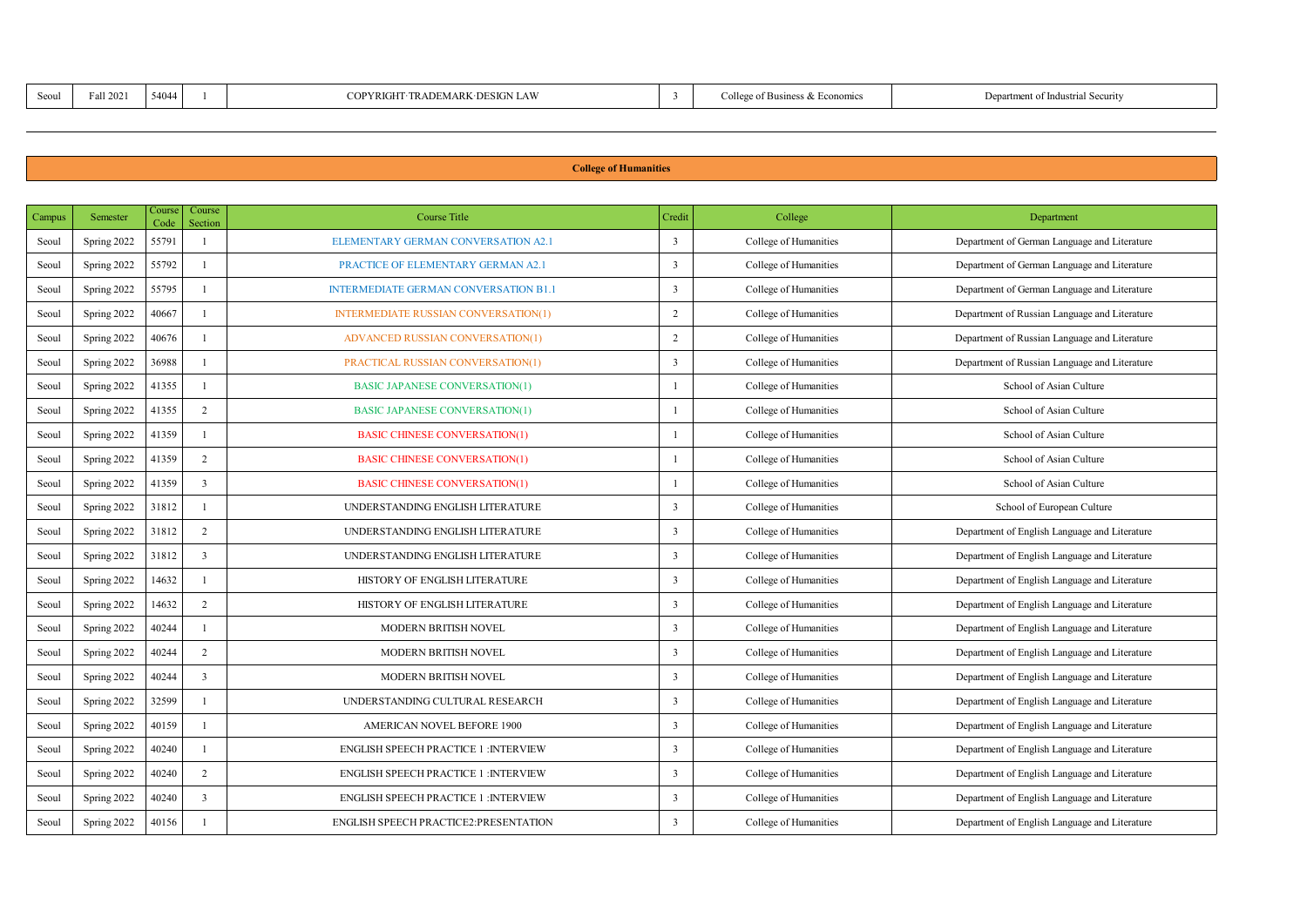| Seoul | Spring 2022 | 40156 | $\overline{2}$ | <b>ENGLISH SPEECH PRACTICE2:PRESENTATION</b>       | 3                       | College of Humanities | Department of English Language and Literature  |
|-------|-------------|-------|----------------|----------------------------------------------------|-------------------------|-----------------------|------------------------------------------------|
| Seoul | Spring 2022 | 40156 | $\overline{3}$ | ENGLISH SPEECH PRACTICE2:PRESENTATION              | 3                       | College of Humanities | Department of English Language and Literature  |
| Seoul | Spring 2022 | 40158 | 1              | ENGLISH WRITING WORKSHOP2:ESSAY WRITING            | 3                       | College of Humanities | Department of English Language and Literature  |
| Scoul | Spring 2022 | 40158 | $\overline{2}$ | ENGLISH WRITING WORKSHOP2:ESSAY WRITING            | 3                       | College of Humanities | Department of English Language and Literature  |
| Scoul | Spring 2022 | 40158 | 3              | ENGLISH WRITING WORKSHOP2:ESSAY WRITING            | 3                       | College of Humanities | Department of English Language and Literature  |
| Seoul | Spring 2022 | 40246 | J.             | <b>BASIC FRENCH CONVERSATION(1)</b>                | $\overline{2}$          | College of Humanities | School of European Culture                     |
| Seoul | Spring 2022 | 40246 | $\overline{2}$ | <b>BASIC FRENCH CONVERSATION(1)</b>                | $\overline{2}$          | College of Humanities | School of European Culture                     |
| Seoul | Spring 2022 | 55787 | J.             | ELEMENTARY GERMAN CONVERSATION ALL                 | $\,$                    | College of Humanities | School of European Culture                     |
| Scoul | Spring 2022 | 55787 | $\overline{2}$ | ELEMENTARY GERMAN CONVERSATION ALL                 | $\overline{2}$          | College of Humanities | School of European Culture                     |
| Seoul | Spring 2022 | 55788 | 1              | PRACTICE OF ELEMENTARY GERMAN AL1                  | $\overline{2}$          | College of Humanities | School of European Culture                     |
| Scoul | Spring 2022 | 55788 | $\bar{z}$      | PRACTICE OF ELEMENTARY GERMAN AL1                  | $\,$                    | College of Humanities | School of European Culture                     |
| Seoul | Spring 2022 | 56089 | J.             | ELEMENTARY RUSSIAN CONVERSATION(1)                 | $\overline{2}$          | College of Humanities | School of European Culture                     |
| Seoul | Spring 2022 | 12234 | 1              | <b>CURRENT JAPANESE AFFAIRS</b>                    | 3                       | College of Humanities | Department of Japanese Language and Literature |
| Scoul | Spring 2022 | 49052 | $\mathbf{I}$   | <b>JAPANESE CONVERSATION(1)</b>                    | 3                       | College of Humanities | Department of Japanese Language and Literature |
| Scoul | Spring 2022 | 49052 | $\overline{2}$ | <b>JAPANESE CONVERSATION(1)</b>                    | 3                       | College of Humanities | Department of Japanese Language and Literature |
| Scoul | Spring 2022 | 33673 | $\mathbf{I}$   | THE INTRODUCTION TO JAPANESE CLASSIC LITERATURE    | 3                       | College of Humanities | Department of Japanese Language and Literature |
| Scoul | Spring 2022 | 51160 | f.             | <b>JAPANESE AUTHORS AND SOCIETY</b>                | 3                       | College of Humanities | Department of Japanese Language and Literature |
| Seoul | Spring 2022 | 20051 | 1              | <b>INTRODUTION TO CHINESE LINGUISTICS</b>          | 3                       | College of Humanities | Department of Chinese Language and Literature  |
| Scoul | Spring 2022 | 19956 | $\mathbf{I}$   | <b>INTERMEDIATE CHINESE(1)</b>                     | $\overline{\mathbf{3}}$ | College of Humanities | Department of Chinese Language and Literature  |
| Seoul | Spring 2022 | 19956 | $\overline{2}$ | <b>INTERMEDIATE CHINESE(1)</b>                     | 3                       | College of Humanities | Department of Chinese Language and Literature  |
| Seoul | Spring 2022 | 40725 | J.             | <b>CHINESE CONVERSATION(1)</b>                     | 3                       | College of Humanities | Department of Chinese Language and Literature  |
| Seoul | Spring 2022 | 40725 | $\overline{2}$ | <b>CHINESE CONVERSATION(1)</b>                     | 3                       | College of Humanities | Department of Chinese Language and Literature  |
| Seoul | Spring 2022 | 40725 | 3              | <b>CHINESE CONVERSATION(1)</b>                     | 3                       | College of Humanities | Department of Chinese Language and Literature  |
| Seoul | Spring 2022 | 40728 | 1              | <b>CHINESE COMPOSITION(1)</b>                      | 3                       | College of Humanities | Department of Chinese Language and Literature  |
| Seoul | Spring 2022 | 40728 | $\overline{2}$ | <b>CHINESE COMPOSITION(1)</b>                      | 3                       | College of Humanities | Department of Chinese Language and Literature  |
| Seoul | Spring 2022 | 51162 | $\mathbf{I}$   | THE OUTLINE OF 20TH CENTURY IN CHINESE HISTORY     | 3                       | College of Humanities | Department of Chinese Language and Literature  |
| Seoul | Spring 2022 | 54484 | J.             | PRACTICE OF CHINESE INTERPRETATION AND TRANSLATION | 3                       | College of Humanities | Department of Chinese Language and Literature  |
| Seoul | Spring 2022 | 42281 | $\mathbf{I}$   | <b>INTERMEDIATE FRENCH CONVERSATION(1)</b>         | 3                       | College of Humanities | Department of French Language and Literature   |
| Seoul | Spring 2022 | 42281 | $\overline{2}$ | INTERMEDIATE FRENCH CONVERSATION(1)                | $\overline{\mathbf{3}}$ | College of Humanities | Department of French Language and Literature   |
| Seoul | Spring 2022 | 40295 | J.             | <b>GUIDE OF DELF &amp; DALF(1)</b>                 | 3                       | College of Humanities | Department of French Language and Literature   |
| Seoul | Spring 2022 | 40661 | J.             | <b>FREE TALKING(1)</b>                             | t                       | College of Humanities | Department of French Language and Literature   |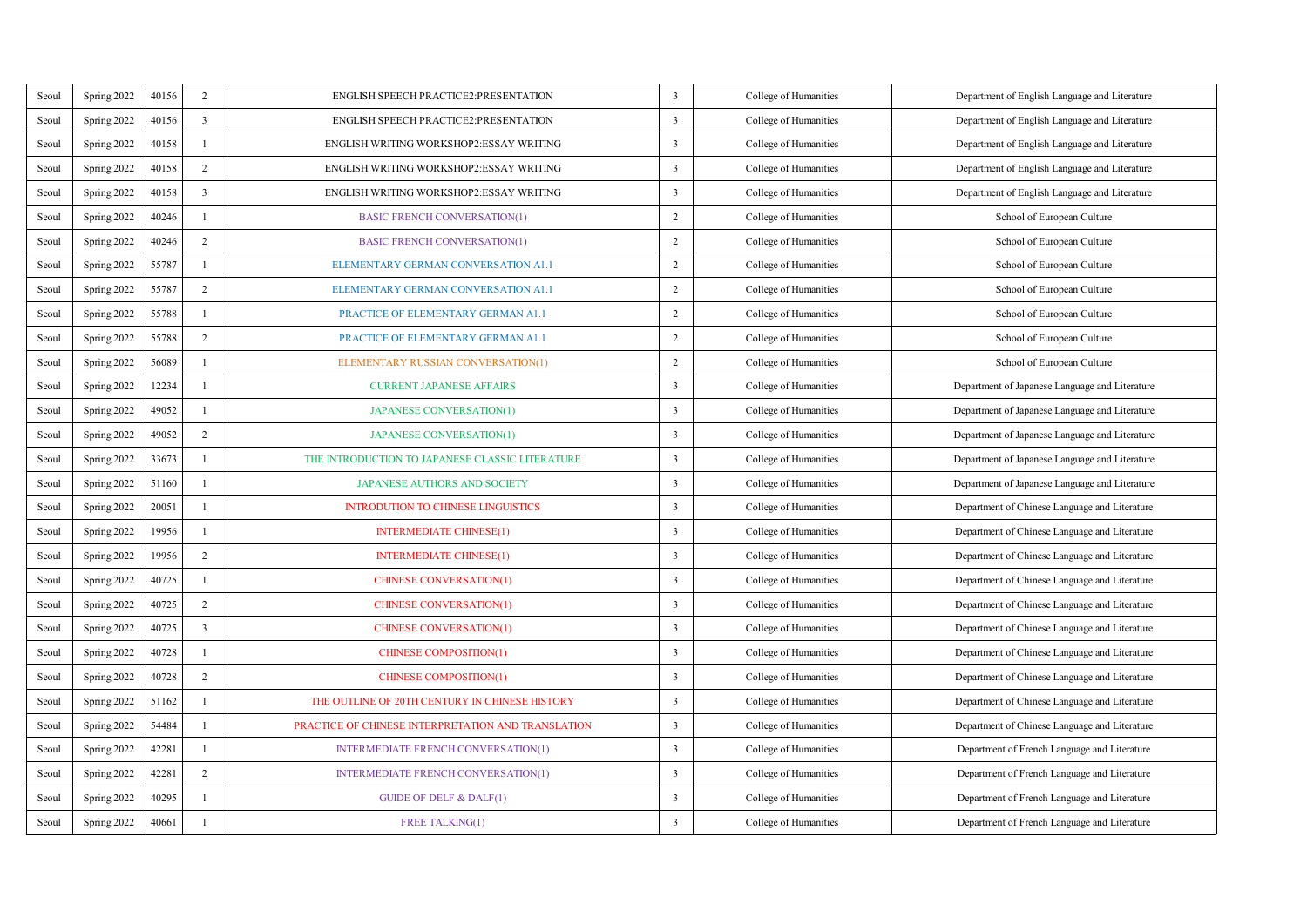| Seoul | Fall 2021 | 40247 | <b>BASIC FRENCH CONVERSATION(2)</b>          | College of Humanities | School of European Culture                     |
|-------|-----------|-------|----------------------------------------------|-----------------------|------------------------------------------------|
| Seoul | Fall 2021 | 40656 | <b>BASIC RUSSIAN CONVERSATION(2)</b>         | College of Humanities | School of European Culture                     |
| Seoul | Fall 2021 | 41360 | <b>BASIC CHINESE CONVERSATION(2)</b>         | College of Humanities | School of Asian Culture                        |
| Seoul | Fall 2021 | 54948 | ELEMENTARY GERMAN CONVERSATION(1-2)          | College of Humanities | School of European Culture                     |
| Seoul | Fall 2021 | 19958 | <b>INTERMEDIATE CHINESE(2)</b>               | College of Humanities | Department of Chinese Language and Literature  |
| Seoul | Fall 2021 | 40727 | <b>CHINESE CONVERSATION(2)</b>               | College of Humanities | Department of Chinese Language and Literature  |
| Seoul | Fall 2021 | 40727 | <b>CHINESE CONVERSATION(2)</b>               | College of Humanities | Department of Chinese Language and Literature  |
| Seoul | Fall 2021 | 40727 | <b>CHINESE CONVERSATION(2)</b>               | College of Humanities | Department of Chinese Language and Literature  |
| Seoul | Fall 2021 | 42282 | <b>INTERMEDIATE FRENCH CONVERSATION(2)</b>   | College of Humanities | Department of French Language and Literature   |
| Seoul | Fall 2021 | 49053 | <b>JAPANESE CONVERSATION(2)</b>              | College of Humanities | Department of Japanese Language and Literature |
| Seoul | Fall 2021 | 55796 | <b>INTERMEDIATE GERMAN CONVERSATION B1.2</b> | College of Humanities | Department of German Language and Literature   |

#### **College of Social Science**

| Campus | Semester    | Course<br>Code | Course<br>Section | Course Title                                                | Credit       | College                   | Department                                   |
|--------|-------------|----------------|-------------------|-------------------------------------------------------------|--------------|---------------------------|----------------------------------------------|
| Seoul  | Spring 2022 | 53819          |                   | STATISTICS FOR PUBLIC ADMINISTRATION                        | ٦            | College of Social Science | School of Public Service                     |
| Seoul  | Spring 2022 | 53819          | ٠                 | STATISTICS FOR PURLIC ADMINISTRATION.                       | ı.           | College of Social Science | School of Public Service                     |
| Seoul  | Spring 2022 | 53820          |                   | DISCUSSION IN PUBLIC AFFAIRS                                | ٦            | College of Social Science | School of Public Service                     |
| Seoul  | Spring 2022 | 53820          | ,                 | DISCUSSION IN PURLIC AFFAIRS                                | ٦            | College of Social Science | School of Public Service                     |
| Seoul  | Spring 2022 | 53820          | $\overline{1}$    | DISCUSSION IN PURLIC AFFAIRS                                | ٦            | College of Social Science | School of Public Service                     |
| Seoul  | Spring 2022 | 53820          |                   | DISCUSSION IN PURLIC AFFAIRS                                | ٦            | College of Social Science | School of Public Service                     |
| Seoul  | Spring 2022 | 53820          | $\epsilon$        | DISCUSSION IN PUBLIC AFFAIRS                                | ٦            | College of Social Science | School of Public Service                     |
| Seoul  | Spring 2022 | 54697          |                   | MICROECONOMIC ANALYSIS FOR PURLIC ADMINISTRATION AND POLICY | $\mathbf{r}$ | College of Social Science | School of Public Service                     |
| Seoul  | Spring 2022 | 53816          |                   | CAUSAL INFERENCE IN PURLIC POLICY.                          | $\mathbf{R}$ | College of Social Science | School of Public Service                     |
| Seoul  | Spring 2022 | 40500          |                   | PRINCIPLES OF ECONOMICS                                     | э            | College of Social Science | Department of Urban Planning and Real Estate |
| Seoul  | Spring 2022 | 49102          |                   | INTRODUCTION TO LIRRAN STUDIES.                             | ٦            | College of Social Science | Department of Urban Planning and Real Estate |
| Seoul  | Spring 2022 | 21781          |                   | <b>LAND USE PLANNING</b>                                    | ٦            | College of Social Science | Department of Urban Planning and Real Estate |
| Seoul  | Spring 2022 | 19435          |                   | <b>RESEARCH METHOD</b>                                      | ٦            | College of Social Science | Department of Urban Planning and Real Estate |
| Seoul  | Spring 2022 | 28740          |                   | OUANTITATIVE ANALYSIS                                       | ٦            | College of Social Science | Department of Urban Planning and Real Estate |
| Seoul  | Spring 2022 | 35734          |                   | REAL ESTATE MARKET ANALYSIS                                 | ٦            | College of Social Science | Department of Urban Planning and Real Estate |
| Seoul  | Spring 2022 | 53818          |                   | URBAN BIG DATA ANALYSIS                                     | ٦            | College of Social Science | Department of Urban Planning and Real Estate |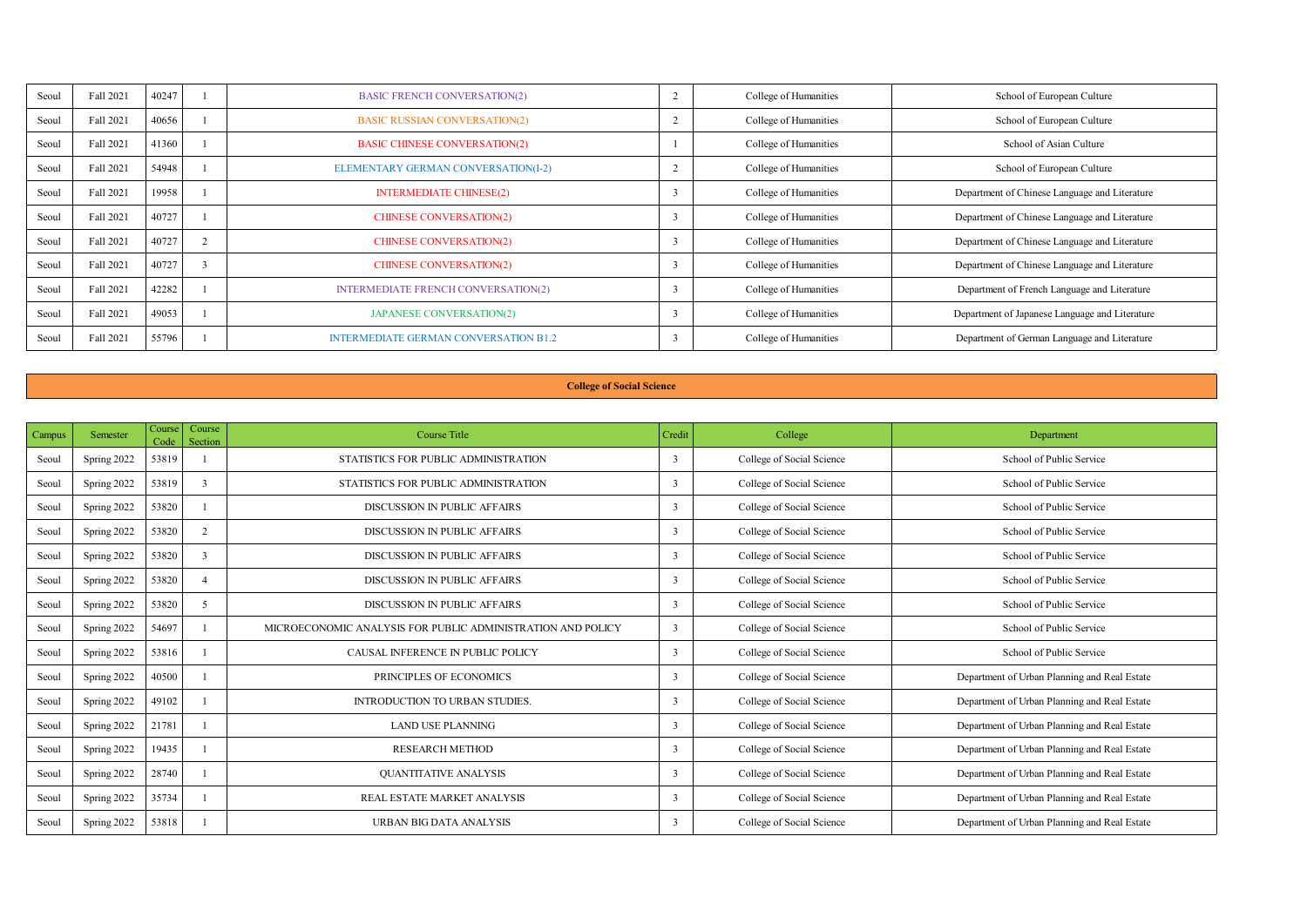| Seoul | Spring 2022 | 35924 | L.             | UNDERSTANDING MEDIA CONTENTS                        | 3                       | College of Social Science | Department of Digital Media Contents                        |
|-------|-------------|-------|----------------|-----------------------------------------------------|-------------------------|---------------------------|-------------------------------------------------------------|
| Scoul | Spring 2022 | 54610 | L.             | FUNDERMENTAL OF DATA                                | 3                       | College of Social Science | Department of Library and Information Science               |
| Scoul | Spring 2022 | 42499 | L.             | THEORY OF LITERATURE CLASSIFICATION                 | 3                       | College of Social Science | Department of Library and Information Science               |
| Scoul | Spring 2022 | 54594 | L.             | INTRODUCTION TO DATA SCIENCE                        | 3                       | College of Social Science | Department of Library and Information Science               |
| Scoul | Spring 2022 | 40512 | $\overline{2}$ | THEORY OF DIGITAL MEDIA                             | 3                       | College of Social Science | School of Media & Communication                             |
| Seoul | Spring 2022 | 49069 | L.             | INTRODUCTION TO COMMUNICATION STUDIES               | 3                       | College of Social Science | School of Media & Communication                             |
| Seoul | Spring 2022 | 9911  | L.             | <b>SOCIAL POLICY THEORY</b>                         | 3                       | College of Social Science | School of Social Welfare                                    |
| Scoul | Spring 2022 | 54705 | L.             | <b>SOCIOLOGY OF HUMAN RIGHTS</b>                    | 3                       | College of Social Science | Department of Sociology                                     |
| Scoul | Spring 2022 | 37319 | L.             | SOCIOLOGICAL APPROACH TO CONTEMPORARY SOCIETIES     | 3                       | College of Social Science | Department of Sociology                                     |
| Seoul | Spring 2022 | 55479 | ×.             | SOCIOLOGY OF EDUCATION                              | 3                       | College of Social Science | Department of Sociology                                     |
| Scoul | Spring 2022 | 38791 | $\mathbf{I}$   | STUDIES IN CONTEMPORARY SOCIOLOGY                   | 3                       | College of Social Science | Department of Sociology                                     |
| Scoul | Spring 2022 | 13303 | $\mathbf{I}$   | PSYCHOLOGICAL STATISTICS                            | $\overline{\mathbf{3}}$ | College of Social Science | Department of Psychology                                    |
| Seoul | Spring 2022 | 41497 | J.             | <b>BIOLOGICAL PSYCHOLOGY</b>                        | 3                       | College of Social Science | Department of Psychology                                    |
| Scoul | Spring 2022 | 17322 | $\mathbf{I}$   | <b>COGNITIVE PSYCHOLOGY</b>                         | 3                       | College of Social Science | Department of Psychology                                    |
| Seoul | Spring 2022 | 37979 | J.             | PSYCHOLOGY OF LANGUAGE                              | 3                       | College of Social Science | Department of Psychology                                    |
| Scoul | Spring 2022 | 41498 | $\mathbf{I}$   | PSYCHOLOGY OF ADULTS AND THE AGED                   | 3                       | College of Social Science | Department of Psychology                                    |
| Scoul | Spring 2022 | 6892  | J.             | <b>MASS COMM. THEORY</b>                            | $\overline{\mathbf{3}}$ | College of Social Science | School of Journalism                                        |
| Scoul | Spring 2022 | 55478 | 1              | AUTOMATED TEXT ANALYSIS                             | 3                       | College of Social Science | School of Journalism                                        |
| Scoul | Spring 2022 | 3858  | $\mathbf{I}$   | INTERNATIONAL ORGANIZATION                          | 3                       | College of Social Science | Department of Political Science and International Relations |
| Seoul | Spring 2022 | 31842 | 1              | HISTORY OF AMERICAN FOREIGN RELATIONS               | 3                       | College of Social Science | Department of Political Science and International Relations |
| Scoul | Spring 2022 | 47924 | L.             | THEORY OF CONTEMPORARY INTERNATIONAL SITUATIONS     | 3                       | College of Social Science | Department of Political Science and International Relations |
| Seoul | Spring 2022 | 51103 | J.             | INTERNATIONAL POLITICS OF REGIONAL COOPERATION      | $\overline{\mathbf{3}}$ | College of Social Science | Department of Political Science and International Relations |
| Scoul | Fall 2021   | 8266  | J.             | DEVELOPMENTAL PSYCHOLOGY                            | 3                       | College of Social Science | Department of Psychology                                    |
| Scoul | Fall 2021   | 8266  | $\bar{z}$      | DEVELOPMENTAL PSYCHOLOGY                            | 3                       | College of Social Science | Department of Psychology                                    |
| Scoul | Fall 2021   | 10101 | J.             | SOCIOLOGY IN ENGLISH(1)                             | 3                       | College of Social Science | Department of Sociology                                     |
| Scoul | Fall 2021   | 51204 | $\mathbf{I}$   | INTRODUCTION TO PRODUCTION TECHNIOUES AND PRACTICES | 3                       | College of Social Science | School of Media & Communication                             |
| Scoul | Fall 2021   | 53821 | $\mathbf{I}$   | DISCUSSION IN SOCIAL PROBLEMS                       | $\overline{\mathbf{3}}$ | College of Social Science | School of Public Service                                    |
| Scoul | Fall 2021   | 53821 | $\overline{2}$ | DISCUSSION IN SOCIAL PROBLEMS                       | 3                       | College of Social Science | School of Public Service                                    |
| Scoul | Fall 2021   | 53821 | $\overline{3}$ | DISCUSSION IN SOCIAL PROBLEMS                       | 3                       | College of Social Science | School of Public Service                                    |
| Seoul | Fall 2021   | 53821 | 4              | DISCUSSION IN SOCIAL PROBLEMS                       | 3                       | College of Social Science | School of Public Service                                    |
| Seoul | Fall 2021   | 37987 | ×.             | INTRODUCTION TO SOCIOLOGICAL IMAGINATION            | 3                       | College of Social Science | Department of Sociology                                     |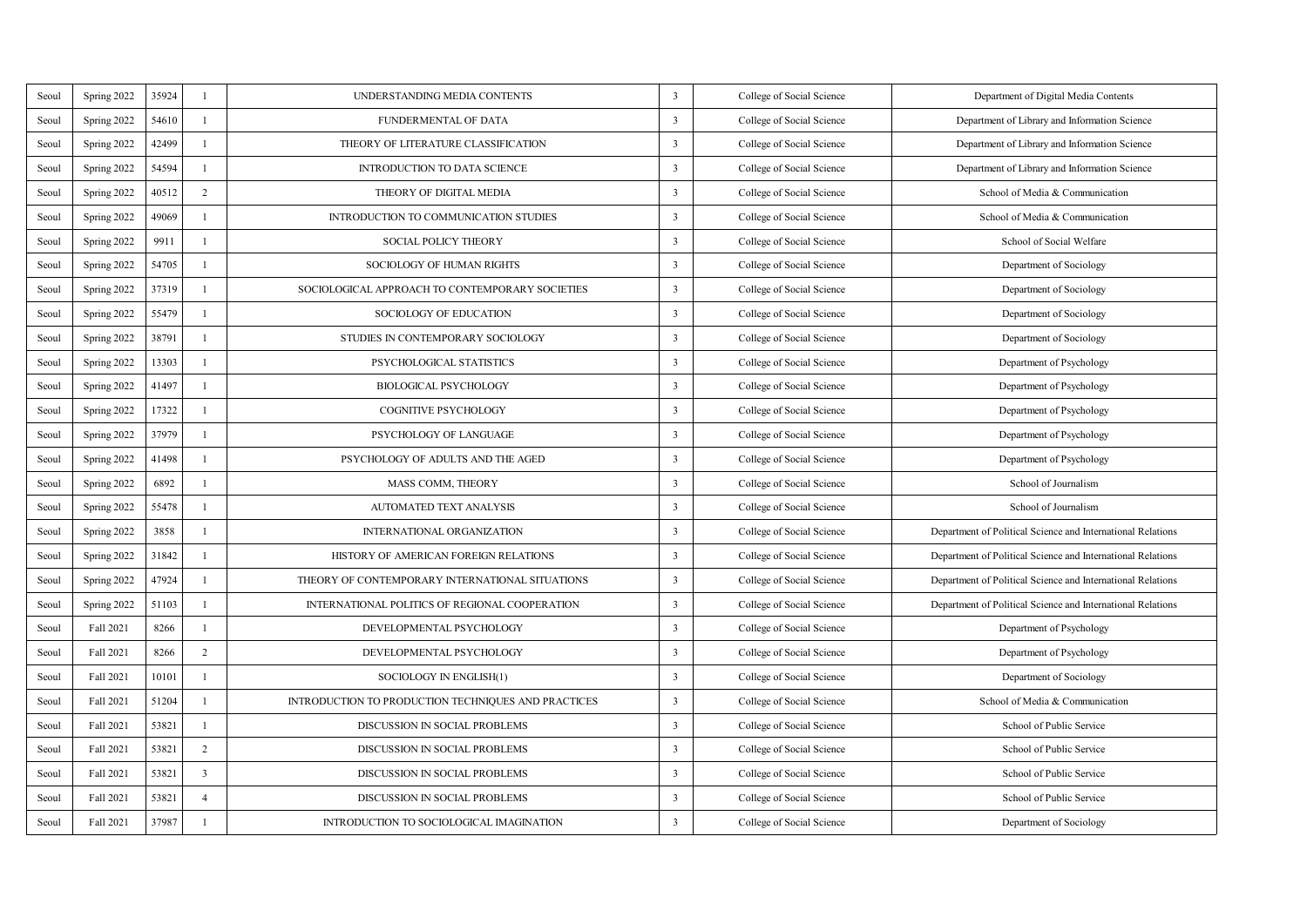| Seoul | Fall 2021 | 54698 |                | MATHEMATICS FOR PUBLIC ADMINISTRATION AND POLICY | 3                       | College of Social Science | School of Public Service                                    |
|-------|-----------|-------|----------------|--------------------------------------------------|-------------------------|---------------------------|-------------------------------------------------------------|
| Seoul | Fall 2021 | 20098 |                | PSYCHOLOGY OF PERCEPTION                         | ٦                       | College of Social Science | Department of Psychology                                    |
| Seoul | Fall 2021 | 28914 |                | INEOUALITY ANDSOCIAL STRATIFICATION              | $\overline{\mathbf{a}}$ | College of Social Science | Department of Sociology                                     |
| Seoul | Fall 2021 | 15711 |                | <b>URBAN PLANNING ANALYSIS</b>                   | ٦                       | College of Social Science | Department of Urban Planning and Real Estate                |
| Seoul | Fall 2021 | 35737 |                | <b>REAL ESTATE ECONOMICS</b>                     | ٦                       | College of Social Science | Department of Urban Planning and Real Estate                |
| Seoul | Fall 2021 | 42503 |                | THEORY OF CATALOGING                             | ٦                       | College of Social Science | Department of Library and Information Science               |
| Seoul | Fall 2021 | 48667 |                | INTERNATIONAL SOCIAL WELFARE                     | ٦                       | College of Social Science | School of Social Welfare                                    |
| Seoul | Fall 2021 | 53814 |                | RESEARCH METHODS IN POLITICAL SCIENCE            | ٦                       | College of Social Science | Department of Political Science and International Relations |
| Seoul | Fall 2021 | 53828 |                | DATARASE DESIGN                                  | ٦                       | College of Social Science | Department of Library and Information Science               |
| Seoul | Fall 2021 | 40878 |                | REAL ESTATE DEVELOPMENT                          | ٦                       | College of Social Science | Department of Urban Planning and Real Estate                |
| Seoul | Fall 2021 | 49073 |                | <b>BIG DATA JOURNALISM</b>                       | $\mathbf{R}$            | College of Social Science | School of Media & Communication                             |
| Seoul | Fall 2021 | 27857 | л              | DATA ANALYSIS FOR SOCIAL WELFARE                 | ٦                       | College of Social Science | School of Social Welfare                                    |
| Seoul | Fall 2021 | 28738 | $\overline{2}$ | REAL ESTATE INVESTMENT                           | 3                       | College of Social Science | Department of Urban Planning and Real Estate                |
| Seoul | Fall 2021 | 32436 | J.             | POLITICS OF THE GLOBALIZATION ERA                | ٦                       | College of Social Science | Department of Political Science and International Relations |
| Seoul | Fall 2021 | 40875 | ٠              | TRANSPORTATION POLICY AND PLANNING               | ٦                       | College of Social Science | Department of Urban Planning and Real Estate                |
| Seoul | Fall 2021 | 47684 | J.             | <b>MASS MEDIA RESEARCH(2)</b>                    | ٦                       | College of Social Science | Department of Digital Media Contents                        |
| Seoul | Fall 2021 | 51153 | J.             | <b>TEXT MINING</b>                               | 3                       | College of Social Science | Department of Library and Information Science               |
| Seoul | Fall 2021 | 53507 | J.             | PSYCHOMETRIC THEORY                              | ٦                       | College of Social Science | Department of Psychology                                    |
| Seoul | Fall 2021 | 55480 | ٠              | <b>SOCIAL NETWORKS</b>                           | ٦                       | College of Social Science | Department of Sociology                                     |
| Seoul | Fall 2021 | 55487 | J.             | ADDICTION AND SOCIAL WORK                        | ٦                       | College of Social Science | School of Social Welfare                                    |
| Seoul | Fall 2021 | 9841  |                | <b>SOCIAL SECURITY</b>                           | ٦                       | College of Social Science | School of Social Welfare                                    |
| Seoul | Fall 2021 | 34625 | ٠              | UNDERSTANDING OF THE METADATA                    | ٦                       | College of Social Science | Department of Library and Information Science               |
| Seoul | Fall 2021 | 37359 |                | PROGRAMMING AND PLANNING DIGITAL MEDIA           | t                       | College of Social Science | Department of Digital Media Contents                        |
| Seoul | Fall 2021 | 41500 | л              | INTRODUCTION TO COGNITIVE NEUROSCIENCE           | ٦                       | College of Social Science | Department of Psychology                                    |
| Seoul | Fall 2021 | 53073 |                | <b>GENDER POLITICS</b>                           | ٦                       | College of Social Science | Department of Political Science and International Relations |

|        | <b>College of Natural Science</b> |       |                               |                             |        |                            |                       |  |  |  |  |
|--------|-----------------------------------|-------|-------------------------------|-----------------------------|--------|----------------------------|-----------------------|--|--|--|--|
|        |                                   |       |                               |                             |        |                            |                       |  |  |  |  |
| Campus | Semester                          |       | Course Course<br>Code Section | Course Title                | Credit | College                    | Department            |  |  |  |  |
| Seoul  | Spring 2022                       | 28926 |                               | <b>GENERAL PHYSICS(1)</b>   |        | College of Natural Science | Department of Physics |  |  |  |  |
| Seoul  | Spring 2022                       | 17480 |                               | <b>GENERAL MECHANICS(1)</b> |        | College of Natural Science | Department of Physics |  |  |  |  |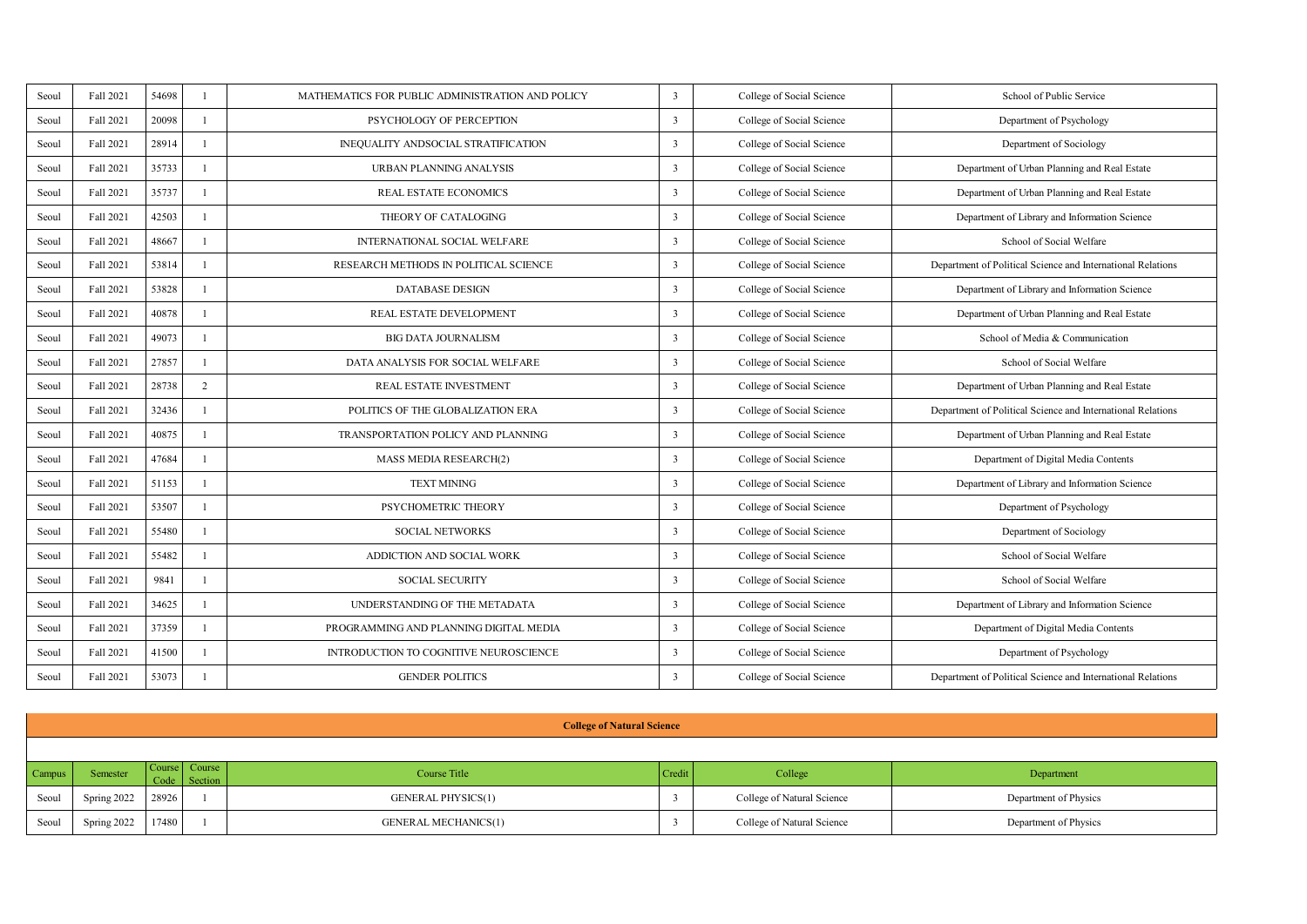| Seoul | Spring 2022 | 18688 | ×              | ELECTROMAGNETICS (1)                                 | 3                       | College of Natural Science | Department of Physics             |
|-------|-------------|-------|----------------|------------------------------------------------------|-------------------------|----------------------------|-----------------------------------|
| Seoul | Spring 2022 | 53081 | L.             | HISTORY AND PHILOSOPHY OF PHYSICS                    | 3                       | College of Natural Science | Department of Physics             |
| Seoul | Spring 2022 | 31286 | J.             | <b>COMPUTATIONAL PHYSICS</b>                         | 3                       | College of Natural Science | Department of Physics             |
| Seoul | Spring 2022 | 2138  | J.             | <b>SOLID STATE PHYSICS</b>                           | 3                       | College of Natural Science | Department of Physics             |
| Seoul | Spring 2022 | 53083 | ×              | RELATIVITY AND UNIVERSE                              | 3                       | College of Natural Science | Department of Physics             |
| Seoul | Spring 2022 | 17464 | ×              | GENERAL BIOLOGY LAB(1)                               | $\mathbf{I}$            | College of Natural Science | Department of Biological Sciences |
| Seoul | Spring 2022 | 17464 | $\overline{2}$ | GENERAL BIOLOGY LAB(1)                               | $\mathbf{I}$            | College of Natural Science | Department of Biological Sciences |
| Seoul | Spring 2022 | 17464 | $\mathfrak{s}$ | GENERAL BIOLOGY LAB(1)                               | $\mathbf{I}$            | College of Natural Science | Department of Biological Sciences |
| Seoul | Spring 2022 | 17464 | 6              | GENERAL BIOLOGY LAB(1)                               | $\mathbf{I}$            | College of Natural Science | Department of Biological Sciences |
| Seoul | Spring 2022 | 47778 | J.             | GENERAL BIOLGY(1)                                    | $\overline{2}$          | College of Natural Science | Department of Biological Sciences |
| Seoul | Spring 2022 | 35684 | L.             | INTRODUCTION TO BIOINFORMATICS                       | 3                       | College of Natural Science | Department of Biological Sciences |
| Seoul | Spring 2022 | 40910 | ×              | <b>APPLIED LIFE SCIENCE</b>                          | 3                       | College of Natural Science | Department of Biological Sciences |
| Seoul | Spring 2022 | 41702 | J.             | <b>NEUROBIOLOGY</b>                                  | 3                       | College of Natural Science | Department of Biological Sciences |
| Seoul | Spring 2022 | 53829 | $\overline{2}$ | CALCULUS(1)                                          | 3                       | College of Natural Science | Department of Mathematics         |
| Seoul | Spring 2022 | 7878  | $\mathbf{I}$   | DIFFERENTIAL EQUATIONS (1)                           | 3                       | College of Natural Science | Department of Mathematics         |
| Seoul | Spring 2022 | 7868  | $\mathbf{I}$   | DIFFERENTIAL GEOMETRY (1)                            | $\overline{\mathbf{3}}$ | College of Natural Science | Department of Mathematics         |
| Seoul | Spring 2022 | 15975 | $\mathbf{I}$   | TOPOLOGY(1)                                          | 3                       | College of Natural Science | Department of Mathematics         |
| Seoul | Spring 2022 | 29013 | $\mathbf{I}$   | COMPLEX ANALYSIS(1)                                  | 3                       | College of Natural Science | Department of Mathematics         |
| Seoul | Spring 2022 | 52290 | $\mathbf{I}$   | PROBABILITY AND STATISTICS                           | 3                       | College of Natural Science | Department of Mathematics         |
| Seoul | Spring 2022 | 20838 | $\mathbf{I}$   | <b>FIELD THEORY</b>                                  | 3                       | College of Natural Science | Department of Mathematics         |
| Seoul | Spring 2022 | 53837 | $\mathbf{I}$   | PARTIAL DIFFERENTIAL EQUATIONS(1)                    | 3                       | College of Natural Science | Department of Mathematics         |
| Seoul | Spring 2022 | 42266 | $\overline{A}$ | <b>GENERAL CHEMISTRY (1)</b>                         | 3                       | College of Natural Science | Department of Chemistry           |
| Seoul | Spring 2022 | 42267 | $\overline{4}$ | GENERAL CHEMISTRY LABORATORY (1)                     | $\mathbf{1}$            | College of Natural Science | Department of Chemistry           |
| Seoul | Spring 2022 | 42267 | 5              | GENERAL CHEMISTRY LABORATORY (1)                     | $\mathbf{1}$            | College of Natural Science | Department of Chemistry           |
| Seoul | Spring 2022 | 42267 | 6              | <b>GENERAL CHEMISTRY LABORATORY (1)</b>              | 1                       | College of Natural Science | Department of Chemistry           |
| Seoul | Spring 2022 | 7173  | $\mathbf{I}$   | INORGANIC CHEMISTRY (1)                              | 3                       | College of Natural Science | Department of Chemistry           |
| Seoul | Spring 2022 | 7746  | $\mathbf{I}$   | PHYSICAL CHEMISTRY(1)                                | 3                       | College of Natural Science | Department of Chemistry           |
| Seoul | Spring 2022 | 7750  | $\mathbf{I}$   | PHYSICAL CHEMISTRY(3)                                | 3                       | College of Natural Science | Department of Chemistry           |
| Seoul | Spring 2022 | 7131  | $\mathbf{I}$   | INORGANIC AND CATALYTIC CHEMISTRY                    | 3                       | College of Natural Science | Department of Chemistry           |
| Seoul | Spring 2022 | 16163 | $\mathbf{I}$   | ORGANIC CHEMISTRY(3)                                 | 3                       | College of Natural Science | Department of Chemistry           |
| Seoul | Spring 2022 | 30179 | $\mathbf{I}$   | RESEARCHES AND EXPERIMENTS IN PRINCIPAL CHEMISTRY(1) | 3                       | College of Natural Science | Department of Chemistry           |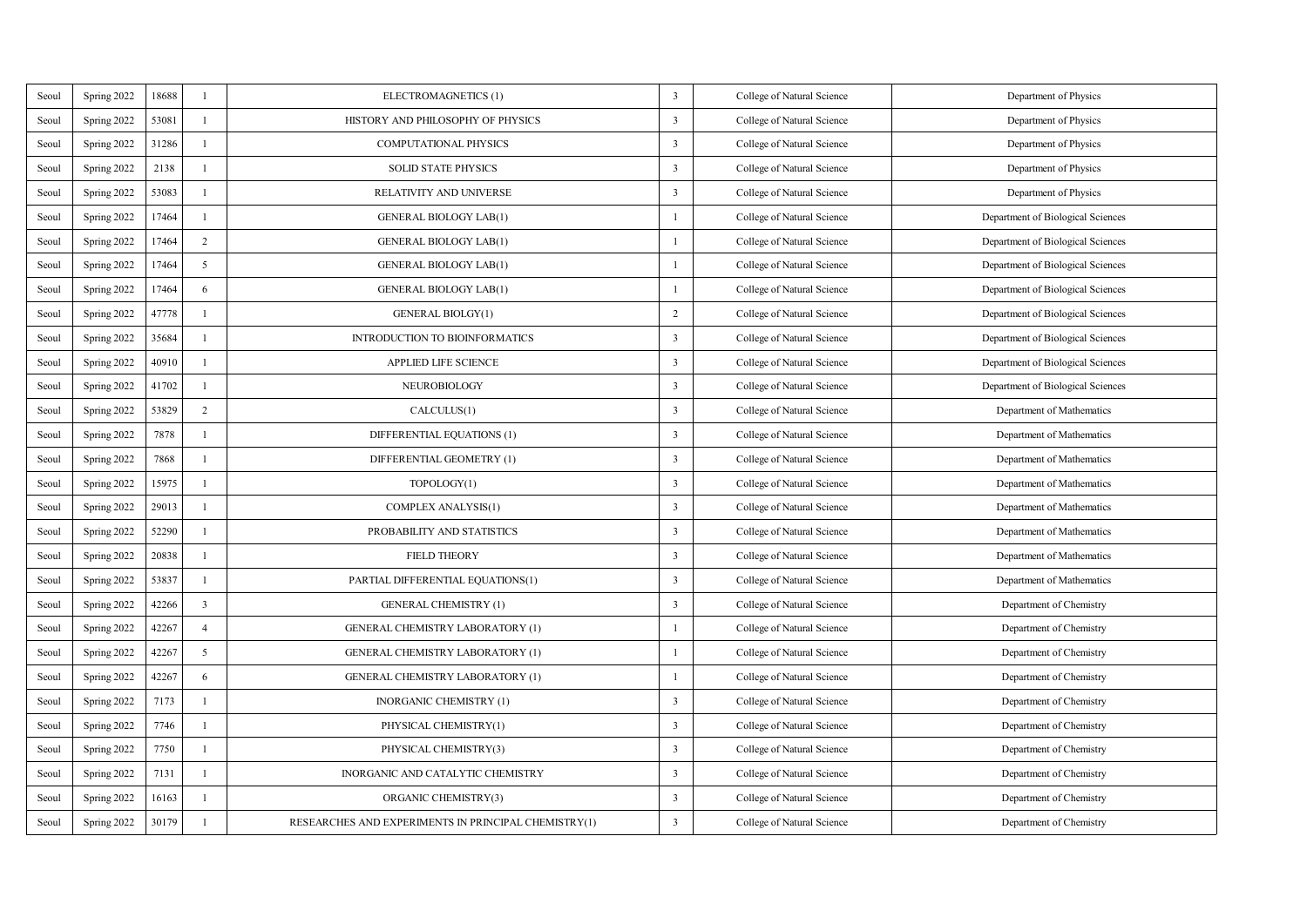| Seoul | Spring 2022 | 30179 | $\overline{2}$          | RESEARCHES AND EXPERIMENTS IN PRINCIPAL CHEMISTRY(1) | 3              | College of Natural Science | Department of Chemistry           |
|-------|-------------|-------|-------------------------|------------------------------------------------------|----------------|----------------------------|-----------------------------------|
| Seoul | Spring 2022 | 39518 | $\overline{2}$          | RESEARCHES AND EXPERIMENTS IN ADVANCED CHEMISTRY(1)  | 3              | College of Natural Science | Department of Chemistry           |
| Seoul | Spring 2022 | 42262 | J.                      | LECTURE ON ADVANCED CHEMISTRY                        | 3              | College of Natural Science | Department of Chemistry           |
| Seoul | Fall 2021   | 17465 | $\mathfrak{s}$          | GENERAL BIOLOGY LAB(2)                               | $\mathbf{I}$   | College of Natural Science | Department of Biological Sciences |
| Seoul | Fall 2021   | 17465 | 6                       | GENERAL BIOLOGY LAB(2)                               | $\mathbf{1}$   | College of Natural Science | Department of Biological Sciences |
| Seoul | Fall 2021   | 28927 | ×                       | <b>GENERAL PHYSICS(2)</b>                            | 3              | College of Natural Science | Department of Physics             |
| Seoul | Fall 2021   | 28927 | $\overline{2}$          | <b>GENERAL PHYSICS(2)</b>                            | 3              | College of Natural Science | Department of Physics             |
| Seoul | Fall 2021   | 42271 | ×                       | <b>GENERAL CHEMISTRY (2)</b>                         | 3              | College of Natural Science | Department of Chemistry           |
| Seoul | Fall 2021   | 47779 | $\overline{2}$          | <b>GENERAL BIOLGY(2)</b>                             | $\overline{2}$ | College of Natural Science | Department of Biological Sciences |
| Seoul | Fall 2021   | 47779 | $\overline{\mathbf{3}}$ | GENERAL BIOLGY(2)                                    | $\,$           | College of Natural Science | Department of Biological Sciences |
| Seoul | Fall 2021   | 49127 | I.                      | <b>LINEAR ALGEBRE</b>                                | $\overline{2}$ | College of Natural Science | Department of Physics             |
| Seoul | Fall 2021   | 53844 | ×                       | <b>BIOSTATISTICS</b>                                 | 3              | College of Natural Science | Department of Biological Sciences |
| Seoul | Fall 2021   | 41281 | ×                       | DISCRETE MATHEMATICS                                 | 3              | College of Natural Science | Department of Mathematics         |
| Seoul | Fall 2021   | 7175  | $\mathbf{I}$            | <b>INORGANIC CHEMISTRY (2)</b>                       | 3              | College of Natural Science | Department of Chemistry           |
| Seoul | Fall 2021   | 17481 | $\mathbf{I}$            | <b>GENERAL MECHANICS(2)</b>                          | 3              | College of Natural Science | Department of Physics             |
| Seoul | Fall 2021   | 18689 | $\mathbf{I}$            | ELECTROMAGNETICS (2)                                 | 3              | College of Natural Science | Department of Physics             |
| Seoul | Fall 2021   | 7749  | $\mathbf{I}$            | PHYSICAL CHEMISTRY(2)                                | 3              | College of Natural Science | Department of Chemistry           |
| Seoul | Fall 2021   | 7762  | $\mathbf{I}$            | PHYSICAL CHEMISTRY LAB.                              | $\,$           | College of Natural Science | Department of Chemistry           |
| Seoul | Fall 2021   | 7880  | $\mathbf{I}$            | DIFFERENTIAL EQUATIONS (2)                           | 3              | College of Natural Science | Department of Mathematics         |
| Seoul | Fall 2021   | 11805 | $\mathbf{I}$            | MATHEMATICAL PHYSICS(2)                              | 3              | College of Natural Science | Department of Physics             |
| Seoul | Fall 2021   | 11934 | $\mathbf{I}$            | NUMERICAL ANALYSIS                                   | 3              | College of Natural Science | Department of Mathematics         |
| Seoul | Fall 2021   | 15976 | $\mathbf{I}$            | TOPOLOGY(2)                                          | 3              | College of Natural Science | Department of Mathematics         |
| Seoul | Fall 2021   | 16138 | $\mathbf{I}$            | ORGANIC SYNTHESIS                                    | 3              | College of Natural Science | Department of Chemistry           |
| Seoul | Fall 2021   | 23890 | $\mathbf{I}$            | MODERN ALGEBRA (2)                                   | 3              | College of Natural Science | Department of Mathematics         |
| Seoul | Fall 2021   | 29014 | $\mathbf{I}$            | COMPLEX ANALYSIS(2)                                  | 3              | College of Natural Science | Department of Mathematics         |
| Seoul | Fall 2021   | 30180 | $\mathbf{I}$            | RESEARCHES AND EXPERIMENTS IN PRINCIPAL CHEMISTRY(2) | 3              | College of Natural Science | Department of Chemistry           |
| Seoul | Fall 2021   | 30180 | $\overline{2}$          | RESEARCHES AND EXPERIMENTS IN PRINCIPAL CHEMISTRY(2) | 3              | College of Natural Science | Department of Chemistry           |
| Seoul | Fall 2021   | 42261 | $\mathbf{I}$            | MATERIALS CHEMISTRY                                  | 3              | College of Natural Science | Department of Chemistry           |
| Seoul | Fall 2021   | 31284 | $\mathbf{I}$            | <b>PARTICLE PHYSICS</b>                              | 3              | College of Natural Science | Department of Physics             |
| Seoul | Fall 2021   | 33675 | $\mathbf{I}$            | <b>FINANCIAL MATHEMATICS</b>                         | 3              | College of Natural Science | Department of Mathematics         |
| Seoul | Fall 2021   | 41699 | $\mathbf{I}$            | <b>IMMUNOLOGY</b>                                    | 3              | College of Natural Science | Department of Biological Sciences |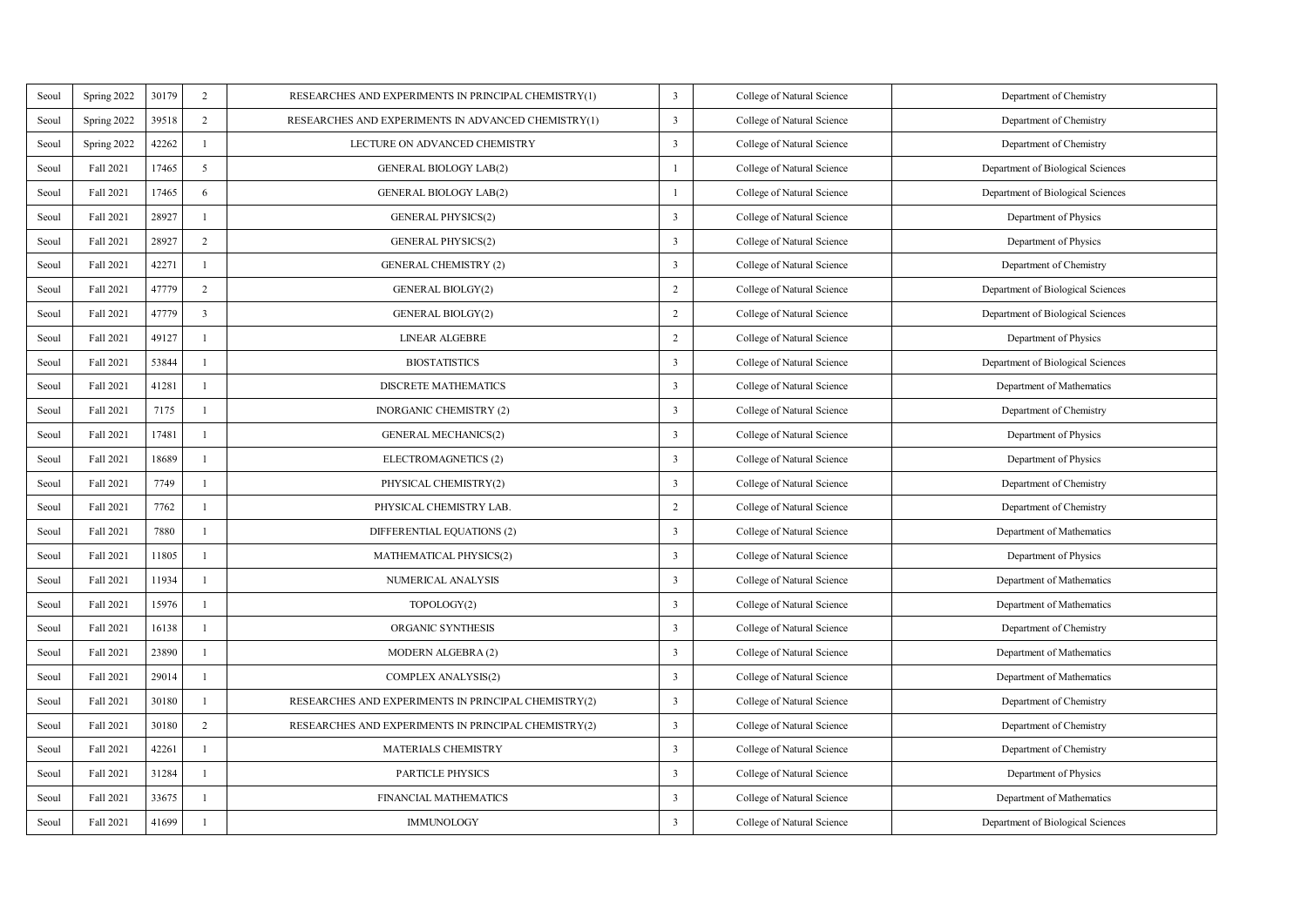| Seoul  | Fall 2021                     | 53080          | ×                       | ADVANCED SOLID STATE PHYSICS                                | 3                       | College of Natural Science | Department of Physics                                 |  |  |  |  |  |
|--------|-------------------------------|----------------|-------------------------|-------------------------------------------------------------|-------------------------|----------------------------|-------------------------------------------------------|--|--|--|--|--|
| Seoul  | Fall 2021                     | 55798          | ×                       | <b>ADVANCED OPTICS</b>                                      | $\overline{\mathbf{3}}$ | College of Natural Science | Department of Physics                                 |  |  |  |  |  |
|        |                               |                |                         |                                                             |                         |                            |                                                       |  |  |  |  |  |
|        | <b>College of Engineering</b> |                |                         |                                                             |                         |                            |                                                       |  |  |  |  |  |
|        |                               |                |                         |                                                             |                         |                            |                                                       |  |  |  |  |  |
| Campus | Semester                      | Course<br>Code | Course<br>Section       | <b>Course Title</b>                                         | Credit                  | College                    | Department                                            |  |  |  |  |  |
| Seoul  | Spring 2022                   | 18160          | J.                      | <b>MECHANICS OF MATERIALS</b>                               | $\overline{2}$          | College of Engineering     | Department of Civil Environmental & Plant Engineering |  |  |  |  |  |
| Seoul  | Spring 2022                   | 32706          | $\mathbf{I}$            | <b>MECHANICS MATERIALS</b>                                  | $\mathbf{I}$            | College of Engineering     | Department of Civil Environmental & Plant Engineering |  |  |  |  |  |
| Seoul  | Spring 2022                   | 32706          | $\overline{2}$          | <b>MECHANICS MATERIALS</b>                                  | $\mathbf{I}$            | College of Engineering     | Department of Civil Environmental & Plant Engineering |  |  |  |  |  |
| Seoul  | Spring 2022                   | 55601          | J.                      | <b>CAPSTONE DESIGN</b>                                      | ٦                       | College of Engineering     | Department of Civil Environmental & Plant Engineering |  |  |  |  |  |
| Seoul  | Spring 2022                   | 2337           | $\mathbf{I}$            | <b>ENGINEERING MATHEMATICS &amp; EXERCISE(1)</b>            | 3                       | College of Engineering     | Department of Civil Environmental & Plant Engineering |  |  |  |  |  |
| Seoul  | Spring 2022                   | 4640           | J.                      | FOUNDATION ENGINEERING                                      | $\overline{\mathbf{3}}$ | College of Engineering     | Department of Civil Environmental & Plant Engineering |  |  |  |  |  |
| Seoul  | Spring 2022                   | 11868          | $\mathbf{I}$            | <b>HYDROLOGY</b>                                            | $\overline{\mathbf{3}}$ | College of Engineering     | Department of Civil Environmental & Plant Engineering |  |  |  |  |  |
| Seoul  | Spring 2022                   | 11868          | $\overline{2}$          | <b>HYDROLOGY</b>                                            | $\overline{\mathbf{3}}$ | College of Engineering     | Department of Civil Environmental & Plant Engineering |  |  |  |  |  |
| Seoul  | Spring 2022                   | 20726          | $\mathbf{I}$            | REINFORCED CONCRETE ENGINEERING(1)                          | $\overline{\mathbf{3}}$ | College of Engineering     | Department of Civil Environmental & Plant Engineering |  |  |  |  |  |
| Seoul  | Spring 2022                   | 20726          | $\overline{a}$          | REINFORCED CONCRETE ENGINEERING(1)                          | $\overline{\mathbf{3}}$ | College of Engineering     | Department of Civil Environmental & Plant Engineering |  |  |  |  |  |
| Seoul  | Spring 2022                   | 47690          | J.                      | STRUCTURAL ANALYSIS(1)                                      | $\overline{\mathbf{3}}$ | College of Engineering     | Department of Civil Environmental & Plant Engineering |  |  |  |  |  |
| Seoul  | Spring 2022                   | 47690          | $\overline{2}$          | STRUCTURAL ANALYSIS(1)                                      | $\overline{\mathbf{3}}$ | College of Engineering     | Department of Civil Environmental & Plant Engineering |  |  |  |  |  |
| Seoul  | Spring 2022                   | 50174          | $\mathbf{I}$            | CONSTRUCTION, ENVIRONMENT AND PLANT DESIGN(CAPSTONE DESIGN) | 3                       | College of Engineering     | Department of Civil Environmental & Plant Engineering |  |  |  |  |  |
| Seoul  | Spring 2022                   | 42756          | $\mathbf{I}$            | <b>ENGINEERING PHYSICS</b>                                  | 3                       | College of Engineering     | Department of Architectural Engineering               |  |  |  |  |  |
| Seoul  | Spring 2022                   | 42754          | $\mathbf{I}$            | ARCHITECTURAL ENGINEERING DESIGN(2)                         | 3                       | College of Engineering     | Department of Architectural Engineering               |  |  |  |  |  |
| Seoul  | Spring 2022                   | 11935          | J.                      | NUMERICAL ANALYSIS                                          | $\overline{\mathbf{3}}$ | College of Engineering     | Department of Architectural Engineering               |  |  |  |  |  |
| Seoul  | Spring 2022                   | 34560          | $\mathbf{I}$            | DESIGN OF REINFORCED CONCRETE STRUCTURE(1)                  | $\overline{\mathbf{3}}$ | College of Engineering     | Department of Architectural Engineering               |  |  |  |  |  |
| Seoul  | Spring 2022                   | 55325          | $\mathbf{I}$            | <b>BIM SYSTEM ENGINEERING</b>                               | 3                       | College of Engineering     | Department of Architectural Engineering               |  |  |  |  |  |
| Seoul  | Spring 2022                   | 36471          | J.                      | APPLIED ENGINEERING STATISTICS                              | 3                       | College of Engineering     | Department of Architectural Engineering               |  |  |  |  |  |
| Seoul  | Spring 2022                   | 52443          | $\mathbf{I}$            | SOLID MECHANICS(1)                                          | 3                       | College of Engineering     | School of Mechanical Engineering                      |  |  |  |  |  |
| Seoul  | Spring 2022                   | 21536          | $\overline{\mathbf{3}}$ | <b>COMPUTER APPLICATION</b>                                 | $\overline{2}$          | College of Engineering     | School of Mechanical Engineering                      |  |  |  |  |  |
| Seoul  | Spring 2022                   | 21536          | $\Delta$                | <b>COMPUTER APPLICATION</b>                                 | $\overline{2}$          | College of Engineering     | School of Mechanical Engineering                      |  |  |  |  |  |
| Seoul  | Spring 2022                   | 53188          | $\ddot{4}$              | <b>ENGINEERING MATHEMATICS(1)</b>                           | $\overline{\mathbf{3}}$ | College of Engineering     | School of Mechanical Engineering                      |  |  |  |  |  |
| Seoul  | Spring 2022                   | 17903          | $\mathbf{I}$            | AUTOMATIC CONTROL                                           | $\overline{\mathbf{3}}$ | College of Engineering     | School of Mechanical Engineering                      |  |  |  |  |  |
| Seoul  | Spring 2022                   | 17903          | $\overline{ }$          | AUTOMATIC CONTROL                                           | ٦                       | College of Engineering     | School of Mechanical Engineering                      |  |  |  |  |  |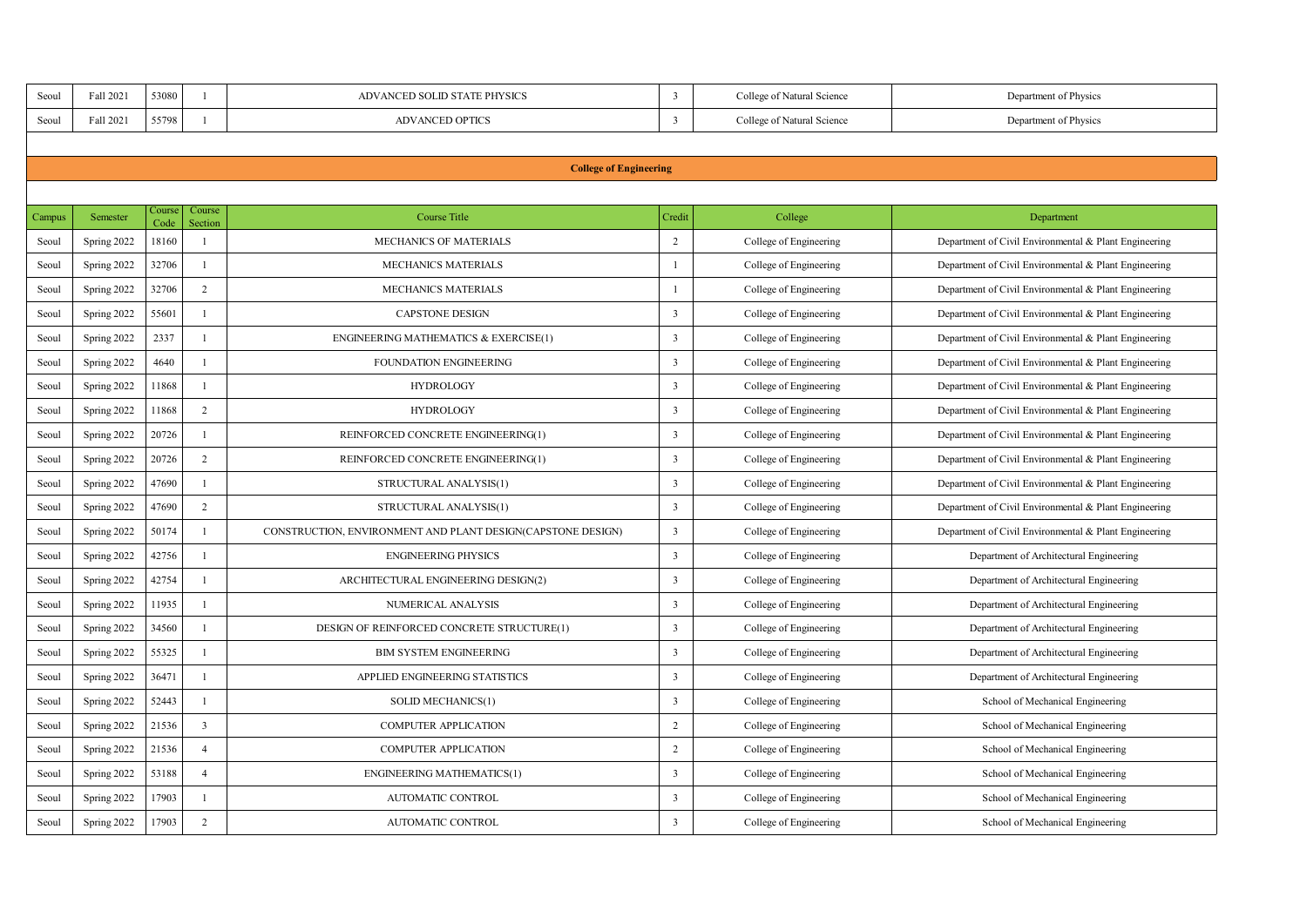| Seoul | Spring 2022 | 18147 | $\overline{2}$ | <b>MATERIAL SCIENCE</b>                       | 3                       | College of Engineering | School of Mechanical Engineering                     |
|-------|-------------|-------|----------------|-----------------------------------------------|-------------------------|------------------------|------------------------------------------------------|
| Seoul | Spring 2022 | 47890 | $\mathbf{I}$   | FLUID MECHANICS(2)                            | 3                       | College of Engineering | School of Mechanical Engineering                     |
| Seoul | Spring 2022 | 47892 | $\mathbf{I}$   | NUMERICAL ANALYSIS                            | 3                       | College of Engineering | School of Mechanical Engineering                     |
| Seoul | Spring 2022 | 47892 | $\overline{2}$ | NUMERICAL ANALYSIS                            | 3                       | College of Engineering | School of Mechanical Engineering                     |
| Seoul | Spring 2022 | 52485 | $\mathbf{I}$   | MECHANICAL VIBRATION                          | 3                       | College of Engineering | School of Mechanical Engineering                     |
| Seoul | Spring 2022 | 5335  | $\mathbf{I}$   | SITE PLANNING                                 | 3                       | College of Engineering | Department of Urban System Engineering               |
| Seoul | Spring 2022 | 35131 | $\mathbf{I}$   | ADVANCED COMPUTER-AIDED DESIGN PRACTICE       | $\mathbf{I}$            | College of Engineering | Department of Urban System Engineering               |
| Seoul | Spring 2022 | 35131 | $\overline{2}$ | ADVANCED COMPUTER-AIDED DESIGN PRACTICE       | $\mathbf{I}$            | College of Engineering | Department of Urban System Engineering               |
| Seoul | Spring 2022 | 42295 | $\mathbf{I}$   | <b>TRANSPORTATION ENGINEERING</b>             | 3                       | College of Engineering | Department of Urban System Engineering               |
| Seoul | Spring 2022 | 31219 | $\mathbf{I}$   | TRANSPORTATION PLANNING(1)                    | 3                       | College of Engineering | Department of Urban System Engineering               |
| Seoul | Spring 2022 | 34594 | $\mathbf{I}$   | <b>GEOGRAPHIC INFORMATION SYSTEM PRACTICE</b> | $\mathbf{I}$            | College of Engineering | Department of Urban System Engineering               |
| Seoul | Spring 2022 | 34594 | $\overline{ }$ | <b>GEOGRAPHIC INFORMATION SYSTEM PRACTICE</b> | $\mathbf{1}$            | College of Engineering | Department of Urban System Engineering               |
| Seoul | Spring 2022 | 50212 | $\mathbf{I}$   | HEAT AND MASS TRANSFER                        | 3                       | College of Engineering | Department of Energy System Engineering              |
| Seoul | Spring 2022 | 47731 | $\mathbf{I}$   | <b>SOLID MECHANICS</b>                        | 3                       | College of Engineering | Department of Energy System Engineering              |
| Seoul | Spring 2022 | 47858 | $\mathbf{I}$   | POWER PLANT SYSTEM ENGINEERING                | 3                       | College of Engineering | Department of Energy System Engineering              |
| Seoul | Spring 2022 | 47860 | $\mathbf{I}$   | <b>FINITE ELEMENT METHOD</b>                  | $\overline{\mathbf{3}}$ | College of Engineering | Department of Energy System Engineering              |
| Seoul | Spring 2022 | 50223 | $\mathbf{I}$   | COMPUTATIONAL FLUID DYNAMICS                  | 3                       | College of Engineering | Department of Energy System Engineering              |
| Seoul | Spring 2022 | 47870 | $\mathbf{I}$   | <b>CIRCUITS AND SYSTEMS</b>                   | 3                       | College of Engineering | Department of Energy System Engineering              |
| Seoul | Spring 2022 | 51225 | $\mathbf{I}$   | POWER CONVERSION SYSTEM                       | 3                       | College of Engineering | Department of Energy System Engineering              |
| Seoul | Spring 2022 | 50219 | $\mathbf{I}$   | <b>GENERATION SYSTEM CONTROL</b>              | 3                       | College of Engineering | Department of Energy System Engineering              |
| Seoul | Spring 2022 | 47726 | $\mathbf{I}$   | <b>ENERGY AND ENVIRONMENT</b>                 | 3                       | College of Engineering | Department of Energy System Engineering              |
| Seoul | Spring 2022 | 47726 | $\overline{2}$ | <b>ENERGY AND ENVIRONMENT</b>                 | 3                       | College of Engineering | Department of Energy System Engineering              |
| Seoul | Spring 2022 | 47735 | $\mathbf{I}$   | <b>CIRCUIT THEORY</b>                         | 3                       | College of Engineering | Department of Energy System Engineering              |
| Seoul | Spring 2022 | 47735 | $\overline{2}$ | <b>CIRCUIT THEORY</b>                         | 3                       | College of Engineering | Department of Energy System Engineering              |
| Seoul | Spring 2022 | 47862 | $\mathbf{I}$   | INTRODUCTION TO NUCLEAR ENGINEERING           | 3                       | College of Engineering | Department of Energy System Engineering              |
| Seoul | Spring 2022 | 50215 | $\mathbf{I}$   | NUCLEAR CHEMISTRY AND MATERIALS               | 3                       | College of Engineering | Department of Energy System Engineering              |
| Seoul | Spring 2022 | 50217 | $\mathbf{I}$   | <b>HEALTH PHYSICS</b>                         | 3                       | College of Engineering | Department of Energy System Engineering              |
| Seoul | Spring 2022 | 47871 | $\mathbf{I}$   | NUCLEAR SYSTEM ENGINEERING                    | 3                       | College of Engineering | Department of Energy System Engineering              |
| Seoul | Spring 2022 | 47869 | $\mathbf{I}$   | REACTOR DYNAMICS AND CONTROL                  | 3                       | College of Engineering | Department of Energy System Engineering              |
| Seoul | Spring 2022 | 47873 | $\mathbf{I}$   | RELIABILITY ENGINEERING                       | 3                       | College of Engineering | Department of Energy System Engineering              |
| Seoul | Spring 2022 | 2333  | $\mathbf{I}$   | METHODS OF APPLIED MATHEMATICS(1)             | 3                       | College of Engineering | School of Chemical Engineering and Materials Science |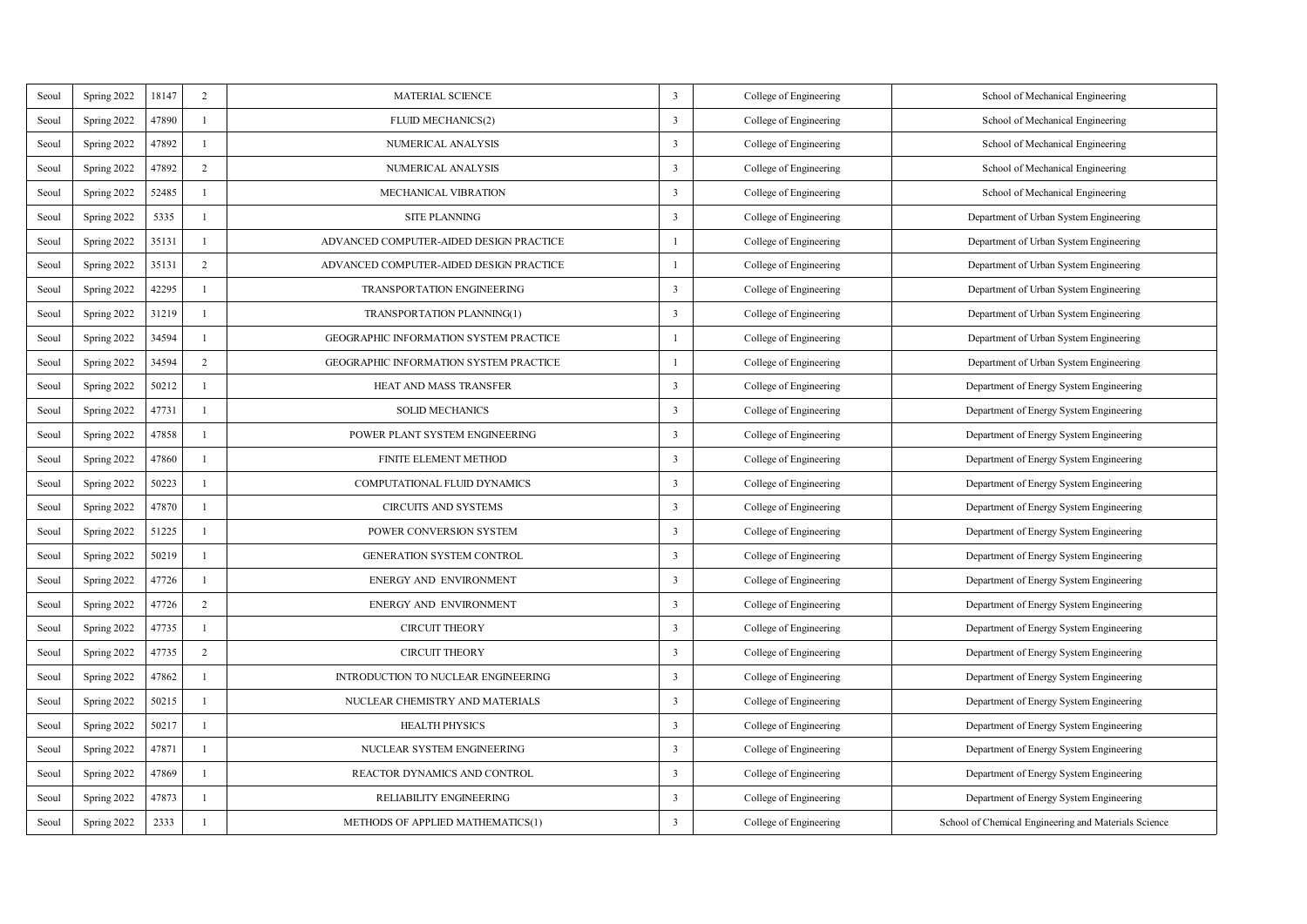| Scoul | Spring 2022 | 2333  | $\,2\,$        | METHODS OF APPLIED MATHEMATICS(1)           | 3                       | College of Engineering | School of Chemical Engineering and Materials Science |
|-------|-------------|-------|----------------|---------------------------------------------|-------------------------|------------------------|------------------------------------------------------|
| Scoul | Spring 2022 | 24589 | $\mathbf{I}$   | BASIC PRINCIPLES OF CHEMICAL ENGINEERING(1) | 3                       | College of Engineering | School of Chemical Engineering and Materials Science |
| Seoul | Spring 2022 | 24589 | $\overline{2}$ | BASIC PRINCIPLES OF CHEMICAL ENGINEERING(1) | 3                       | College of Engineering | School of Chemical Engineering and Materials Science |
| Scoul | Spring 2022 | 34565 | $\mathbf{I}$   | CHMICAL ENGINEERING FUNDAMENTALS AND DESIGN | $\overline{\mathbf{3}}$ | College of Engineering | School of Chemical Engineering and Materials Science |
| Scoul | Spring 2022 | 34565 | $\overline{2}$ | CHMICAL ENGINEERING FUNDAMENTALS AND DESIGN | ٦                       | College of Engineering | School of Chemical Engineering and Materials Science |
| Seoul | Spring 2022 | 7746  | J.             | PHYSICAL CHEMISTRY(1)                       | ٦                       | College of Engineering | School of Chemical Engineering and Materials Science |
| Seoul | Spring 2022 | 7746  | $\overline{2}$ | PHYSICAL CHEMISTRY(1)                       | $\overline{\mathbf{3}}$ | College of Engineering | School of Chemical Engineering and Materials Science |
| Seoul | Spring 2022 | 24598 | J.             | CHEMICAL ENGINEERING THERMODYNAMICS         | 3                       | College of Engineering | School of Chemical Engineering and Materials Science |
| Seoul | Spring 2022 | 24598 | $\overline{2}$ | CHEMICAL ENGINEERING THERMODYNAMICS         | 3                       | College of Engineering | School of Chemical Engineering and Materials Science |
| Seoul | Spring 2022 | 24605 | 1              | FLUID MECHANICS FOR CHEMICAL ENGINEERING    | 3                       | College of Engineering | School of Chemical Engineering and Materials Science |
| Seoul | Spring 2022 | 24605 | $\,2\,$        | FLUID MECHANICS FOR CHEMICAL ENGINEERING    | 3                       | College of Engineering | School of Chemical Engineering and Materials Science |
| Seoul | Spring 2022 | 49152 | J.             | CHEMICAL REACTION ENGINEERING(1)            | 3                       | College of Engineering | School of Chemical Engineering and Materials Science |
| Seoul | Spring 2022 | 49152 | $\overline{2}$ | CHEMICAL REACTION ENGINEERING(1)            | 3                       | College of Engineering | School of Chemical Engineering and Materials Science |
| Seoul | Spring 2022 | 24613 | $\mathbf{I}$   | EXPERIMENT IN CHEMICAL ENG. OPERATION       | $\overline{2}$          | College of Engineering | School of Chemical Engineering and Materials Science |
| Seoul | Fall 2021   | 17441 | J.             | <b>GENERAL PHYSICS(2)</b>                   | $\overline{2}$          | College of Engineering | Department of Advanced Materials Engineering         |
| Seoul | Fall 2021   | 17494 | $\mathbf{I}$   | <b>GENERAL CHEMISTRY(2)</b>                 | $\overline{2}$          | College of Engineering | Department of Advanced Materials Engineering         |
| Seoul | Fall 2021   | 48098 | f.             | LINEAR ALGEBRA                              | ٦                       | College of Engineering | Department of Architectural Engineering              |
| Seoul | Fall 2021   | 29125 | $\overline{2}$ | BASIC ARCHITECTURAL DESIGN STUDIO           | 3                       | College of Engineering | Department of Architecture                           |
| Seoul | Fall 2021   | 7169  | $\mathbf{I}$   | <b>INORGANIC CHEMISTRY</b>                  | $\overline{\mathbf{3}}$ | College of Engineering | Department of Advanced Materials Engineering         |
| Seoul | Fall 2021   | 52445 | J.             | <b>STATICS</b>                              | ٦                       | College of Engineering | School of Mechanical Engineering                     |
| Seoul | Fall 2021   | 7169  | J.             | <b>INORGANIC CHEMISTRY</b>                  | ٦                       | College of Engineering | School of Chemical Engineering and Materials Science |
| Seoul | Fall 2021   | 7878  | T.             | DIFFERENTIAL EQUATIONS (1)                  | ٦                       | College of Engineering | Department of Architectural Engineering              |
| Seoul | Fall 2021   | 38903 | 1              | ARCHITECTURAL DESKIN STUDIO(2)              | 6                       | College of Engineering | Department of Architecture                           |
| Seoul | Fall 2021   | 47889 | $\overline{2}$ | FLUID MECHANICS(1)                          | $\overline{\mathbf{3}}$ | College of Engineering | School of Mechanical Engineering                     |
| Seoul | Fall 2021   | 2335  | 1              | METHODS OF APPLIED MATHEMATICS(2)           | 3                       | College of Engineering | School of Chemical Engineering and Materials Science |
| Scoul | Fall 2021   | 2335  | $\overline{2}$ | METHODS OF APPLIED MATHEMATICS(2)           | 3                       | College of Engineering | School of Chemical Engineering and Materials Science |
| Scoul | Fall 2021   | 3309  | J.             | <b>TRAFFIC OPERATIONS</b>                   | ٦                       | College of Engineering | Department of Urban System Engineering               |
| Scoul | Fall 2021   | 7749  | $\mathbf{I}$   | PHYSICAL CHEMISTRY(2)                       | 3                       | College of Engineering | School of Chemical Engineering and Materials Science |
| Seoul | Fall 2021   | 7749  | $\overline{2}$ | PHYSICAL CHEMISTRY(2)                       | $\overline{\mathbf{3}}$ | College of Engineering | School of Chemical Engineering and Materials Science |
| Scoul | Fall 2021   | 16162 | J.             | ORGANIC CHEMISTRY(2)                        | ٦                       | College of Engineering | School of Chemical Engineering and Materials Science |
| Scoul | Fall 2021   | 16162 | $\overline{2}$ | ORGANIC CHEMISTRY(2)                        | ٦                       | College of Engineering | School of Chemical Engineering and Materials Science |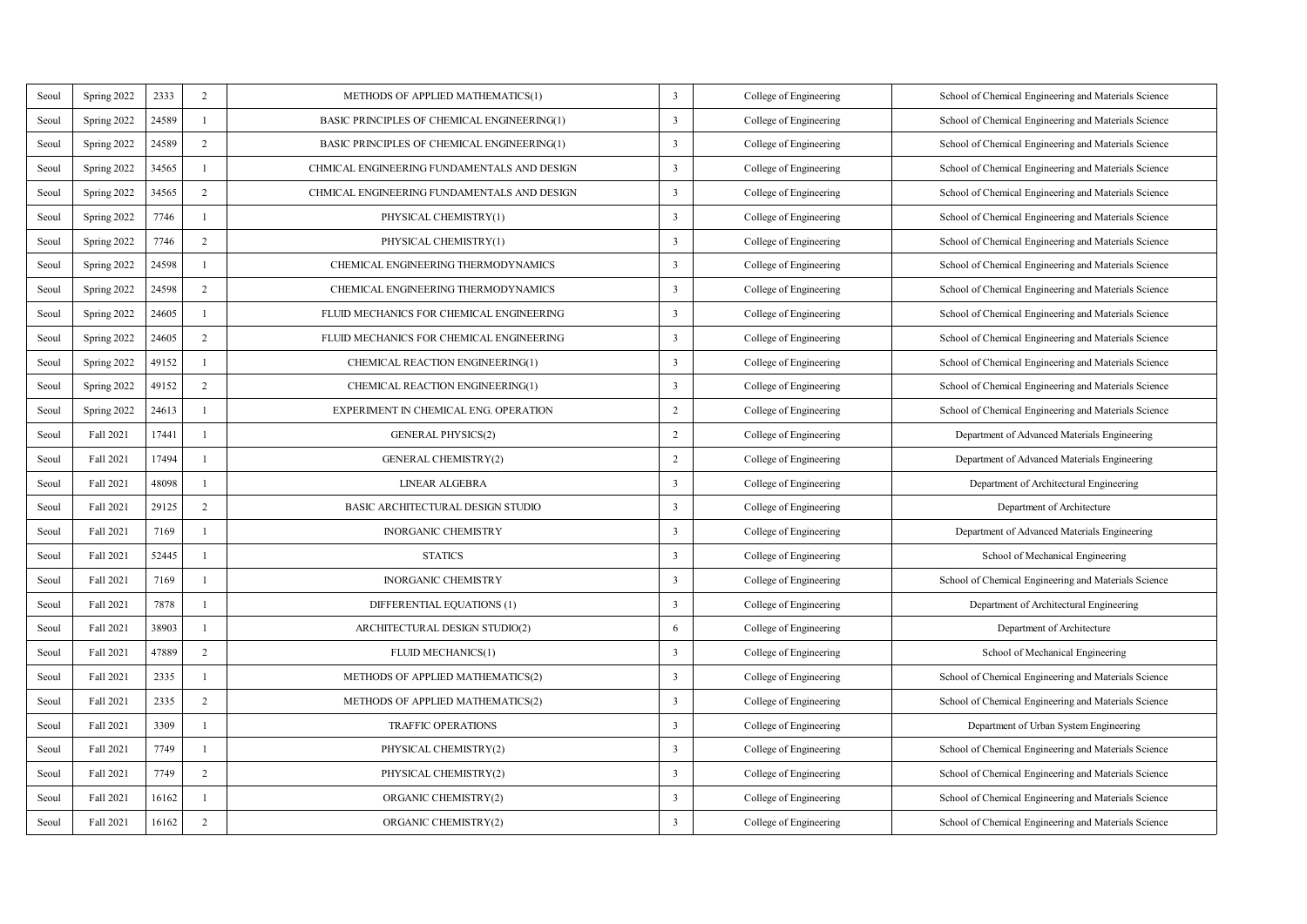| Scoul | Fall 2021 | 21805 | ×              | SOIL MECHANICS (2)                               | $\overline{2}$          | College of Engineering | Department of Civil Environmental & Plant Engineering |
|-------|-----------|-------|----------------|--------------------------------------------------|-------------------------|------------------------|-------------------------------------------------------|
| Scoul | Fall 2021 | 24592 | L.             | BASIC PRINCIPLES OF CHEMICAL ENGINEERING(2)      | 3                       | College of Engineering | School of Chemical Engineering and Materials Science  |
| Seoul | Fall 2021 | 24592 | $\overline{2}$ | BASIC PRINCIPLES OF CHEMICAL ENGINEERING(2)      | 3                       | College of Engineering | School of Chemical Engineering and Materials Science  |
| Scoul | Fall 2021 | 29518 | L.             | <b>URBAN DESIGN</b>                              | 3                       | College of Engineering | Department of Urban System Engineering                |
| Scoul | Fall 2021 | 35131 | ×.             | ADVANCED COMPUTER-AIDED DESIGN PRACTICE          | 1                       | College of Engineering | Department of Urban System Engineering                |
| Scoul | Fall 2021 | 35131 | $\overline{2}$ | ADVANCED COMPUTER-AIDED DESIGN PRACTICE          | 1                       | College of Engineering | Department of Urban System Engineering                |
| Scoul | Fall 2021 | 42408 | 5              | INTRODUCTION TO ENGINEERING DESIGN               | $\overline{\mathbf{3}}$ | College of Engineering | School of Mechanical Engineering                      |
| Seoul | Fall 2021 | 42759 | ×              | STRUCTURAL MECHANICS IN ARCHITECTURE             | 3                       | College of Engineering | Department of Architectural Engineering               |
| Scoul | Fall 2021 | 50160 | L.             | DIGITAL ARCHITECTURE(1)                          | 3                       | College of Engineering | Department of Architecture                            |
| Seoul | Fall 2021 | 50160 | $\overline{2}$ | DIGITAL ARCHITECTURE(1)                          | 3                       | College of Engineering | Department of Architecture                            |
| Scoul | Fall 2021 | 51221 | $\,$           | FUNDAMENTALS OF ENERGY MATERIALS                 | 3                       | College of Engineering | Department of Energy System Engineering               |
| Scoul | Fall 2021 | 52428 | J.             | <b>BASIC CONTROL ENGINEERING</b>                 | 3                       | College of Engineering | Department of Energy System Engineering               |
| Seoul | Fall 2021 | 52428 | $\overline{2}$ | <b>BASIC CONTROL ENGINEERING</b>                 | 3                       | College of Engineering | Department of Energy System Engineering               |
| Scoul | Fall 2021 | 52447 | $\mathbf{I}$   | THERMODYNAMICS(2)                                | 3                       | College of Engineering | School of Mechanical Engineering                      |
| Scoul | Fall 2021 | 2338  | J.             | <b>ENGINEERING MATHEMATICS &amp; EXERCISE(2)</b> | 3                       | College of Engineering | Department of Civil Environmental & Plant Engineering |
| Scoul | Fall 2021 | 21536 | $\mathbf{I}$   | <b>COMPUTER APPLICATION</b>                      | $\,$                    | College of Engineering | Department of Civil Environmental & Plant Engineering |
| Scoul | Fall 2021 | 21551 | f.             | COMPUTER APPLICATION AND PRACTICE                | $\mathbf{I}$            | College of Engineering | Department of Civil Environmental & Plant Engineering |
| Seoul | Fall 2021 | 21551 | $\overline{2}$ | COMPUTER APPLICATION AND PRACTICE                | $\mathbf{I}$            | College of Engineering | Department of Civil Environmental & Plant Engineering |
| Scoul | Fall 2021 | 5657  | $\mathbf{I}$   | PRELIMINARY URBAN PLANNING AND DESIGN PRACTICE   | $\overline{\mathbf{3}}$ | College of Engineering | Department of Urban System Engineering                |
| Seoul | Fall 2021 | 5657  | $\overline{2}$ | PRELIMINARY URBAN PLANNING AND DESIGN PRACTICE   | 3                       | College of Engineering | Department of Urban System Engineering                |
| Scoul | Fall 2021 | 32011 | J.             | HEAT & MASS TRANSFER                             | 3                       | College of Engineering | School of Chemical Engineering and Materials Science  |
| Scoul | Fall 2021 | 32011 | $\overline{2}$ | HEAT & MASS TRANSFER                             | 3                       | College of Engineering | School of Chemical Engineering and Materials Science  |
| Seoul | Fall 2021 | 32012 | 1              | PHASE AND CHEMICAL EQUILIBRIA                    | 3                       | College of Engineering | School of Chemical Engineering and Materials Science  |
| Seoul | Fall 2021 | 32012 | $\overline{2}$ | PHASE AND CHEMICAL EQUILIBRIA                    | $\overline{\mathbf{3}}$ | College of Engineering | School of Chemical Engineering and Materials Science  |
| Seoul | Fall 2021 | 47863 | 1              | NUCLEAR REACTOR THEORY                           | 3                       | College of Engineering | Nuclear Power Engineering Major                       |
| Seoul | Fall 2021 | 51223 | $\mathbf{I}$   | POWER SYSTEM ENGINEERING                         | 3                       | College of Engineering | Department of Energy System Engineering               |
| Scoul | Fall 2021 | 13613 | J.             | <b>BASE ROCK MECHANICS</b>                       | 3                       | College of Engineering | Department of Civil Environmental & Plant Engineering |
| Scoul | Fall 2021 | 14573 | $\overline{2}$ | HEAT TRANSFER                                    | 3                       | College of Engineering | School of Mechanical Engineering                      |
| Scoul | Fall 2021 | 31220 | $\mathbf{I}$   | TRANSPORTATION PLANNING(2)                       | $\overline{\mathbf{3}}$ | College of Engineering | Department of Urban System Engineering                |
| Scoul | Fall 2021 | 33744 | J.             | <b>PROCESS CONTROL</b>                           | 3                       | College of Engineering | School of Chemical Engineering and Materials Science  |
| Scoul | Fall 2021 | 33744 | $\overline{2}$ | <b>PROCESS CONTROL</b>                           | t                       | College of Engineering | School of Chemical Engineering and Materials Science  |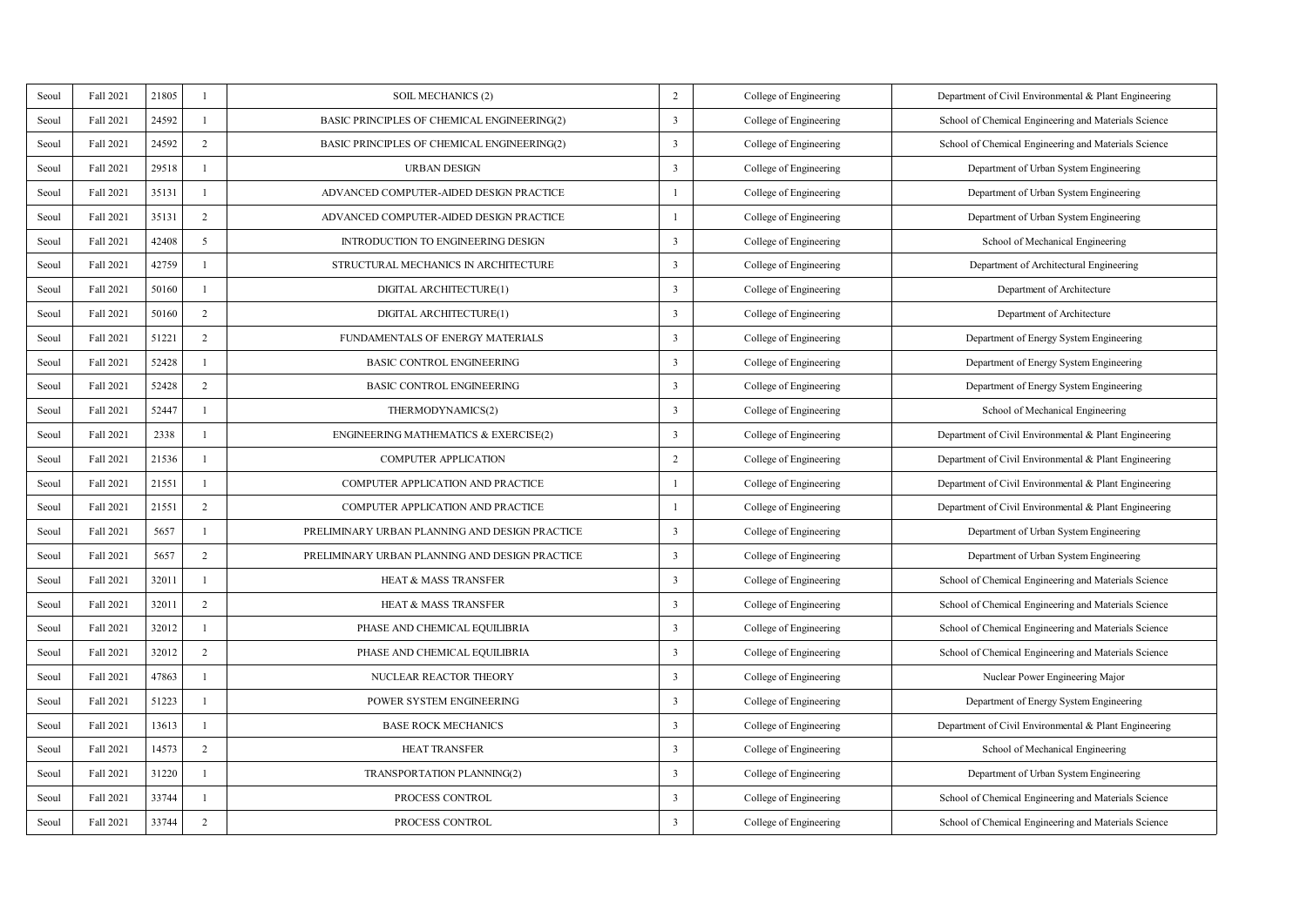| Scoul | Fall 2021 | 33747 | ×              | MODERN MANUFACTURING                                                   | 3                       | College of Engineering | School of Mechanical Engineering                      |
|-------|-----------|-------|----------------|------------------------------------------------------------------------|-------------------------|------------------------|-------------------------------------------------------|
| Scoul | Fall 2021 | 34561 | L.             | DESING OF REINFORCED CONCRETE STRUCTURE(2)                             | $\overline{\mathbf{3}}$ | College of Engineering | Department of Architectural Engineering               |
| Scoul | Fall 2021 | 40346 | L.             | DESIGN OF EXPERIMENTS AND OPTIMIZATION                                 | 3                       | College of Engineering | School of Mechanical Engineering                      |
| Seoul | Fall 2021 | 41361 | L.             | STATICALLY INDETERMINATE STRUCTURAL ANALYSIS                           | 3                       | College of Engineering | Department of Architectural Engineering               |
| Seoul | Fall 2021 | 47692 | ×.             | DESIGN OF REINFORCED CONCRETE                                          | 3                       | College of Engineering | Department of Civil Environmental & Plant Engineering |
| Seoul | Fall 2021 | 47692 | $\overline{2}$ | DESIGN OF REINFORCED CONCRETE                                          | 3                       | College of Engineering | Department of Civil Environmental & Plant Engineering |
| Seoul | Fall 2021 | 47856 | L.             | MECHANICAL VIBRATION                                                   | $\overline{\mathbf{3}}$ | College of Engineering | Department of Energy System Engineering               |
| Seoul | Fall 2021 | 47872 | L.             | ELECTRONIC CIRCUIT                                                     | 3                       | College of Engineering | Department of Energy System Engineering               |
| Seoul | Fall 2021 | 50210 | L.             | ELECTRICAL MACHINERY                                                   | 3                       | College of Engineering | Department of Energy System Engineering               |
| Seoul | Fall 2021 | 50213 | ×.             | ANICAL MATERIALS AND FRACTURE MECHANICS OR MECHANICAL BEHAVIOR OF MATI | $\overline{\mathbf{3}}$ | College of Engineering | Department of Energy System Engineering               |
| Seoul | Fall 2021 | 50216 | L.             | NUCLEAR FUEL CYCLE ENGINEERING                                         | 3                       | College of Engineering | Nuclear Power Engineering Major                       |
| Seoul | Fall 2021 | 51211 | L.             | INTRODUCTION TO FINITE ELEMENT METHOD                                  | $\overline{\mathbf{3}}$ | College of Engineering | Department of Civil Environmental & Plant Engineering |
| Seoul | Fall 2021 | 29162 | L.             | ENVIRONMENTAL CONTROL SYSTEM                                           | 3                       | College of Engineering | Department of Architecture                            |
| Seoul | Fall 2021 | 51392 | L.             | MECHANICAL ENERGY SYSTEMS PROJECT                                      | 3                       | College of Engineering | Department of Energy System Engineering               |
| Seoul | Fall 2021 | 51393 | L.             | <b>ELECTRIC ENERGY SYSTEMS PROJECT</b>                                 | 3                       | College of Engineering | Department of Energy System Engineering               |
| Seoul | Fall 2021 | 5744  | L.             | CITY VISIT AND ANALYSIS                                                | $\overline{\mathbf{3}}$ | College of Engineering | Department of Urban System Engineering                |
| Seoul | Fall 2021 | 29074 | ×.             | CONSTRUCTION PROJECT MANAGEMENT                                        | 3                       | College of Engineering | Department of Civil Environmental & Plant Engineering |
| Seoul | Fall 2021 | 32014 | L.             | <b>BIOMATERIALS</b>                                                    | 3                       | College of Engineering | School of Chemical Engineering and Materials Science  |
| Seoul | Fall 2021 | 38707 | L.             | FLUID MACHINERY AND DESIGN                                             | $\overline{\mathbf{3}}$ | College of Engineering | School of Mechanical Engineering                      |
| Seoul | Fall 2021 | 42674 | 6              | CHEMICAL ENGINEERING AND MATERIALS SCIENCE (CAPSTONE DESIGN)           | $\overline{2}$          | College of Engineering | School of Chemical Engineering and Materials Science  |
| Scoul | Fall 2021 | 47693 | L.             | CONSTRUCTION, ENVIRONMENT AND PLANT DESIGN(CAPSTONE DESIGN)            | $\overline{\mathbf{3}}$ | College of Engineering | Department of Civil Environmental & Plant Engineering |
| Seoul | Fall 2021 | 47693 | $\overline{2}$ | CONSTRUCTION, ENVIRONMENT AND PLANT DESIGN(CAPSTONE DESIGN)            | $\overline{\mathbf{3}}$ | College of Engineering | Department of Civil Environmental & Plant Engineering |
| Scoul | Fall 2021 | 47729 | L.             | <b>ENERGY ECONOMICS AND POLICY</b>                                     | 3                       | College of Engineering | Department of Energy System Engineering               |
| Seoul | Fall 2021 | 47729 | $\mathbf 2$    | <b>ENERGY ECONOMICS AND POLICY</b>                                     | 3                       | College of Engineering | Department of Energy System Engineering               |
| Seoul | Fall 2021 | 48837 | L.             | <b>GEOTECHNICAL DESIGN</b>                                             | 3                       | College of Engineering | Department of Civil Environmental & Plant Engineering |
| Scoul | Fall 2021 | 49153 | L.             | CHEMICAL REACTION ENGINEERING(2)                                       | 3                       | College of Engineering | School of Chemical Engineering and Materials Science  |
| Scoul | Fall 2021 | 50221 | L.             | <b>SMART GRID ENGINEERING</b>                                          | $\overline{\mathbf{3}}$ | College of Engineering | Department of Energy System Engineering               |
| Seoul | Fall 2021 | 50222 | I.             | COMBUSTION AND ENVIRONMENTAL ENGINEERING                               | 3                       | College of Engineering | Department of Energy System Engineering               |
| Scoul | Fall 2021 | 50224 | L.             | THERMAL SYSTEM DESIGN                                                  | 3                       | College of Engineering | Department of Energy System Engineering               |
| Seoul | Fall 2021 | 50226 | L.             | NUCLEAR SAFETY ENGINEERING                                             | $\overline{2}$          | College of Engineering | Nuclear Power Engineering Major                       |
| Scoul | Fall 2021 | 51212 | ×.             | MULTI-DIMENSIONAL DESIGN                                               | t                       | College of Engineering | Department of Civil Environmental & Plant Engineering |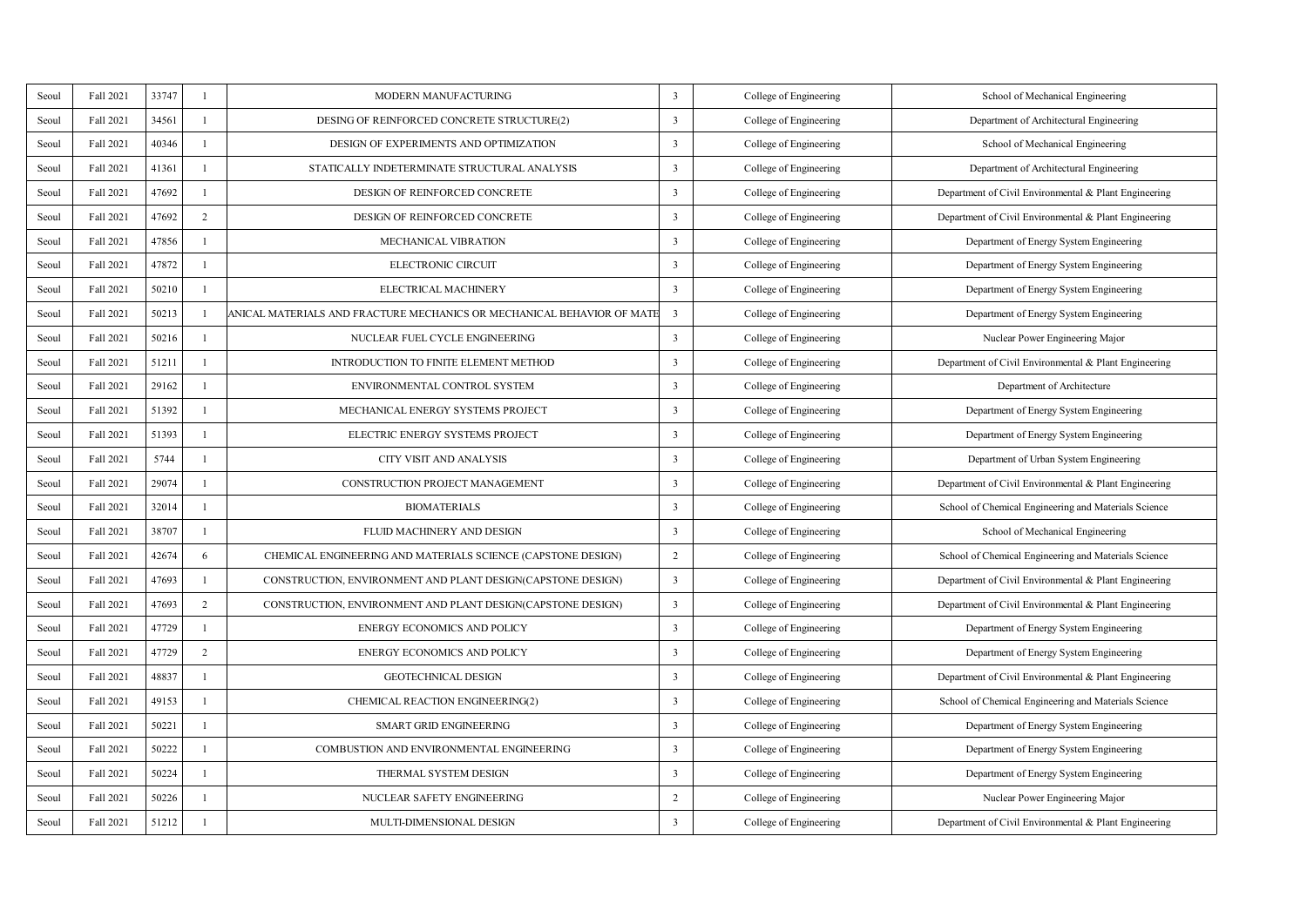|        |             |        |                         | <b>College of ICT Engineering</b>             |                         |                            |                                                              |
|--------|-------------|--------|-------------------------|-----------------------------------------------|-------------------------|----------------------------|--------------------------------------------------------------|
|        |             |        |                         |                                               |                         |                            |                                                              |
| Campus | Semester    | Course | Course<br>Section       | <b>Course Title</b>                           | Credit                  | College                    | Department                                                   |
| Seoul  | Spring 2022 | 7746   | $\mathbf{I}$            | PHYSICAL CHEMISTRY(1)                         | $\overline{\mathbf{3}}$ | College of ICT Engineering | Department of Nano - bio - materials Science and Engineering |
| Seoul  | Spring 2022 | 47282  | $\mathbf{I}$            | APPLIED CIRCUITS AND ELECTRONICS              | 3                       | College of ICT Engineering | Department of Nano - bio - materials Science and Engineering |
| Seoul  | Spring 2022 | 47282  | $\overline{a}$          | APPLIED CIRCUITS AND ELECTRONICS              | 3                       | College of ICT Engineering | Department of Nano - bio - materials Science and Engineering |
| Seoul  | Spring 2022 | 50276  | J.                      | SMART ELECTROCHEMICAL SYSTEM ENGINEERING      | 3                       | College of ICT Engineering | Department of Nano - bio - materials Science and Engineering |
| Seoul  | Spring 2022 | 40985  | J.                      | DISPLAY MATERIALS AND ENGINEERING             | $\overline{\mathbf{3}}$ | College of ICT Engineering | Department of Nano - bio - materials Science and Engineering |
| Seoul  | Spring 2022 | 51271  | $\mathbf{I}$            | DESIGN FOR NANO INTEGRATIVE ENGINEERING       | $\overline{\mathbf{3}}$ | College of ICT Engineering | Department of Nano - bio - materials Science and Engineering |
| Seoul  | Spring 2022 | 51271  | $\overline{2}$          | DESIGN FOR NANO INTEGRATIVE ENGINEERING       | 3                       | College of ICT Engineering | Department of Nano - bio - materials Science and Engineering |
| Seoul  | Spring 2022 | 12999  | $\mathbf{I}$            | <b>SIGNALS &amp; SYSTEM</b>                   | $\overline{\mathbf{3}}$ | College of ICT Engineering | Digital Imaging                                              |
| Seoul  | Spring 2022 | 14871  | $\mathbf{I}$            | <b>IMAGE PROCESSING</b>                       | 3                       | College of ICT Engineering | Digital Imaging                                              |
| Seoul  | Spring 2022 | 42697  | J.                      | ORGANIC CHEMISTRY                             | 3                       | College of ICT Engineering | Department of Biomedical Engineering                         |
| Seoul  | Spring 2022 | 51255  | $\mathbf{I}$            | AN INTRODUCTION TO INTEGRATIVE THERMODYNAMICS | $\overline{\mathbf{3}}$ | College of ICT Engineering | Department of Biomedical Engineering                         |
| Seoul  | Spring 2022 | 47803  | $\mathbf{I}$            | PHYSIOLOGY                                    | $\overline{\mathbf{3}}$ | College of ICT Engineering | Department of Biomedical Engineering                         |
| Seoul  | Spring 2022 | 53092  | $\mathbf{I}$            | <b>BIOSYSTEM ENGINEERING</b>                  | $\overline{\mathbf{3}}$ | College of ICT Engineering | Department of Biomedical Engineering                         |
| Seoul  | Spring 2022 | 53093  | $\mathbf{I}$            | <b>BIO-DATA ANALYSIS</b>                      | 3                       | College of ICT Engineering | Department of Biomedical Engineering                         |
| Seoul  | Spring 2022 | 51252  | $\mathbf{I}$            | INTEGRATIVE APPLIED MATHEMATICS I             | $\overline{\mathbf{3}}$ | College of ICT Engineering | School of Integrative Engineering                            |
| Seoul  | Spring 2022 | 51252  | $\overline{2}$          | INTEGRATIVE APPLIED MATHEMATICS I             | $\overline{\mathbf{3}}$ | College of ICT Engineering | School of Integrative Engineering                            |
| Seoul  | Spring 2022 | 51251  | 5                       | <b>BASIC COMPUTER PROGRAMMING</b>             | $\overline{\mathbf{3}}$ | College of ICT Engineering | School of Electrical and Electronics Engineering             |
| Seoul  | Spring 2022 | 11185  | J.                      | LINEAR ALGEBRA                                | 3                       | College of ICT Engineering | School of Electrical and Electronics Engineering             |
| Seoul  | Spring 2022 | 11185  | $\overline{\mathbf{3}}$ | LINEAR ALGEBRA                                | 3                       | College of ICT Engineering | School of Electrical and Electronics Engineering             |
| Seoul  | Spring 2022 | 18685  | ×                       | <b>ELECTROMAGNETICS</b>                       | 3                       | College of ICT Engineering | School of Electrical and Electronics Engineering             |
| Seoul  | Spring 2022 | 25060  | $\overline{2}$          | <b>CIRCUIT THEORY</b>                         | 3                       | College of ICT Engineering | School of Electrical and Electronics Engineering             |
| Seoul  | Spring 2022 | 18436  | 4                       | ELECTRIC MATHEMATICS                          | 3                       | College of ICT Engineering | School of Electrical and Electronics Engineering             |
| Seoul  | Spring 2022 | 6757   | $\overline{\mathbf{3}}$ | <b>MICROCOMPUTER SYSTEMS</b>                  | 3                       | College of ICT Engineering | School of Electrical and Electronics Engineering             |
| Seoul  | Spring 2022 | 7725   | 1                       | PHYSICAL ELECTRONICS                          | 3                       | College of ICT Engineering | School of Electrical and Electronics Engineering             |
| Seoul  | Spring 2022 | 12999  | $\overline{\mathbf{3}}$ | <b>SIGNALS &amp; SYSTEM</b>                   | $\overline{\mathbf{3}}$ | College of ICT Engineering | School of Electrical and Electronics Engineering             |
| Seoul  | Spring 2022 | 12999  | $\ddot{4}$              | <b>SIGNALS &amp; SYSTEM</b>                   | 3                       | College of ICT Engineering | School of Electrical and Electronics Engineering             |
| Seoul  | Spring 2022 | 18763  | $\overline{ }$          | ELECTRONIC CIRCUITS                           | ٦                       | College of ICT Engineering | School of Electrical and Electronics Engineering             |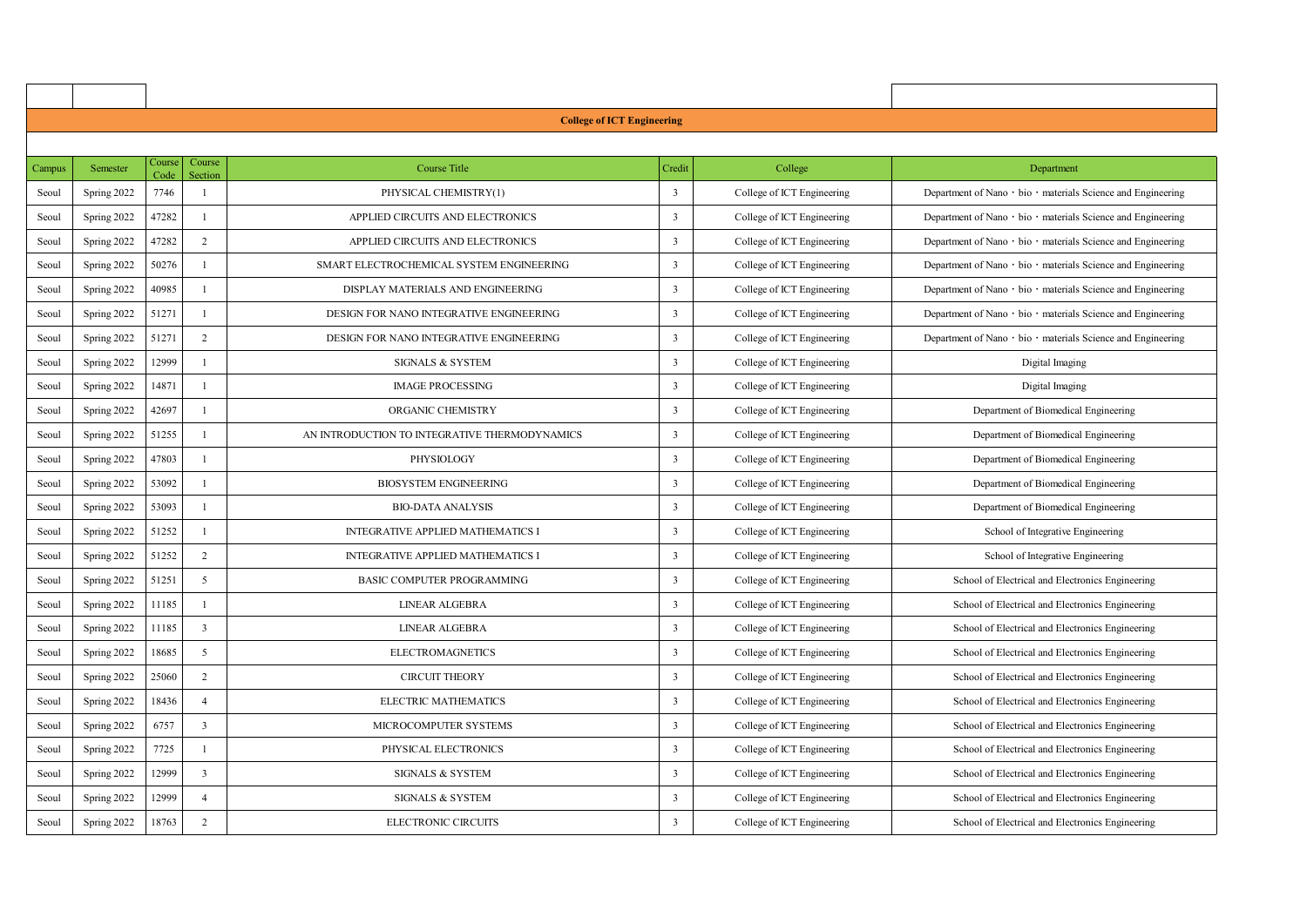| Seoul | Spring 2022 | 24766 | J.                      | <b>RANDOM VARIABLES</b>                 | 3                       | College of ICT Engineering | School of Electrical and Electronics Engineering             |
|-------|-------------|-------|-------------------------|-----------------------------------------|-------------------------|----------------------------|--------------------------------------------------------------|
| Seoul | Spring 2022 | 24766 | R,                      | <b>RANDOM VARIABLES</b>                 | 3                       | College of ICT Engineering | School of Electrical and Electronics Engineering             |
| Seoul | Spring 2022 | 24766 | 4                       | <b>RANDOM VARIABLES</b>                 | 3                       | College of ICT Engineering | School of Electrical and Electronics Engineering             |
| Seoul | Spring 2022 | 6498  | $\overline{2}$          | DIGITAL CONTROL                         | 3                       | College of ICT Engineering | School of Electrical and Electronics Engineering             |
| Seoul | Spring 2022 | 32731 | J.                      | MOBILE COMMUNICATION                    | 3                       | College of ICT Engineering | School of Electrical and Electronics Engineering             |
| Seoul | Spring 2022 | 54588 | J.                      | <b>INTERNET OF INTELLIGENT THINGS</b>   | 3                       | College of ICT Engineering | School of Electrical and Electronics Engineering             |
| Seoul | Fall 2021   | 5056  | $\Delta$                | <b>LOGIC CIRCUIT</b>                    | 3                       | College of ICT Engineering | School of Electrical and Electronics Engineering             |
| Seoul | Fall 2021   | 41144 | ×                       | <b>ENGINEERING MATHEMATICS</b>          | 3                       | College of ICT Engineering | School of Electrical and Electronics Engineering             |
| Seoul | Fall 2021   | 41144 | $\Delta$                | <b>ENGINEERING MATHEMATICS</b>          | 3                       | College of ICT Engineering | School of Electrical and Electronics Engineering             |
| Seoul | Fall 2021   | 4746  | 5                       | <b>BASIC ELECTRONIC CIRCUIT</b>         | 3                       | College of ICT Engineering | School of Electrical and Electronics Engineering             |
| Seoul | Fall 2021   | 11449 | J.                      | <b>CELL BIOLOGY</b>                     | 3                       | College of ICT Engineering | Department of Biomedical Engineering                         |
| Seoul | Fall 2021   | 47794 | J.                      | DESIGN AND PROPERTIES OF NANO MATERIALS | 3                       | College of ICT Engineering | Department of Nano - bio - materials Science and Engineering |
| Seoul | Fall 2021   | 11934 | $\overline{ }$          | NUMERICAL ANALYSIS                      | 3                       | College of ICT Engineering | School of Electrical and Electronics Engineering             |
| Seoul | Fall 2021   | 11934 | 3                       | NUMERICAL ANALYSIS                      | 3                       | College of ICT Engineering | School of Electrical and Electronics Engineering             |
| Seoul | Fall 2021   | 11934 | $\ddot{4}$              | NUMERICAL ANALYSIS                      | 3                       | College of ICT Engineering | School of Electrical and Electronics Engineering             |
| Seoul | Fall 2021   | 11934 | 5                       | NUMERICAL ANALYSIS                      | 3                       | College of ICT Engineering | School of Electrical and Electronics Engineering             |
| Seoul | Fall 2021   | 18731 | $\overline{\mathbf{a}}$ | ELECTROMAGNETIC FIELDS                  | 3                       | College of ICT Engineering | School of Electrical and Electronics Engineering             |
| Seoul | Fall 2021   | 18731 | $\Delta$                | ELECTROMAGNETIC FIELDS                  | 3                       | College of ICT Engineering | School of Electrical and Electronics Engineering             |
| Seoul | Fall 2021   | 25058 | 3                       | <b>CIRCUITS &amp; SYSTEMS</b>           | 3                       | College of ICT Engineering | School of Electrical and Electronics Engineering             |
| Seoul | Fall 2021   | 25058 | $\Delta$                | <b>CIRCUITS &amp; SYSTEMS</b>           | 3                       | College of ICT Engineering | School of Electrical and Electronics Engineering             |
| Seoul | Fall 2021   | 49156 | $\overline{2}$          | OBJECT-ORIENTED PROGRAMMING             | 3                       | College of ICT Engineering | School of Electrical and Electronics Engineering             |
| Seoul | Fall 2021   | 49156 | 3                       | OBJECT-ORIENTED PROGRAMMING             | 3                       | College of ICT Engineering | School of Electrical and Electronics Engineering             |
| Seoul | Fall 2021   | 50269 | ×                       | DIGITAL SIGNAL PROCESSING               | 3                       | College of ICT Engineering | Digital Imaging                                              |
| Seoul | Fall 2021   | 8202  | ×                       | SEMICONDUCTOR ENGINEERING               | 3                       | College of ICT Engineering | School of Electrical and Electronics Engineering             |
| Seoul | Fall 2021   | 14209 | 3                       | <b>ENERGY CONVERSION ENGINEERING</b>    | 3                       | College of ICT Engineering | School of Electrical and Electronics Engineering             |
| Seoul | Fall 2021   | 15841 | $\overline{2}$          | <b>OPERATING SYSTEMS</b>                | 3                       | College of ICT Engineering | School of Electrical and Electronics Engineering             |
| Seoul | Fall 2021   | 21919 | ×                       | COMMUNICATION ENGINEERING               | $\overline{\mathbf{3}}$ | College of ICT Engineering | School of Electrical and Electronics Engineering             |
| Seoul | Fall 2021   | 21919 | 3                       | COMMUNICATION ENGINEERING               | 3                       | College of ICT Engineering | School of Electrical and Electronics Engineering             |
| Seoul | Fall 2021   | 40998 | ×                       | HUMAN COMPUTER INTERACTION              | 3                       | College of ICT Engineering | Digital Imaging                                              |
| Seoul | Fall 2021   | 51254 | ×                       | <b>BIOSYSTEM DESIGN</b>                 | 3                       | College of ICT Engineering | Department of Biomedical Engineering                         |
| Seoul | Fall 2021   | 51254 | $\overline{2}$          | <b>BIOSYSTEM DESIGN</b>                 | 3                       | College of ICT Engineering | Department of Biomedical Engineering                         |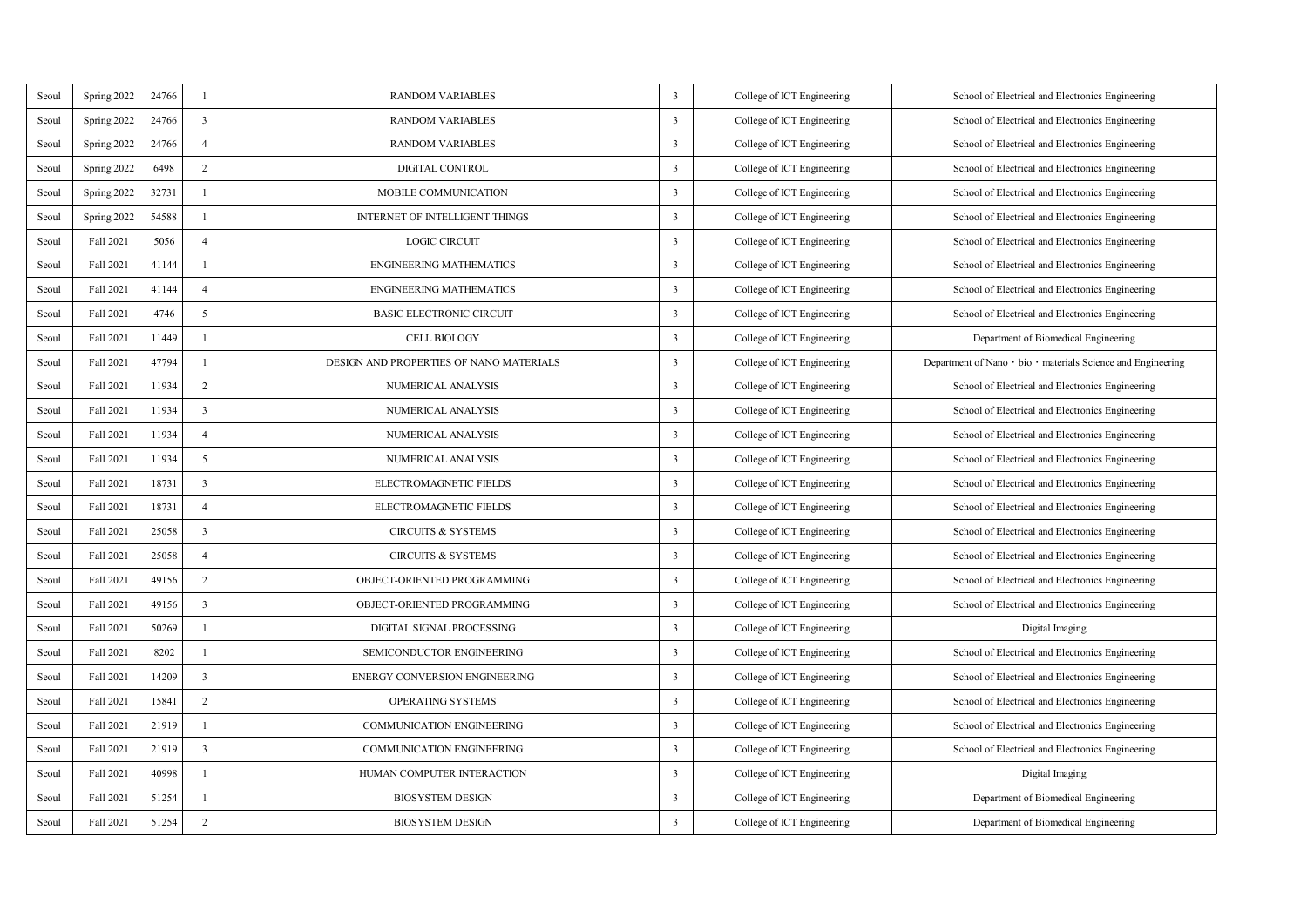| Seoul | Fall 2021 | 51272 | INTRODUCTION TO ENERGY-ENVIRONMENTAL CATALYST          | College of ICT Engineering | Department of Nano - bio - materials Science and Engineering |
|-------|-----------|-------|--------------------------------------------------------|----------------------------|--------------------------------------------------------------|
| Seoul | Fall 2021 | 52812 | SMART FUNCTIONAL POLYMER                               | College of ICT Engineering | Department of Biomedical Engineering                         |
| Secol | Fall 2021 | 53094 | CRYSTAL STRUCTURE AND X-RAY DIFFRACTION.               | College of ICT Engineering | Department of Nano - bio - materials Science and Engineering |
| Secol | Fall 2021 | 49870 | INTELLIGENT INFORMATION AND INTEGRATION SYSTEM         | College of ICT Engineering | School of Electrical and Electronics Engineering             |
| Secol | Fall 2021 | 49875 | ORGANO MATERIAL PROPERTIES AND ICT INTEGRATIVE DEVICES | College of ICT Engineering | Department of Nano - bio - materials Science and Engineering |
| Secol | Fall 2021 | 51269 | STRUCTURE AND PHYSICAL PROPERTIES OF MATERIAL          | College of ICT Engineering | Department of Nano - bio - materials Science and Engineering |
| Seoul | Fall 2021 | 55388 | RF SYSTEM ENGINEERING                                  | College of ICT Engineering | School of Electrical and Electronics Engineering             |
| Seoul | Fall 2021 | 55389 | INTELLIGENT AUTONOMOUS NETWORK SYSTEM                  | College of ICT Engineering | School of Electrical and Electronics Engineering             |

## **College of Software**

| Campus | Semester    | Course<br>Code | Course<br>Section | Course Title                                          | Credit       | College             | Department         |
|--------|-------------|----------------|-------------------|-------------------------------------------------------|--------------|---------------------|--------------------|
| Seoul  | Spring 2022 | 47709          |                   | <b>BASIC PROGRAMMING</b>                              | $\mathbf{r}$ | College of Software | School of AI       |
| Seoul  | Spring 2022 | 50257          |                   | LINEAR ALGEBRA                                        | $\mathbf{r}$ | College of Software | School of AI       |
| Seoul  | Spring 2022 | 56116          |                   | DATA STRUCTURE                                        | n.           | College of Software | School of AI       |
| Seoul  | Spring 2022 | 51293          | $\epsilon$        | BASIC COMPUTER PROGRAMMING                            | $\mathbf{r}$ | College of Software | School of Software |
| Seoul  | Spring 2022 | 51293          | 6                 | BASIC COMPUTER PROGRAMMING                            | ٦            | College of Software | School of Software |
| Seoul  | Spring 2022 | 30195          |                   | PROBABILITY AND STATISTICS                            | $\mathbf{r}$ | College of Software | School of Software |
| Seoul  | Spring 2022 | 30195          | $\overline{2}$    | PROBABILITY AND STATISTICS                            | $\mathbf{r}$ | College of Software | School of Software |
| Seoul  | Spring 2022 | 13601          | P,                | <b>ALGORITHM</b>                                      | ٦            | College of Software | School of Software |
| Seoul  | Spring 2022 | 11934          |                   | NUMERICAL ANALYSIS                                    | $\mathbf{r}$ | College of Software | School of Software |
| Seoul  | Spring 2022 | 11934          | 2                 | NUMERICAL ANALYSIS                                    | n,           | College of Software | School of Software |
| Seoul  | Spring 2022 | 52321          |                   | <b>COMPILER</b>                                       | ٦            | College of Software | School of Software |
| Seoul  | Spring 2022 | 53089          |                   | OPENSOURCE SW PROJECT                                 | $\mathbf{r}$ | College of Software | School of Software |
| Seoul  | Spring 2022 | 34579          |                   | NETWORK APPLICATIONS AND DESIGN                       | ٦            | College of Software | School of Software |
| Seoul  | Spring 2022 | 34579          | $\overline{ }$    | NETWORK APPLICATIONS AND DESIGN                       | n.           | College of Software | School of Software |
| Seoul  | Spring 2022 | 34585          |                   | WIRELESS AND MOBILE COMMUNICATON                      | ٦            | College of Software | School of Software |
| Seoul  | Spring 2022 | 53849          |                   | NATURAL LANGUAGE PROCESSING AND INFORMATION RETRIEVAL | $\mathbf{r}$ | College of Software | School of Software |
| Seoul  | Spring 2022 | 54617          |                   | MULTICORE COMPUTING                                   | n.           | College of Software | School of Software |
| Seoul  | Spring 2022 | 54617          | $\overline{ }$    | MULTICORE COMPUTING                                   | $\mathbf{r}$ | College of Software | School of Software |
| Seoul  | Fall 2021   | 5056           |                   | <b>LOGIC CIRCUIT</b>                                  | n.           | College of Software | School of Software |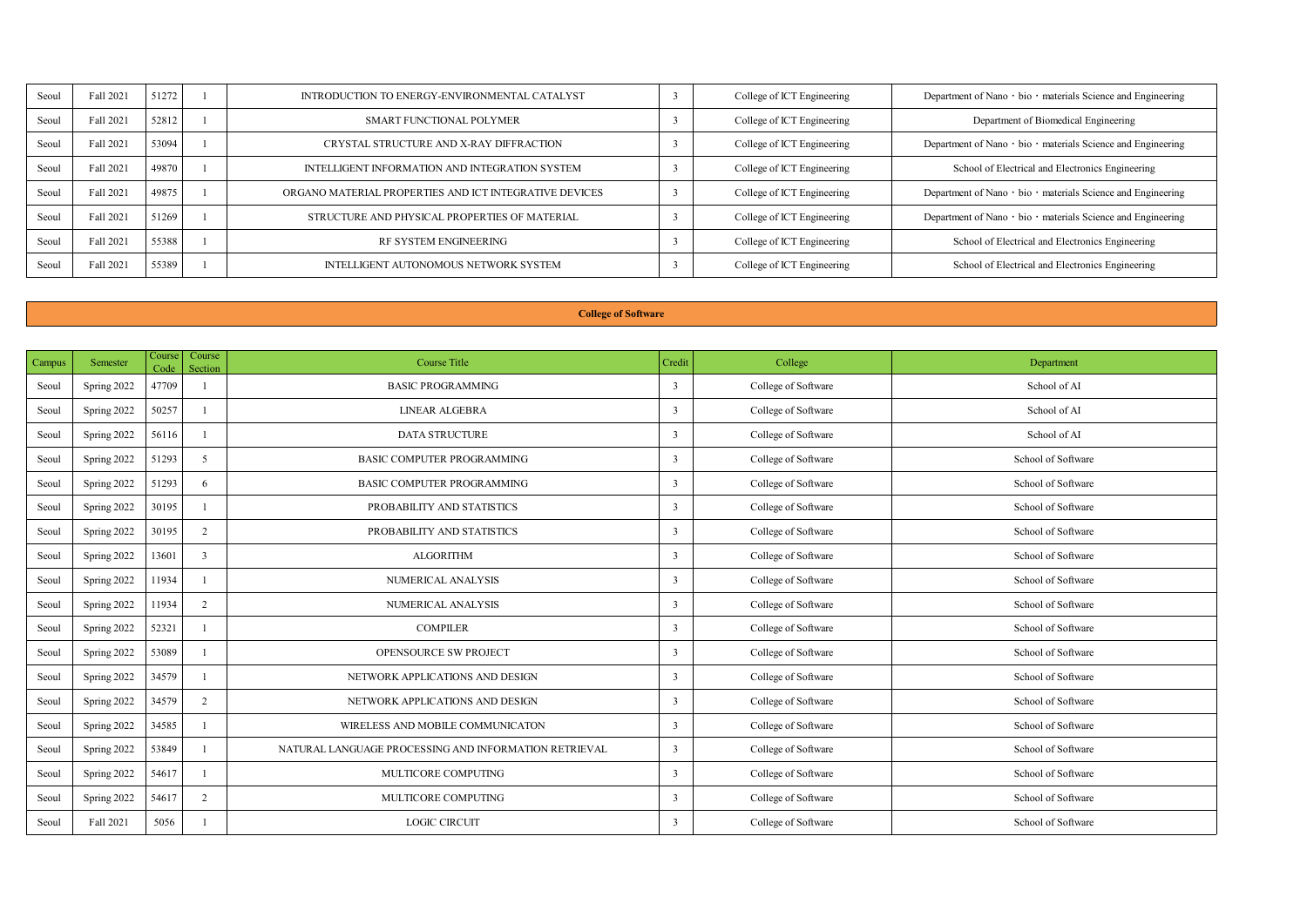| Seoul | Fall 2021 | 5056  | $\overline{ }$ | LOGIC CIRCUIT                      | $\mathbf{r}$ | College of Software | School of Software |
|-------|-----------|-------|----------------|------------------------------------|--------------|---------------------|--------------------|
| Seoul | Fall 2021 | 11185 |                | LINEAR ALGEBRA                     | $\mathbf{r}$ | College of Software | School of Software |
| Seoul | Fall 2021 | 11185 | $\overline{ }$ | LINEAR ALGEBRA                     | $\mathbf{r}$ | College of Software | School of Software |
| Seoul | Fall 2021 | 17086 |                | DISCRETE MATHEMATICS               | n.           | College of Software | School of Software |
| Seoul | Fall 2021 | 21427 |                | COMPUTER ARCHITECTURE              | n,           | College of Software | School of Software |
| Seoul | Fall 2021 | 21427 |                | <b>COMPUTER ARCHITECTURE</b>       | $\mathbf{r}$ | College of Software | School of Software |
| Seoul | Fall 2021 | 22405 |                | PRINCIPLES OF PROGRAMMING LANGUAGE | $\mathbf{r}$ | College of Software | School of Software |
| Seoul | Fall 2021 | 40458 | $\overline{1}$ | AUTOMATA AND FORMAL LANGUAGES      | $\mathbf{r}$ | College of Software | School of Software |
| Seoul | Fall 2021 | 49156 |                | OBJECT-ORIENTED PROGRAMMING        | ٦            | College of Software | School of Software |
| Seoul | Fall 2021 | 49156 | $\rightarrow$  | OBJECT-ORIENTED PROGRAMMING        | n,           | College of Software | School of Software |
| Seoul | Fall 2021 | 49156 | $\overline{1}$ | ORIECT ORIENTED PROGRAMMING.       | n.           | College of Software | School of Software |
| Seoul | Fall 2021 | 14871 |                | <b>IMAGE PROCESSING</b>            | $\mathbf{r}$ | College of Software | School of Software |
| Seoul | Fall 2021 | 52320 |                | WEB PROGRAMMING                    | ٦            | College of Software | School of Software |
| Seoul | Fall 2021 | 52718 |                | <b>BUSINESS INTELLIGENCE</b>       | $\mathbf{r}$ | College of Software | School of Software |
| Seoul | Fall 2021 | 52811 |                | LINUX SYSTEM AND ITS APPLICATIONS  | $\mathbf{r}$ | College of Software | School of Software |
| Secol | Fall 2021 | 52811 | $\overline{2}$ | LINEX SYSTEM AND ITS APPLICATIONS  | n.           | College of Software | School of Software |
| Seoul | Fall 2021 | 34588 |                | DESIGN OF GAME SOFTWARE            | n.           | College of Software | School of Software |
| Seoul | Fall 2021 | 50648 |                | INTRODUCTION TO BIG DATA           | $\mathbf{r}$ | College of Software | School of Software |
| Seoul | Fall 2021 | 53744 |                | <b>MACHINE LEARNING PROJECT</b>    | $\mathbf{R}$ | College of Software | School of Software |
|       |           |       |                |                                    |              |                     |                    |

## **College of Art**

| Campus | Semester    |               | Course Course<br>Code Section | Course Title                      | Credit | College              | Department                      |
|--------|-------------|---------------|-------------------------------|-----------------------------------|--------|----------------------|---------------------------------|
| Seoul  | Spring 2022 | 36022         |                               | INTRODUCTION TO THE CLASSIC FILM  |        | College of Art       | Department of Film Studies      |
| Seoul  | Fall 2021   | 36022         |                               | INTRODUCTION TO THE CLASSIC FILM  |        | College of Art       | Department of Film Studies      |
|        |             |               |                               |                                   |        |                      |                                 |
|        |             |               |                               | <b>College of Education</b>       |        |                      |                                 |
|        |             |               |                               |                                   |        |                      |                                 |
| Campus | Semester    | Course Course | Code Section                  | Course Title                      | Credit | College              | Department                      |
| Seoul  | Spring 2022 | 37056         |                               | METHODOLOGY OF LIFELONG EDUCATION |        | College of Education | Department of Education         |
| Seoul  | Spring 2022 | 15314         |                               | ENGLISH CONVERSATION(1)           |        | College of Education | Department of English Education |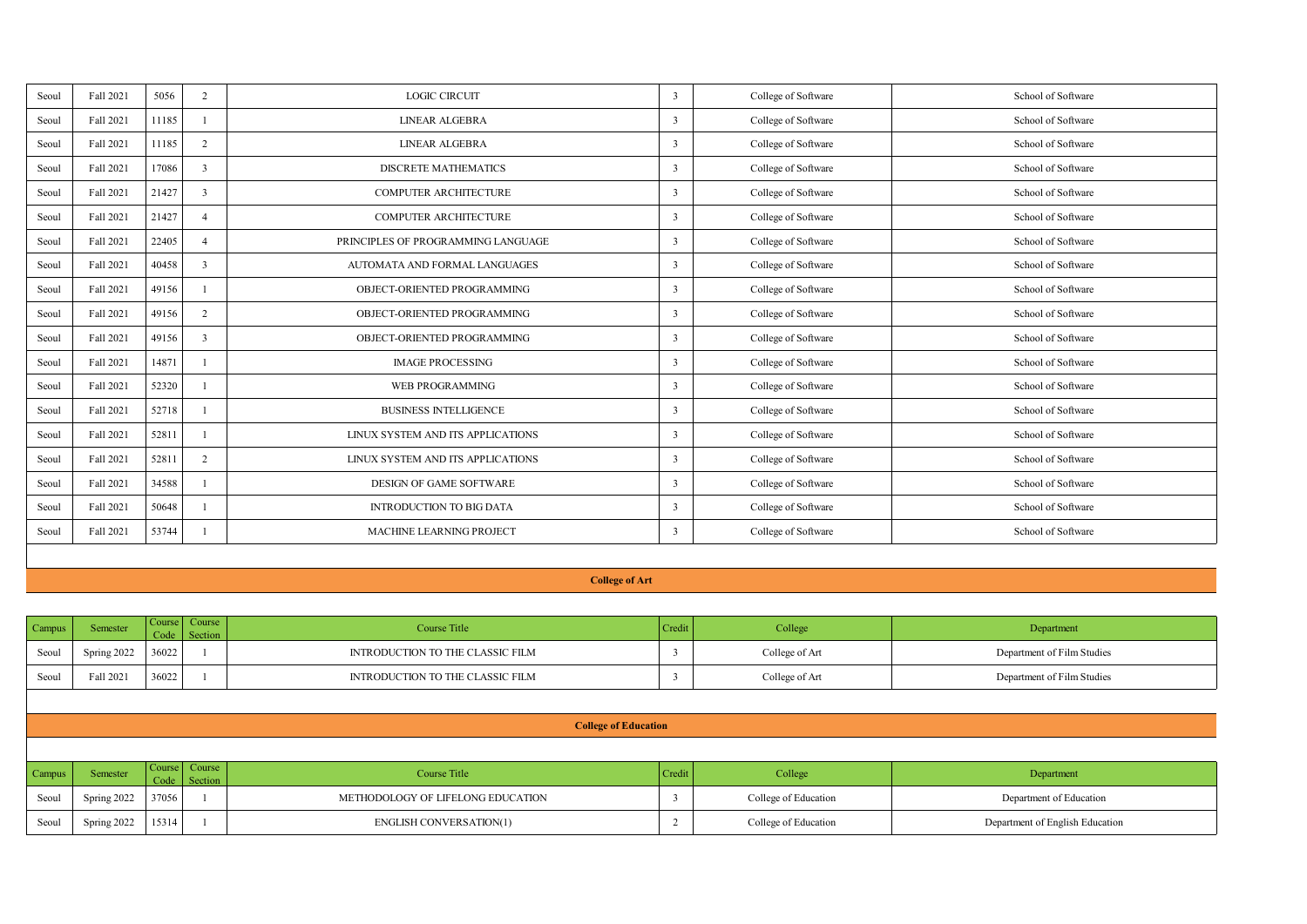| Scoul  | Spring 2022 | 15314         | $\overline{2}$    | ENGLISH CONVERSATION(1)                                 | $\,$           | College of Education                     | Department of English Education         |
|--------|-------------|---------------|-------------------|---------------------------------------------------------|----------------|------------------------------------------|-----------------------------------------|
| Scoul  | Spring 2022 | 35752         | ×                 | ENGLISH COMPOSITION(1)                                  | $\overline{a}$ | College of Education                     | Department of English Education         |
| Seoul  | Spring 2022 | 35752         | $\overline{2}$    | ENGLISH COMPOSITION(1)                                  | $\overline{2}$ | College of Education                     | Department of English Education         |
| Scoul  | Spring 2022 | 51180         | L.                | BRITISH AND AMERICAN CULTURAL                           | 3              | College of Education                     | Department of English Education         |
| Scoul  | Spring 2022 | 38808         | I.                | <b>TEACHING ENGLISH CONVERSATION</b>                    | 3              | College of Education                     | Department of English Education         |
| Seoul  | Spring 2022 | 49999         | L.                | TEACHING ENGLISH AS A SECOND LANGUAGE TO YOUNG LEARNERS | 3              | College of Education                     | Department of English Education         |
| Seoul  | Spring 2022 | 49934         | ×.                | STUDY ON FOREIGN LANGUAGE INSTRUCTION AND MATERIALS     | 3              | College of Education                     | Department of English Education         |
| Seoul  | Spring 2022 | 38813         | L.                | <b>TEACHING ENGLISH WRITING</b>                         | 3              | College of Education                     | Department of English Education         |
| Seoul  | Spring 2022 | 38814         | ×                 | TEACHING ENGLISH READING                                | 3              | College of Education                     | Department of English Education         |
| Seoul  | Spring 2022 | 34333         | ×.                | ASSESSING AND PROGRAMING FOR YOUNG CHILDREN             | t              | College of Education                     | Department of Early Childhood Education |
| Seoul  | Spring 2022 | 16293         | L.                | SOCIAL EDUCATION FOR YOUNG CHILDREN                     | 3              | College of Education                     | Department of Early Childhood Education |
| Seoul  | Spring 2022 | 51186         | ×                 | <b>PSYSICAL FITNESS</b>                                 | 1              | College of Education                     | Department of Physical Education        |
| Seoul  | Fall 2021   | 16278         | J.                | GUIDANCE OF PLAY FOR YOUNG CHILDREN                     | 3              | College of Education                     | Department of Early Childhood Education |
| Seoul  | Fall 2021   | 15317         | $\mathbf{I}$      | <b>ENGLISH CONVERSATION(2)</b>                          | $\overline{2}$ | College of Education                     | Department of English Education         |
| Seoul  | Fall 2021   | 35760         | J.                | ENGLISH COMPOSITION(2)                                  | $\overline{2}$ | College of Education                     | Department of English Education         |
| Seoul  | Fall 2021   | 37051         | J.                | HISTORY OF EDUCATION                                    | t              | College of Education                     | Department of Education                 |
| Seoul  | Fall 2021   | 56127         | J.                | CHILDREN'S RIGHTS AND WELFARE                           | 3              | College of Education                     | Department of Early Childhood Education |
| Seoul  | Fall 2021   | 32511         | J.                | SAFETY EDUCATION FOR YOUNG CHILDREN                     | 3              | College of Education                     | Department of Early Childhood Education |
| Seoul  | Fall 2021   | 37073         | J.                | MANAGEMENT IN LIFELONG EDUCATION                        | t              | College of Education                     | Department of Education                 |
| Seoul  | Fall 2021   | 37074         | J.                | EDUCATIONAL POLICY                                      | 3              | College of Education                     | Department of Education                 |
| Seoul  | Fall 2021   | 38817         | J.                | TEACHING ENGLISH VOCABULARY                             | 3              | College of Education                     | Department of English Education         |
| Seoul  | Fall 2021   | 38811         |                   | <b>TEACHING LISTENING SKILLS</b>                        | 3              | College of Education                     | Department of English Education         |
|        |             |               |                   |                                                         |                |                                          |                                         |
|        |             |               |                   | <b>Graduate School of International Studies</b>         |                |                                          |                                         |
|        |             |               |                   |                                                         |                |                                          |                                         |
| Campus | Semester    | Cours<br>Code | Course<br>Service | <b>Course Title</b>                                     | Credit         | College                                  | Department                              |
| Seoul  | Spring 2022 | 28186         | L.                | <b>INTERNATIONAL RELATIONS</b>                          | 3              | Graduate School of International Studies | ISP(International Studies Program)      |
| Seoul  | Spring 2022 | 28186         | ٠                 | <b>INTERNATIONAL RELATIONS</b>                          | ı.             | Graduate School of International Studies | ISP(International Studies Program)      |

Spring 2022 29801 1 FINANCIAL ACCOUNTING 3 Graduate School of International Studies ISP(International Studies Program) Seoul Spring 2022 31683 1 **ELEMENTARY KOREAN** 2 Graduate School of International Studies ISP(International Studies Program) Seoul Spring 2022 32299 1 GLOBAL BUSINESS 3 Graduate School of International Studies ISP(International Studies Program)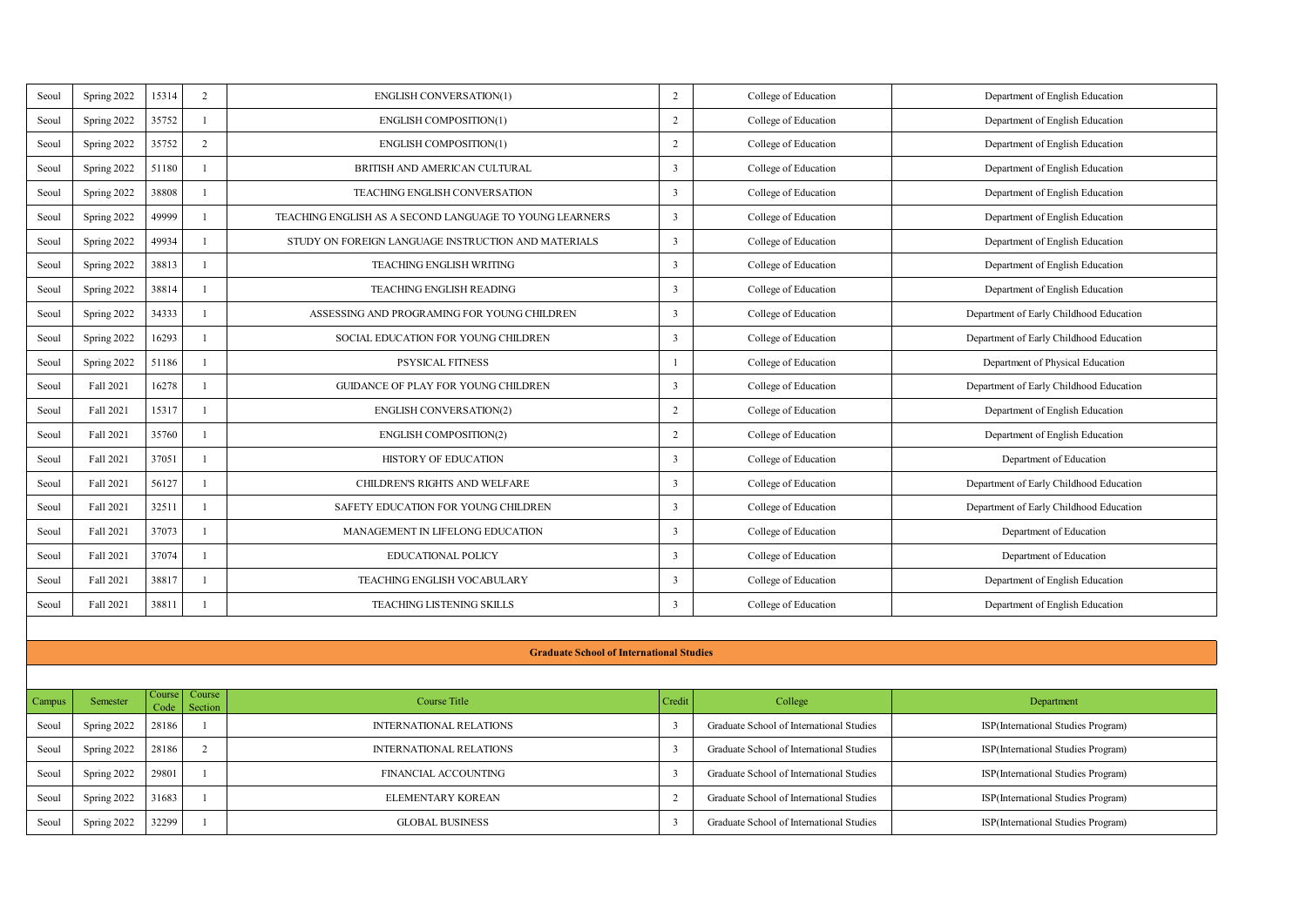| Scoul | Spring 2022 | 35617 | I.             | INTERNATIONAL POLITICAL ECONOMY                                     | 3                       | Graduate School of International Studies | ISP(International Studies Program) |
|-------|-------------|-------|----------------|---------------------------------------------------------------------|-------------------------|------------------------------------------|------------------------------------|
| Scoul | Spring 2022 | 36431 | ×              | <b>STATISTICS</b>                                                   | 3                       | Graduate School of International Studies | ISP(International Studies Program) |
| Seoul | Spring 2022 | 36433 | I.             | <b>INVESTMENTS</b>                                                  | $\overline{\mathbf{3}}$ | Graduate School of International Studies | ISP(International Studies Program) |
| Seoul | Spring 2022 | 36916 | I.             | FOREIGN POLICY ANALYSIS                                             | 3                       | Graduate School of International Studies | ISP(International Studies Program) |
| Scoul | Spring 2022 | 39373 | ×              | <b>FINANCIAL ECONOMICS</b>                                          | ٦                       | Graduate School of International Studies | ISP(International Studies Program) |
| Scoul | Spring 2022 | 41089 | I.             | <b>BUSINESS ECONOMICS(1)</b>                                        | $\overline{\mathbf{3}}$ | Graduate School of International Studies | ISP(International Studies Program) |
| Seoul | Spring 2022 | 41089 | $\overline{2}$ | <b>BUSINESS ECONOMICS(1)</b>                                        | 3                       | Graduate School of International Studies | ISP(International Studies Program) |
| Scoul | Spring 2022 | 52567 | I.             | MARKETING (I)                                                       | $\overline{\mathbf{3}}$ | Graduate School of International Studies | ISP(International Studies Program) |
| Scoul | Spring 2022 | 52965 | J.             | FINANCIAL MARKETS & FIN-TECH                                        | $\overline{\mathbf{3}}$ | Graduate School of International Studies | ISP(International Studies Program) |
| Scoul | Spring 2022 | 55992 | f.             | INTRODUCTION TO INTERNATIONAL DEVELOPMENT                           | $\overline{\mathbf{3}}$ | Graduate School of International Studies | ISP(International Studies Program) |
| Scoul | Spring 2022 | 56670 | $\mathbf{I}$   | <b>GLOBAL SOCIETIES AND CULTURE</b>                                 | 3                       | Graduate School of International Studies | ISP(International Studies Program) |
| Scoul | Spring 2022 | 56671 | J.             | CHINA AND GLOBAL AFFAIRS                                            | 3                       | Graduate School of International Studies | ISP(International Studies Program) |
| Scoul | Fall 2021   | 28186 | J.             | <b>INTERNATIONAL RELATIONS</b>                                      | $\overline{\mathbf{3}}$ | Graduate School of International Studies | ISP(International Studies Program) |
| Scoul | Fall 2021   | 32299 | J.             | <b>GLOBAL BUSINESS</b>                                              | ٦                       | Graduate School of International Studies | ISP(International Studies Program) |
| Scoul | Fall 2021   | 35106 | ٠              | INTERNATIONAL FINANCIAL MANAGEMENT                                  | ٦                       | Graduate School of International Studies | ISP(International Studies Program) |
| Scoul | Fall 2021   | 35107 | $\mathbf{I}$   | <b>CORPORATE FINANCE</b>                                            | $\overline{\mathbf{3}}$ | Graduate School of International Studies | ISP(International Studies Program) |
| Scoul | Fall 2021   | 35109 | J.             | <b>BUSINESS ECONOMICS(2)</b>                                        | ٦                       | Graduate School of International Studies | ISP(International Studies Program) |
| Scoul | Fall 2021   | 35617 | ×.             | INTERNATIONAL POLITICAL ECONOMY                                     | $\overline{\mathbf{3}}$ | Graduate School of International Studies | ISP(International Studies Program) |
| Scoul | Fall 2021   | 37820 | J.             | INTERNATIONAL SECURITY                                              | 3                       | Graduate School of International Studies | ISP(International Studies Program) |
| Secol | Fall 2021   | 4001  | J.             | GLOBAL GOVERNANCE AND MANAGEMENT                                    | $\overline{\mathbf{3}}$ | Graduate School of International Studies | ISP(International Studies Program) |
| Scoul | Fall 2021   | 41089 | $\mathbf{I}$   | <b>BUSINESS ECONOMICS(1)</b>                                        | $\overline{\mathbf{3}}$ | Graduate School of International Studies | ISP(International Studies Program) |
| Scoul | Fall 2021   | 52954 | J.             | OPPORTUNITIES AND CHALLENGES IN DEVELOPING NATIONS                  | 3                       | Graduate School of International Studies | ISP(International Studies Program) |
| Scoul | Fall 2021   | 54210 | $\mathbf{I}$   | INTERNATIONAL ECONOMICS & TRADE                                     | $\overline{\mathbf{3}}$ | Graduate School of International Studies | ISP(International Studies Program) |
| Scoul | Fall 2021   | 54314 | J.             | DATA ANALYSIS IN SOCIAL SCIENCE                                     | ٦                       | Graduate School of International Studies | ISP(International Studies Program) |
| Scoul | Fall 2021   | 55223 | J.             | FINANCIAL SYSTEMS IN DIGITAL ERA                                    | 3                       | Graduate School of International Studies | ISP(International Studies Program) |
| Scoul | Fall 2021   | 55994 | J.             | CASE STUDIES: INTERNATIONAL DEVELOPMENT COOPERATION IN THE SDGS ERA | $\overline{\mathbf{3}}$ | Graduate School of International Studies | ISP(International Studies Program) |
| Scoul | Fall 2021   | 56124 | J.             | GLOBAL BORDER STUDIES IN COMPARATIVE PERSPECTIVE                    | 3                       | Graduate School of International Studies | ISP(International Studies Program) |
| Scoul | Fall 2021   | 56128 | $\mathbf{I}$   | CONTEMPORARY ISSUES IN FOREIGN AFFAIRS                              | $\overline{\mathbf{3}}$ | Graduate School of International Studies | ISP(International Studies Program) |
|       |             |       |                |                                                                     |                         |                                          |                                    |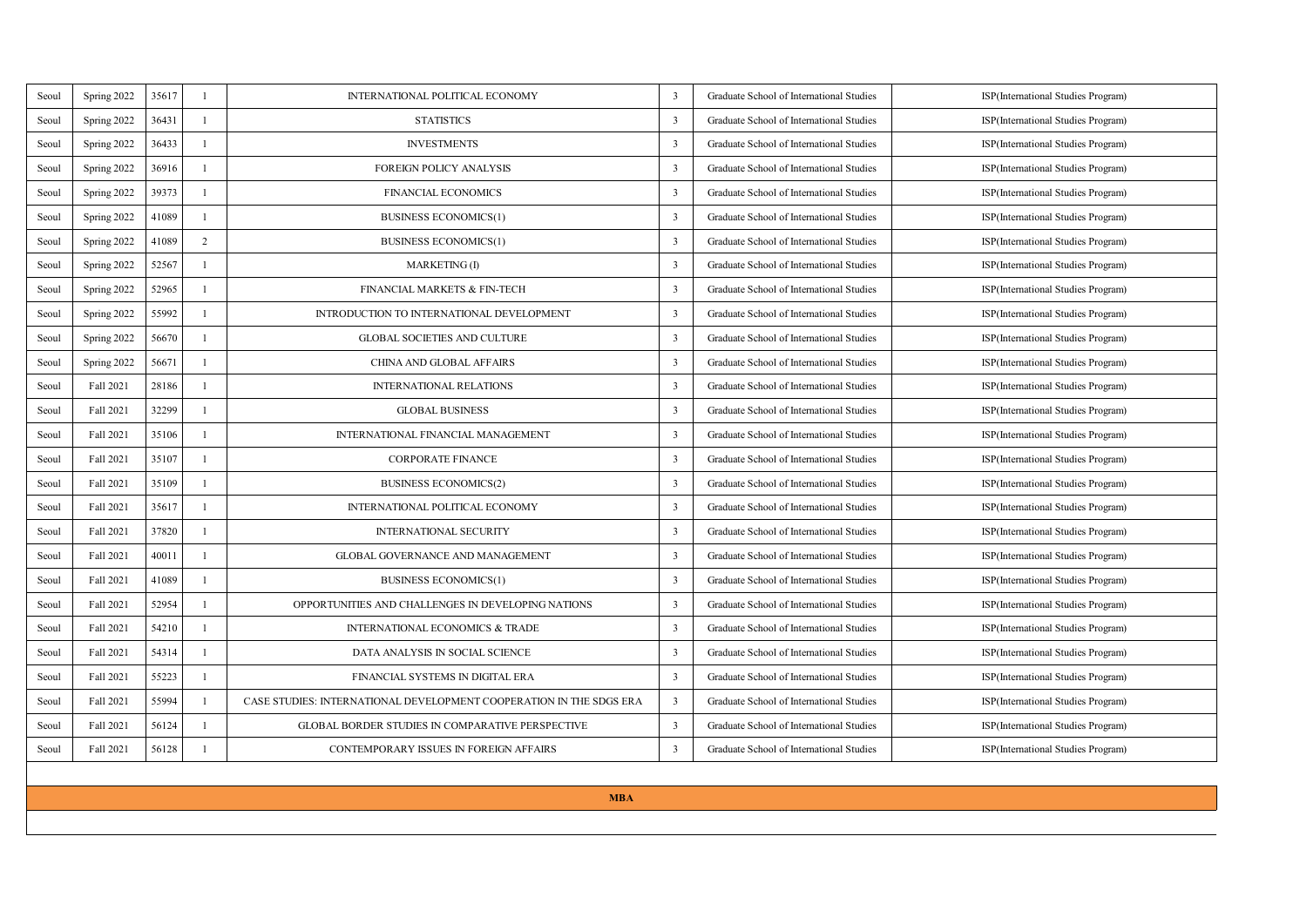| <b>Campus</b> | Semester    | Code  | Course Course<br><b>Caroline</b> | <b>Course Title</b>                          | Credit       | College    | Department |
|---------------|-------------|-------|----------------------------------|----------------------------------------------|--------------|------------|------------|
| Seoul         | Spring 2022 | 47521 |                                  | <b>BEHAVIORAL FINANCE</b>                    | ٦            | <b>MBA</b> | Global MBA |
| Seoul         | Spring 2022 | 48232 |                                  | VALUATION-THEORY & PRACTICE                  | $\mathbf{R}$ | <b>MBA</b> | Global MBA |
| Seoul         | Spring 2022 | 48395 |                                  | DATA ANALYSIS                                | $\mathbf{R}$ | <b>MBA</b> | Global MBA |
| Seoul         | Spring 2022 | 56546 |                                  | NEGOTIATION AND STRATEGIC DECISION MAKING    | ٦            | <b>MBA</b> | Global MBA |
| Seoul         | Spring 2022 | 33735 |                                  | <b>CORPORATE FINANCE</b>                     | ٦            | <b>MBA</b> | Global MBA |
| Seoul         | Spring 2022 | 35627 |                                  | <b>MARKETING</b>                             | $\mathbf{R}$ | <b>MRA</b> | Global MBA |
| Seoul         | Spring 2022 | 54304 |                                  | STRATEGIC MANAGEMENT                         | $\mathbf{R}$ | <b>MBA</b> | Global MBA |
| Seoul         | Fall 2021   | 36433 |                                  | <b>INVESTMENTS</b>                           | $\mathbf{R}$ | <b>MRA</b> | Global MBA |
| Seoul         | Fall 2021   | 47519 |                                  | <b>DERIVATIVE SECURITIES</b>                 | ٦            | <b>MBA</b> | Global MBA |
| Seoul         | Fall 2021   | 54303 |                                  | <b>CONSUMER BEHAVIOR</b>                     | $\mathbf{R}$ | <b>MRA</b> | Global MBA |
| Seoul         | Fall 2021   | 54351 |                                  | LEADERSHIP & ORGANIZATION MANAGEMENT         | $\mathbf{R}$ | <b>MBA</b> | Global MBA |
| Seoul         | Fall 2021   | 76374 |                                  | INTEGRATED MARKETING COMMUNICATION           | ٦            | <b>MBA</b> | Global MBA |
| Seoul         | Fall 2021   | 35072 |                                  | FINANCIAL ACCOUNTING                         | ٦            | <b>MBA</b> | Global MBA |
| Seoul         | Fall 2021   | 35614 |                                  | MIS                                          | $\mathbf{R}$ | <b>MRA</b> | Global MBA |
| Seoul         | Fall 2021   | 35624 |                                  | ORGANIZATIONAL PROCESS                       | $\mathbf{R}$ | <b>MBA</b> | Global MBA |
| Seoul         | Fall 2021   | 52031 |                                  | OPERATIONS MANAGEMENT AND MANAGEMENT SCIENCE | 3            | <b>MBA</b> | Global MBA |
|               |             |       |                                  |                                              |              |            |            |

#### **Anseong Campus**

#### **General Education (non-major courses)**

| Semester    | Course Course                                      | Course Title                                     | Credit       | College           | Department |
|-------------|----------------------------------------------------|--------------------------------------------------|--------------|-------------------|------------|
| Spring 2022 |                                                    | ELEMENTARY KOREAN LANGUAGE-A                     |              | General Education |            |
| Spring 2022 |                                                    | KOREAN CULTURE AND ART                           |              | General Education |            |
| Fall 2021   |                                                    | ELEMENTARY KOREAN LANGUAGE-B                     |              | General Education |            |
| Fall 2021   |                                                    | KOREAN CULTURE AND ART                           |              | General Education |            |
| Fall 2021   |                                                    | INTRODUCTION TO MODERN KOREAN FILM&POPULAR MUSIC |              | General Education |            |
| Fall 2021   |                                                    | HISTORY AND CULTURE OF JOSEON DYNASTY            |              | General Education |            |
|             | 42584<br>48156<br>43022<br>48156<br>56333<br>56334 |                                                  | Code Section |                   |            |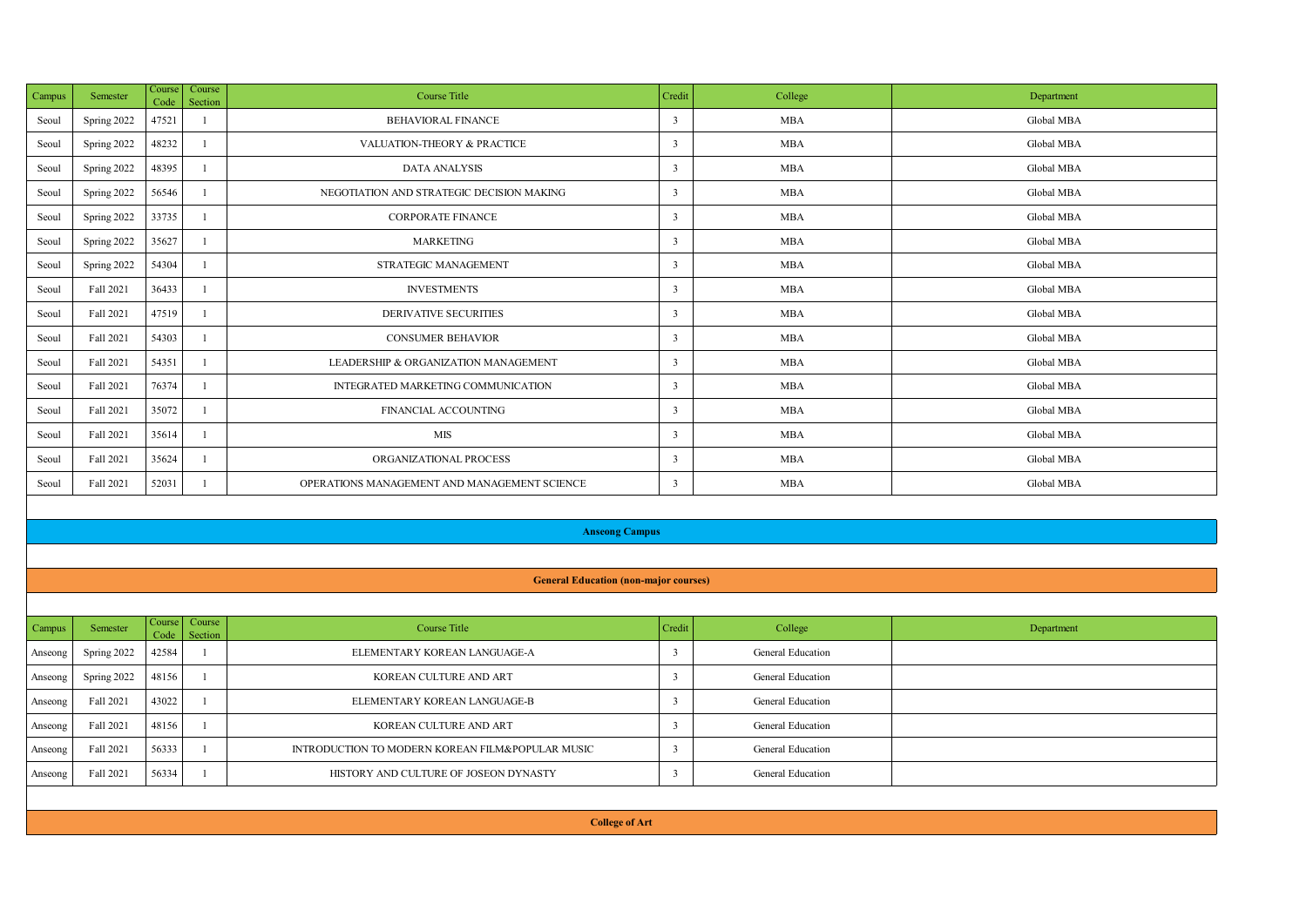| Campus   | Semester    | Cours<br>Code | Course<br>Section       | <b>Course Title</b>                 | Credit         | College        | Department                      |
|----------|-------------|---------------|-------------------------|-------------------------------------|----------------|----------------|---------------------------------|
| Anseceng | Spring 2022 | 40431         | ×                       | <b>INDUSTRY AND CRAFT</b>           | 3              | College of Art | Department of Arts and Crafts   |
| Anseong  | Spring 2022 | 53968         | $\overline{2}$          | CHAMBER MUSIC (1)                   | $\overline{2}$ | College of Art | School of Music                 |
| Anseong  | Spring 2022 | 53970         | $\overline{2}$          | CHAMBER MUSIC (3)                   | $\overline{2}$ | College of Art | School of Music                 |
| Anseceng | Spring 2022 | 42098         | ×                       | MODERN DANCE IMPROVISTION           | $\overline{2}$ | College of Art | Department of Dance             |
| Anseone  | Spring 2022 | 50057         | $\overline{2}$          | DANCE CREATIVE(1)                   | $\overline{2}$ | College of Art | Department of Dance             |
| Anseong  | Spring 2022 | 50057         | 3                       | DANCE CREATIVE(1)                   | $\overline{2}$ | College of Art | Department of Dance             |
| Anseceng | Spring 2022 | 37118         | ٠                       | <b>TRANSLATION WORKSHOP</b>         | $\overline{2}$ | College of Art | School of Creative Writing      |
| Anseone  | Spring 2022 | 51316         | ×                       | MEDIA DESIGN AND ADVERTISEMENT      | $\overline{2}$ | College of Art | School of Creative Writing      |
| Anseone  | Spring 2022 | 9724          | $\overline{2}$          | <b>INTRODUCTION TO PHOTOGRAPHY</b>  | 3              | College of Art | Department of Photography       |
| Anseceng | Spring 2022 | 54121         | ×                       | <b>BASIC PHOTOGRAPHY(1)</b>         | 3              | College of Art | Department of Photography       |
| Anseceng | Spring 2022 | 54476         |                         | <b>IMAGE EDITING (1)</b>            | 3              | College of Art | Department of Photography       |
| Anseone  | Spring 2022 | 54476         | $\overline{\mathbf{3}}$ | <b>IMAGE EDITING (1)</b>            | 3              | College of Art | Department of Photography       |
| Anseceng | Spring 2022 | 47961         | ×                       | PROJECT OF FINE ART PHOTOGRAPHY(1)  | 3              | College of Art | Department of Photography       |
| Anseceng | Spring 2022 | 47961         | $\overline{2}$          | PROJECT OF FINE ART PHOTOGRAPHY(1)  | 3              | College of Art | Department of Photography       |
| Anseceng | Spring 2022 | 48082         | ×                       | DIGITAL MEDIA PROJECT(1)            | 3              | College of Art | Department of Photography       |
| Anseone  | Spring 2022 | 48082         | $\overline{2}$          | DIGITAL MEDIA PROJECT(1)            | 3              | College of Art | Department of Photography       |
| Anseceng | Spring 2022 | 48082         | 3                       | DIGITAL MEDIA PROJECT(1)            | 3              | College of Art | Department of Photography       |
| Anseceng | Spring 2022 | 47963         | ×                       | SEMINAR IN FINE ART PHOTOGRAPHY(1)  | 3              | College of Art | Department of Photography       |
| Anseceng | Spring 2022 | 47963         | $\overline{2}$          | SEMINAR IN FINE ART PHOTOGRAPHY(1)  | 3              | College of Art | Department of Photography       |
| Anseceng | Spring 2022 | 54128         | ×                       | <b>BASIC DESKIN SKETCH</b>          | 3              | College of Art | Department of Industrial Design |
| Anseceng | Spring 2022 | 54128         | $\overline{2}$          | <b>BASIC DESKIN SKETCH</b>          | 3              | College of Art | Department of Industrial Design |
| Anseceng | Spring 2022 | 54198         | ×                       | <b>FORM&amp;STRUCTURE DESIGN(1)</b> | $\overline{2}$ | College of Art | Department of Industrial Design |
| Anseong  | Spring 2022 | 54198         | $\overline{2}$          | FORM&STRUCTURE DESIGN(1)            | $\overline{2}$ | College of Art | Department of Industrial Design |
| Anseone  | Spring 2022 | 54199         | ×                       | TRANSPORTATION&3D CONCEPT DESIGN(1) | 3              | College of Art | Department of Industrial Design |
| Anseone  | Spring 2022 | 54199         | $\overline{ }$          | TRANSPORTATION&3D CONCEPT DESIGN(1) | 3              | College of Art | Department of Industrial Design |
| Anseone  | Spring 2022 | 54478         | ×                       | PRODUCT DESIGN STUDIO(1)            | 3              | College of Art | Department of Industrial Design |
| Anseceng | Spring 2022 | 54478         | $\overline{2}$          | PRODUCT DESIGN STUDIO(1)            | 3              | College of Art | Department of Industrial Design |
| Anseceng | Spring 2022 | 54142         | $\overline{\mathbf{r}}$ | TYPOGRAPHY(1)                       | 3              | College of Art | Department of Visual Design     |
| Anseong  | Spring 2022 | 34324         | $\overline{2}$          | <b>BRANDING DESIGN(1)</b>           | 3              | College of Art | Department of Visual Design     |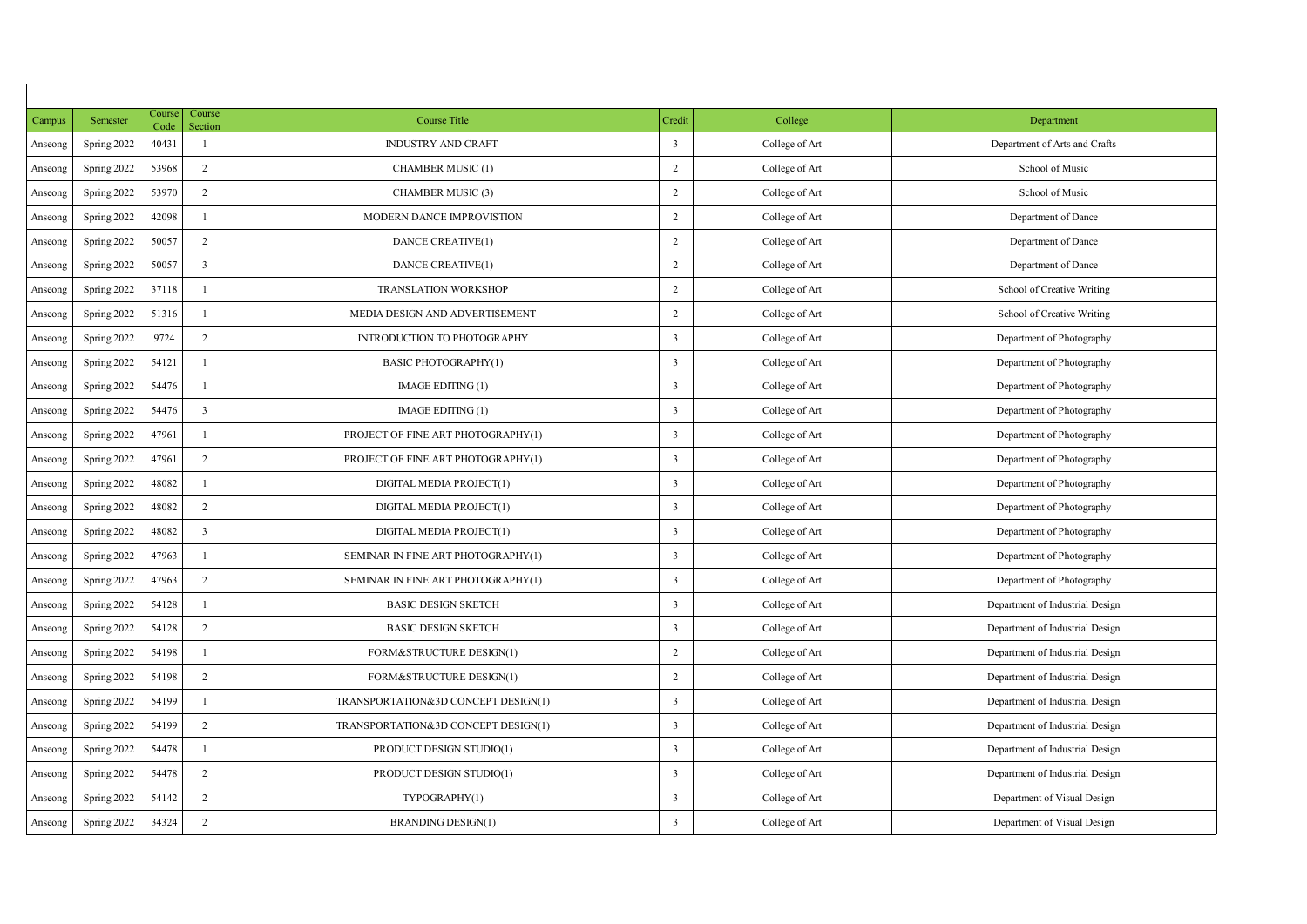| Anseone  | Spring 2022 | 49180 | $\overline{2}$ | <b>THESIS</b>                          | 3                       | College of Art | Department of Visual Design               |
|----------|-------------|-------|----------------|----------------------------------------|-------------------------|----------------|-------------------------------------------|
| Anseone  | Spring 2022 | 54223 | $\mathbf{I}$   | DESIGN METHODOLOGY                     | 3                       | College of Art | Department of Visual Design               |
| Anseone  | Spring 2022 | 40839 | 1              | HUMAN BEHAVIOR & ENVIRONMENT           | 3                       | College of Art | Department of Housing and Interior Design |
| Anseone  | Spring 2022 | 40848 | $\mathbf{I}$   | <b>FUTURE LIVING SPACE</b>             | 3                       | College of Art | Department of Housing and Interior Design |
| Anseong  | Spring 2022 | 54173 | J.             | THREE DIMENSIONAL FORMATION(1)         | 3                       | College of Art | Department of Sculpture                   |
| Anseone  | Spring 2022 | 54174 | J.             | PROJECT(1) (CAPSTONE DESIGN)           | 3                       | College of Art | Department of Sculpture                   |
| Anseone  | Spring 2022 | 40816 | 1              | <b>CONSUMER AND FASHION MARKETING</b>  | 3                       | College of Art | Department of Fashion Design              |
| Anseone  | Spring 2022 | 56050 | J.             | <b>FASHION MERCHANDISING PRACTICES</b> | 3                       | College of Art | Department of Fashion Design              |
| Anseone  | Fall 2021   | 42015 | L.             | <b>HISTORY OF DESKIN</b>               | $\overline{2}$          | College of Art | Department of Industrial Design           |
| Anseceng | Fall 2021   | 42167 | 5              | THREE DIMENSIONAL FORMATION            | $\overline{2}$          | College of Art | School of Fine Arts                       |
| Anseone  | Fall 2021   | 42167 | 6              | THREE DIMENSIONAL FORMATION            | $\overline{2}$          | College of Art | School of Fine Arts                       |
| Anseceng | Fall 2021   | 42118 | L.             | <b>TRANSLATION PRACTICE</b>            | $\overline{2}$          | College of Art | School of Creative Writing                |
| Anseone  | Fall 2021   | 42118 | $\overline{2}$ | <b>TRANSLATION PRACTICE</b>            | $\overline{2}$          | College of Art | School of Creative Writing                |
| Anseone  | Fall 2021   | 54122 | L.             | <b>BASIC PHOTOGRAPHY(2)</b>            | 3                       | College of Art | Department of Photography                 |
| Anseona  | Fall 2021   | 54122 | $\overline{2}$ | <b>BASIC PHOTOGRAPHY(2)</b>            | 3                       | College of Art | Department of Photography                 |
| Anseone  | Fall 2021   | 40816 | L.             | <b>CONSUMER AND FASHION MARKETING</b>  | 3                       | College of Art | Department of Fashion Design              |
| Anseone  | Fall 2021   | 42160 | L.             | PAINTING II                            | $\overline{2}$          | College of Art | Department of Western Painting            |
| Anseong  | Fall 2021   | 42160 | $\bar{z}$      | PAINTING II                            | $\,$                    | College of Art | Department of Western Painting            |
| Anseone  | Fall 2021   | 54127 | $\overline{2}$ | PRACTICAL SKILL OF LIGHTING            | 3                       | College of Art | Department of Photography                 |
| Anseceng | Fall 2021   | 54201 | 1              | <b>FORM&amp;STRUCTURE DESIGN(2)</b>    | $\overline{2}$          | College of Art | Department of Industrial Design           |
| Anseone  | Fall 2021   | 54201 | $\overline{2}$ | <b>FORM&amp;STRUCTURE DESIGN(2)</b>    | $\overline{2}$          | College of Art | Department of Industrial Design           |
| Anseong  | Fall 2021   | 54202 | J.             | <b>ADVANCED DESIGN SKETCH</b>          | $\overline{\mathbf{3}}$ | College of Art | Department of Industrial Design           |
| Anseone  | Fall 2021   | 54202 | $\overline{2}$ | ADVANCED DESIGN SKETCH                 | t                       | College of Art | Department of Industrial Design           |
| Anseceng | Fall 2021   | 5447  | 3              | <b>IMAGE EDITING (2)</b>               | 3                       | College of Art | Department of Photography                 |
| Anseceng | Fall 2021   | 42146 | $\overline{2}$ | <b>CREATIVE PAINTING II</b>            | 3                       | College of Art | Department of Western Painting            |
| Anseone  | Fall 2021   | 54175 | 1              | PROJECT(2)(CAPSTONE DESIGN)            | 3                       | College of Art | Department of Arts and Crafts             |
| Anseceng | Fall 2021   | 40854 | f.             | LIVING ENVIRONMENTAL & WELFARE         | $\overline{\mathbf{3}}$ | College of Art | Department of Housing and Interior Design |
| Anseone  | Fall 2021   | 47959 | 1              | FINE ART PHOTOGRAPHY PROJECT(2)        | 3                       | College of Art | Department of Photography                 |
| Anseone  | Fall 2021   | 47959 | $\overline{2}$ | FINE ART PHOTOGRAPHY PROJECT(2)        | 3                       | College of Art | Department of Photography                 |
| Anseone  | Fall 2021   | 48083 | 1              | DIGITAL MEDIA PROJECT(2)               | 3                       | College of Art | Department of Photography                 |
| Anseone  | Fall 2021   | 48083 | $\overline{2}$ | DIGITAL MEDIA PROJECT(2)               | 3                       | College of Art | Department of Photography                 |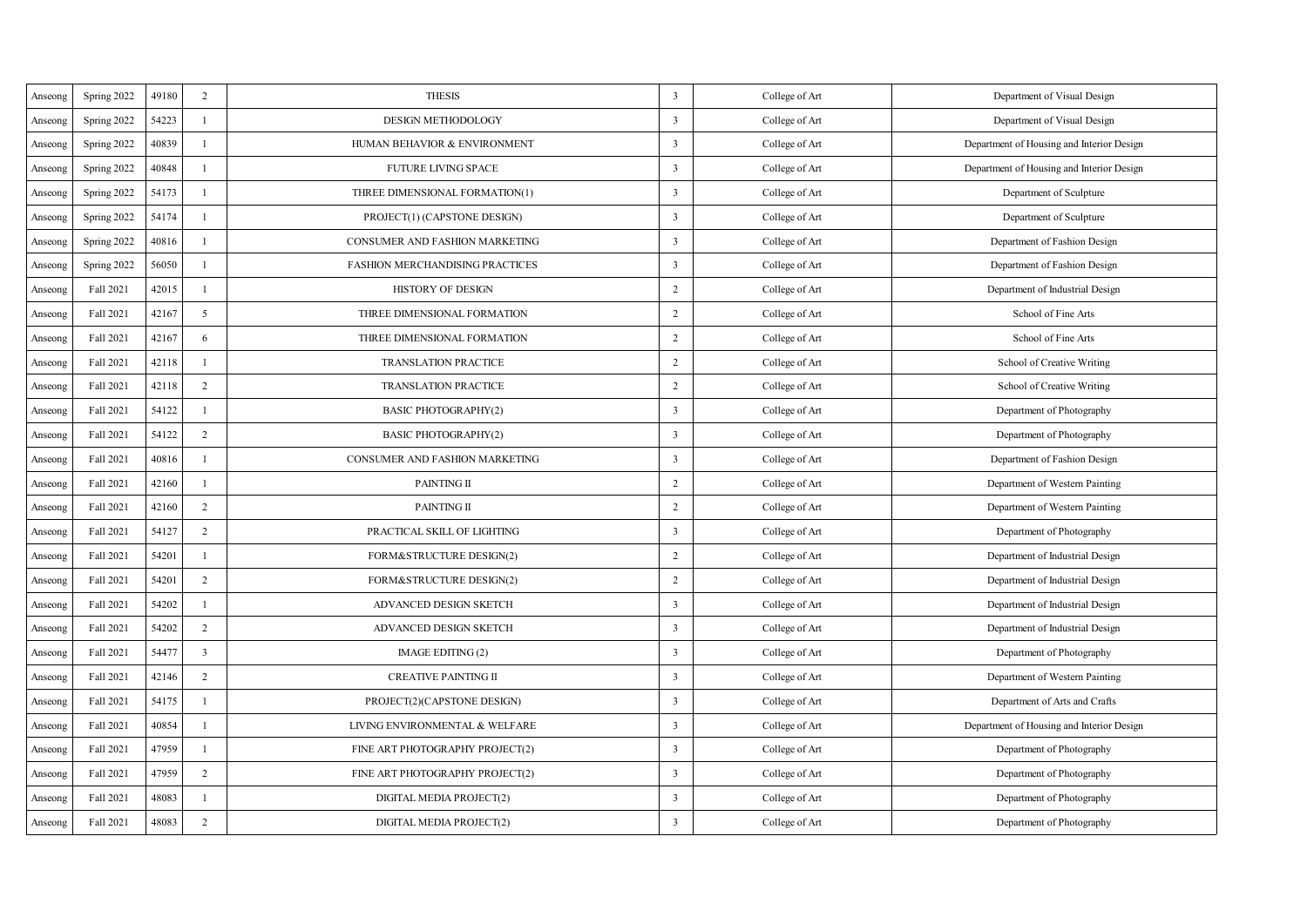| Anseona  | Fall 2021 | 48083 |                 | DIGITAL MEDIA PROJECT(2)               | College of Art | Department of Photography       |
|----------|-----------|-------|-----------------|----------------------------------------|----------------|---------------------------------|
| Anseona  | Fall 2021 | 53969 | 2               | CHAMBER MUSIC (2)                      | College of Art | School of Music                 |
| Anseona  | Fall 2021 | 54204 |                 | TRANSPORTATION&3D CONCEPT DESIGN(2)    | College of Art | Department of Industrial Design |
| Anseona  | Fall 2021 | 54204 | $\overline{2}$  | TRANSPORTATION&3D CONCEPT DESIGN(2)    | College of Art | Department of Industrial Design |
| Anseona  | Fall 2021 | 54479 |                 | PRODUCT DESIGN STUDIO(2)               | College of Art | Department of Industrial Design |
| Anseona  | Fall 2021 | 54479 | <b>A</b><br>- 2 | PRODUCT DESIGN STUDIO(2)               | College of Art | Department of Industrial Design |
| Anseona  | Fall 2021 | 23942 |                 | MODERN DANCE CREATIVE(CAPSTONE DESIGN) | College of Art | Department of Dance             |
| Anseona  | Fall 2021 | 32689 |                 | <b>FASHION RETAILING</b>               | College of Art | Department of Fashion Design    |
| Anseona  | Fall 2021 | 47965 |                 | SEMINAR IN FINE ART PHOTOGRAPHY(2)     | College of Art | Department of Photography       |
| Anseona  | Fall 2021 | 47965 | 2               | SEMINAR IN FINE ART PHOTOGRAPHY(2)     | College of Art | Department of Photography       |
| Anseceng | Fall 2021 | 47971 | z               | DIGITAL MEDIA SEMINAR (2)              | College of Art | Department of Photography       |
| Anseona  | Fall 2021 | 53971 | z               | CHAMBER MUSIC (4)                      | College of Art | School of Music                 |

#### **College of Sports Science**

| <b>Campus</b> | <b>Semester</b> |       | Course Course<br>Code Section | Course Title                         | Credit | College                  | Department                            |
|---------------|-----------------|-------|-------------------------------|--------------------------------------|--------|--------------------------|---------------------------------------|
| Anseona       | Spring 2022     | 34436 |                               | <b>GOLF ENGLISH(2)</b>               |        | College of Sport Science | Department of Golf                    |
| Anseona       | Spring 2022     | 15819 |                               | MECHANICAL KINESIOLOGY               |        | College of Sport Science | Department of Life and Leisure Sports |
| Anseona       | Spring 2022     | 32556 |                               | SPORT PHYSIOLOGY                     |        | College of Sport Science | Scool of Sports Science               |
| Anseona       | Spring 2022     | 32556 |                               | SPORT PHYSIOLOGY                     |        | College of Sport Science | Scool of Sports Science               |
| Anseona       | Spring 2022     | 35836 |                               | SPORTS BUSINESS PRACTICAL ENGLISH(1) |        | College of Sport Science | Department of Sports Industry         |
| Anseona       | Fall 2021       | 32557 |                               | HUMAN ANATOMY                        |        | College of Sport Science | Department of Life and Leisure Sports |
| Anseona       | Fall 2021       | 15822 |                               | <b>EXERCISE PRESCRIPTION</b>         |        | College of Sport Science | Department of Life and Leisure Sports |
| Anseona       | Fall 2021       | 34433 |                               | <b>GOLF ENGLISH(1)</b>               |        | College of Sport Science | Department of Golf                    |
| Anseona       | Fall 2021       | 35848 |                               | SPORTS BUSINESS ADVANCE ENGLISH(2)   |        | College of Sport Science | Department of Sports Industry         |

## **College of Art & Technology**

| Campus   |             | Course Course | Course Title                    | "Creas. | College                     | Department             |
|----------|-------------|---------------|---------------------------------|---------|-----------------------------|------------------------|
| Anseona  | Spring 2022 | 54601         | DATA REPRESENTATION & ALGORITHM |         | College of Art & Technology | School of Computer Art |
| Ansecong | Spring 2022 | 54601         | DATA REPRESENTATION & ALCORITHM |         | College of Art & Technology | School of Computer Art |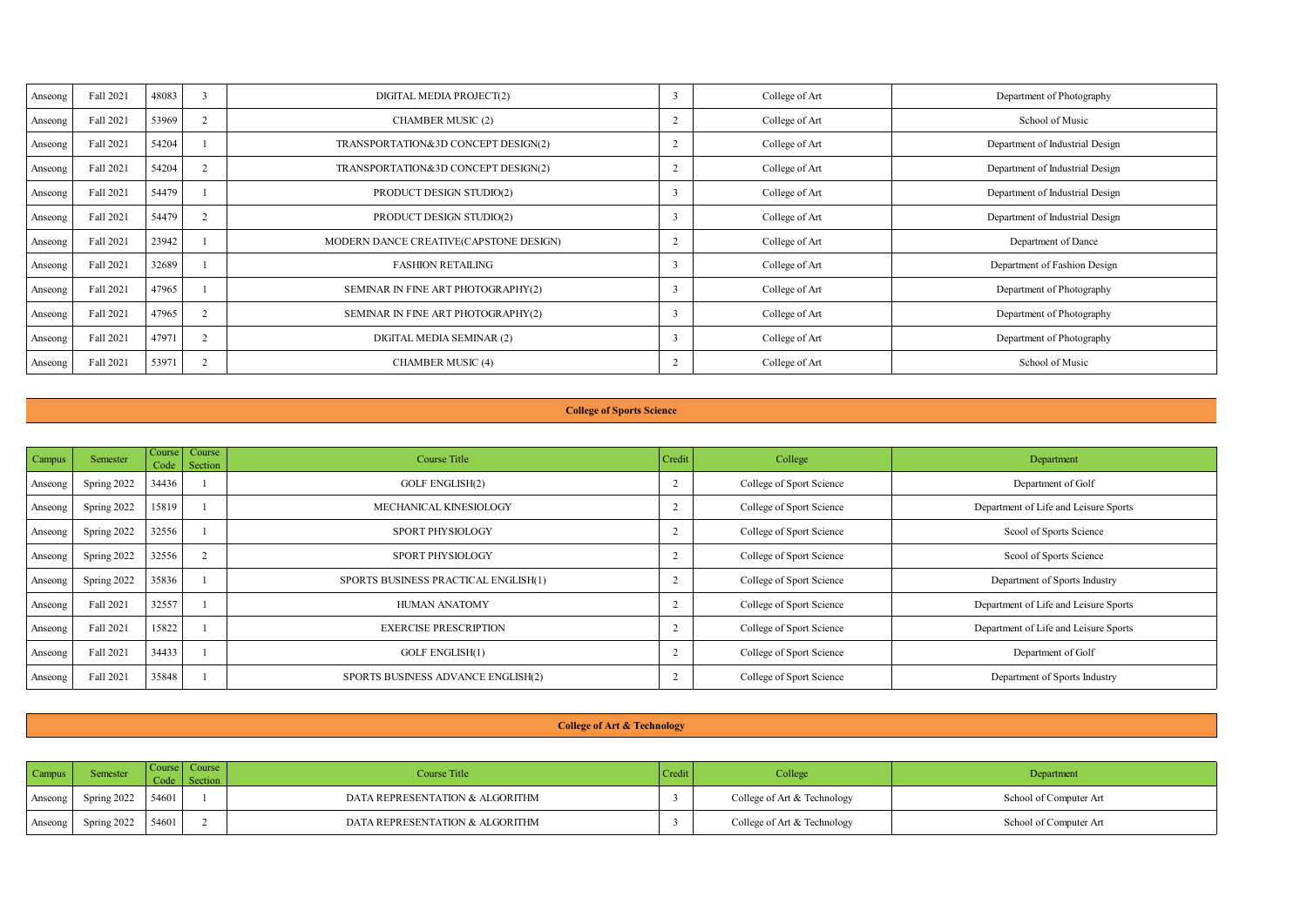| Anseona | Fall 2021 | 49156 | ORIECT ORIENTED PROGRAMMING | College of Art & Technology | School of Computer Art |
|---------|-----------|-------|-----------------------------|-----------------------------|------------------------|
| Anseona | Fall 2021 | 49156 | OBJECT-ORIENTED PROGRAMMING | College of Art & Technology | School of Computer Art |
| Anseona | Fall 2021 | 49156 | OBJECT-ORIENTED PROGRAMMING | College of Art & Technology | School of Computer Art |
| Anseona | Fall 2021 | 53778 | APPLIED ART & TECHNOLOGY    | College of Art & Technology | School of Computer Art |
| Anseona | Fall 2021 | 53778 | APPLIED ART & TECHNOLOGY    | College of Art & Technology | School of Computer Art |
| Anseona | Fall 2021 | 54596 | VISHAL COMPUTING            | College of Art & Technology | School of Computer Art |
| Anseona | Fall 2021 | 54596 | VISUAL COMPUTING            | College of Art & Technology | School of Computer Art |
| Anseona | Fall 2021 | 21449 | <b>COMPUTER GRAPHICS</b>    | College of Art & Technology | School of Computer Art |

# **College of Engineering**

| <b>Campus</b> | <b>Semester</b>   |       | Course Course<br>Code Section | Course Title                    | Credit | College                | Department                                   |
|---------------|-------------------|-------|-------------------------------|---------------------------------|--------|------------------------|----------------------------------------------|
| Anseona       | Spring 2022       | 17493 |                               | GENERAL CHEMISTRY(1)            |        | College of Engineering | Department of Advanced Materials Engineering |
| Anseona       | Spring 2022 48095 |       |                               | <b>GENERAL PHYSICS(1)</b>       |        | College of Engineering | Department of Advanced Materials Engineering |
| Anseona       | Spring 2022 56070 |       |                               | PHYSICAL CHEMISTRY OF MATERIALS |        | College of Engineering | Department of Advanced Materials Engineering |
| Anseona       | Spring 2022 56071 |       |                               | POLYMERIC MATERIALS             |        | College of Engineering | Department of Advanced Materials Engineering |
| Anseona       | Spring 2022       | 56072 |                               | ADVANCED MATERIALS SCIENCE      |        | College of Engineering | Department of Advanced Materials Engineering |

### **College of Biotechnology & Natural Resource**

| Campus  | Semester    | <b>Course</b><br>Code | Course<br>Section | Course Title                                   | Credit | College                                     | Department                                  |
|---------|-------------|-----------------------|-------------------|------------------------------------------------|--------|---------------------------------------------|---------------------------------------------|
| Anseone | Spring 2022 | 42518                 |                   | ANIMAL BIOCHEMISTRY                            |        | College of Biotechnology & Natural Resource | Department of Animal Science and Technology |
| Anseone | Spring 2022 | 42519                 |                   | ANIMAL GENETICS AND EXPERIMENT                 |        | College of Biotechnology & Natural Resource | Department of Animal Science and Technology |
| Anseone | Spring 2022 | 42519                 |                   | ANIMAL GENETICS AND EXPERIMENT                 |        | College of Biotechnology & Natural Resource | Department of Animal Science and Technology |
| Anseone | Spring 2022 | 32448                 |                   | ANIMAL REPRODUCTIVE PHYSIOLOGY & LABORATORY    |        | College of Biotechnology & Natural Resource | Department of Animal Science and Technology |
| Anseone | Spring 2022 | 32448                 |                   | ANIMAL REPRODUCTIVE PHYSIOLOGY & LABORATORY    |        | College of Biotechnology & Natural Resource | Department of Animal Science and Technology |
| Anseone | Spring 2022 | 32466                 |                   | HERBIVORE FEED RESOURCES & LABORATORY          |        | College of Biotechnology & Natural Resource | Department of Animal Science and Technology |
| Anseone | Spring 2022 | 9581                  |                   | FEED MANUFACTURING TECHNOLOGY                  |        | College of Biotechnology & Natural Resource | Department of Animal Science and Technology |
| Anseone | Spring 2022 | 48138                 |                   | ANIMAL WELFARE AND ETHICS                      |        | College of Biotechnology & Natural Resource | Department of Animal Science and Technology |
| Anseone | Spring 2022 | 51134                 |                   | ANIMAL DISEASE & LABORATORY                    |        | College of Biotechnology & Natural Resource | Department of Animal Science and Technology |
| Anseone | Spring 2022 | 53859                 |                   | <b>RIOINFORMATICS APPLICATION AND ANALYSIS</b> |        | College of Biotechnology & Natural Resource | Department of Animal Science and Technology |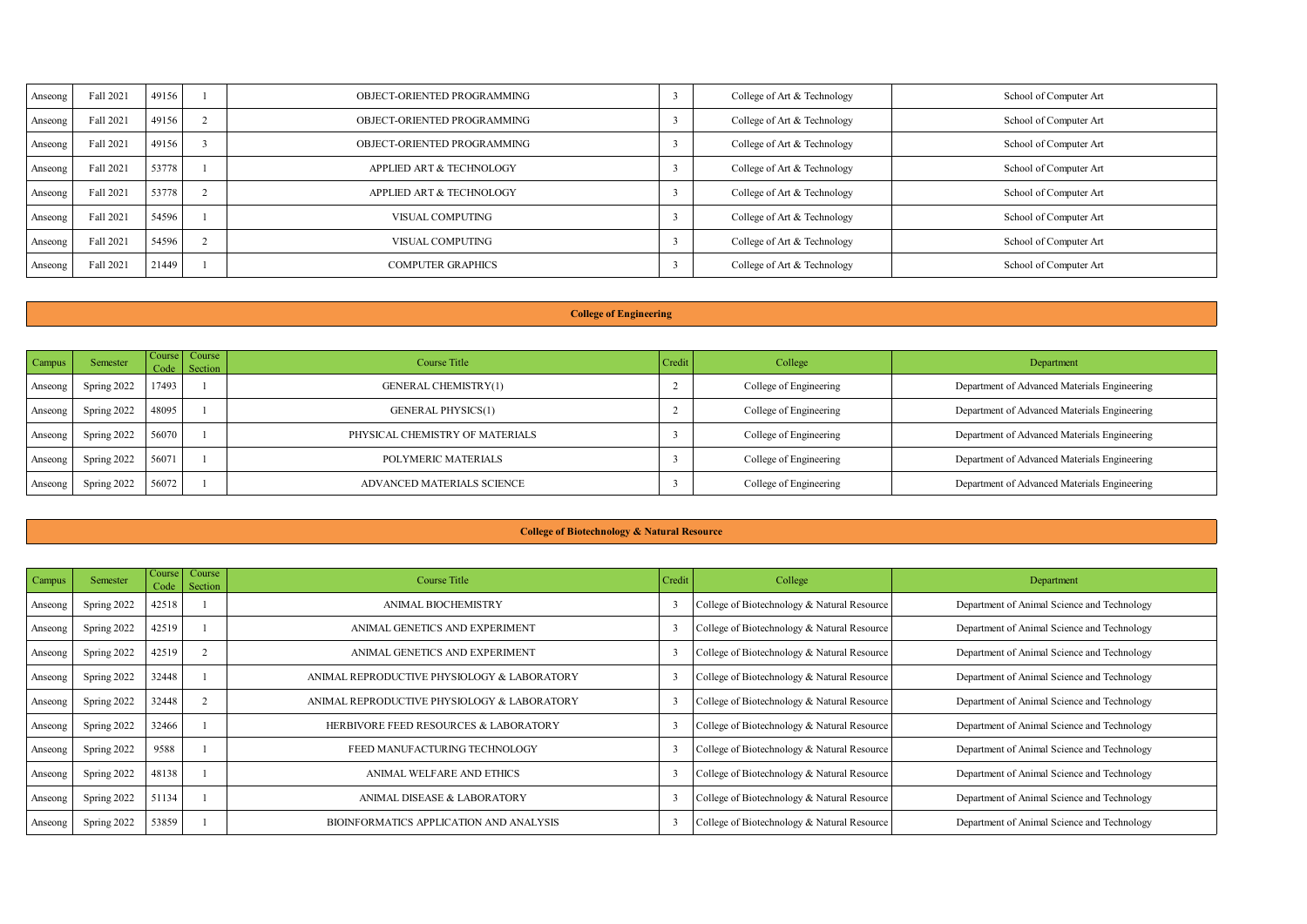| Anseone  | Spring 2022 | 53859 | $\overline{2}$ | BIOINFORMATICS APPLICATION AND ANALYSIS             | ٦                       | College of Biotechnology & Natural Resource | Department of Animal Science and Technology |
|----------|-------------|-------|----------------|-----------------------------------------------------|-------------------------|---------------------------------------------|---------------------------------------------|
| Anseone  | Spring 2022 | 40505 | L.             | INTRODUCTION TO ANIMAL SCIENCE AND TECHNOLOGY       | $\overline{\mathbf{3}}$ | College of Biotechnology & Natural Resource | School of Bioresource and Bioscience        |
| Anseone  | Spring 2022 | 49114 | L.             | <b>BJOCHEMISTRY</b>                                 | 3                       | College of Biotechnology & Natural Resource | Department of Systems Biotechnology         |
| Anseone  | Spring 2022 | 9056  | L.             | MOLECULAR BIOLOGY                                   | $\overline{\mathbf{3}}$ | College of Biotechnology & Natural Resource | Department of Systems Biotechnology         |
| Anseone  | Spring 2022 | 49853 | ×.             | <b>BIOMATERIALS</b>                                 | 3                       | College of Biotechnology & Natural Resource | Department of Systems Biotechnology         |
| Anseone  | Spring 2022 | 49860 | L.             | <b>BIO INFORMATIOCS</b>                             | ٦                       | College of Biotechnology & Natural Resource | Department of Systems Biotechnology         |
| Anseone  | Spring 2022 | 38719 | L.             | MICROBIAL PATHOGENSIS                               | 3                       | College of Biotechnology & Natural Resource | Department of Systems Biotechnology         |
| Anseone  | Spring 2022 | 53068 | L.             | NANOBIOTECHNOLOGY                                   | 3                       | College of Biotechnology & Natural Resource | Department of Systems Biotechnology         |
| Anseone  | Spring 2022 | 42517 | L.             | <b>PLANT GENETICS</b>                               | $\overline{\mathbf{3}}$ | College of Biotechnology & Natural Resource | Department of Integrative Plant Science     |
| Anseone  | Spring 2022 | 55390 | 1              | <b>BIOCHEMISTRY AND EXPERIMENTS</b>                 | 3                       | College of Biotechnology & Natural Resource | Department of Integrative Plant Science     |
| Anseceng | Spring 2022 | 12476 | 1              | <b>PLANT BREEDING</b>                               | 3                       | College of Biotechnology & Natural Resource | Department of Integrative Plant Science     |
| Anseong  | Spring 2022 | 29992 | J.             | PLANT MOLECULAR BIOLOGY                             | 3                       | College of Biotechnology & Natural Resource | Department of Integrative Plant Science     |
| Anseone  | Spring 2022 | 51141 | 1              | PLANT MICROBIOLOGY                                  | 3                       | College of Biotechnology & Natural Resource | Department of Integrative Plant Science     |
| Anseona  | Spring 2022 | 40629 | $\mathbf{I}$   | POSTHARVEST TECHNOLOGY OF FRESH PRODUCES FOR MARKET | $\overline{\mathbf{3}}$ | College of Biotechnology & Natural Resource | Department of Integrative Plant Science     |
| Anseona  | Spring 2022 | 12632 | J.             | FOOD MICROBIOLOGY                                   | ٦                       | College of Biotechnology & Natural Resource | Department of Food Science and Technology   |
| Anseceng | Spring 2022 | 35721 | 1              | FOOD & CELL BJOLOGY                                 | 3                       | College of Biotechnology & Natural Resource | Department of Food Science and Technology   |
| Anseone  | Spring 2022 | 40175 | J.             | <b>NUTRITION</b>                                    | $\overline{\mathbf{3}}$ | College of Biotechnology & Natural Resource | Department of Food Science and Technology   |
| Anseone  | Spring 2022 | 12778 | 1              | FOOD CHEMISTRY(1)                                   | 3                       | College of Biotechnology & Natural Resource | Department of Food Science and Technology   |
| Anseone  | Spring 2022 | 12778 | $\overline{2}$ | FOOD CHEMISTRY(1)                                   | $\overline{\mathbf{3}}$ | College of Biotechnology & Natural Resource | Department of Food Science and Technology   |
| Anseona  | Spring 2022 | 50242 | л.             | MICROBIAL FERMENTATION TECHNOLOGY                   | ٦                       | College of Biotechnology & Natural Resource | Department of Food Science and Technology   |
| Anseone  | Spring 2022 | 40180 | J.             | DAIRY AND MEAT PRODUCTS                             | 3                       | College of Biotechnology & Natural Resource | Department of Food Science and Technology   |
| Anseone  | Spring 2022 | 54561 | J.             | <b>FOOD EFFICACY GENOMICS</b>                       | 3                       | College of Biotechnology & Natural Resource | Department of Food Science and Technology   |
| Anseone  | Spring 2022 | 53854 | $\overline{2}$ | <b>LIFE SCIENCE</b>                                 | 3                       | College of Biotechnology & Natural Resource | Department of Food Science and Technology   |
| Anseceng | Spring 2022 | 53861 | $\mathbf{I}$   | <b>CHEMISTRY</b>                                    | $\overline{\mathbf{3}}$ | College of Biotechnology & Natural Resource | Department of Food Science and Technology   |
| Anseona  | Spring 2022 | 53861 | $\overline{2}$ | <b>CHEMISTRY</b>                                    | 3                       | College of Biotechnology & Natural Resource | Department of Food Science and Technology   |
| Anseone  | Spring 2022 | 49118 | $\mathbf{I}$   | <b>BASIC NUTRITION</b>                              | ٦                       | College of Biotechnology & Natural Resource | Department of Food and Nutrition            |
| Anseone  | Spring 2022 | 54994 | J.             | FOOD MICROBIOLOGY                                   | 3                       | College of Biotechnology & Natural Resource | Department of Food and Nutrition            |
| Anseone  | Spring 2022 | 12776 | 1              | <b>FOOD CHEMISTRY</b>                               | $\overline{\mathbf{3}}$ | College of Biotechnology & Natural Resource | Department of Food and Nutrition            |
| Anseceng | Spring 2022 | 15776 | J.             | RESTAURANT AND FOOD SERVICE MANAGEMENT              | 3                       | College of Biotechnology & Natural Resource | Department of Food and Nutrition            |
| Anseone  | Spring 2022 | 31191 | J.             | NUTRITIONAL ASSESMENT & PRACTICE                    | ٦                       | College of Biotechnology & Natural Resourc  | Department of Food and Nutrition            |
| Anseona  | Spring 2022 | 12617 | J.             | FOOD TOXICOLOGY                                     | ٦                       | College of Biotechnology & Natural Resource | Department of Food and Nutrition            |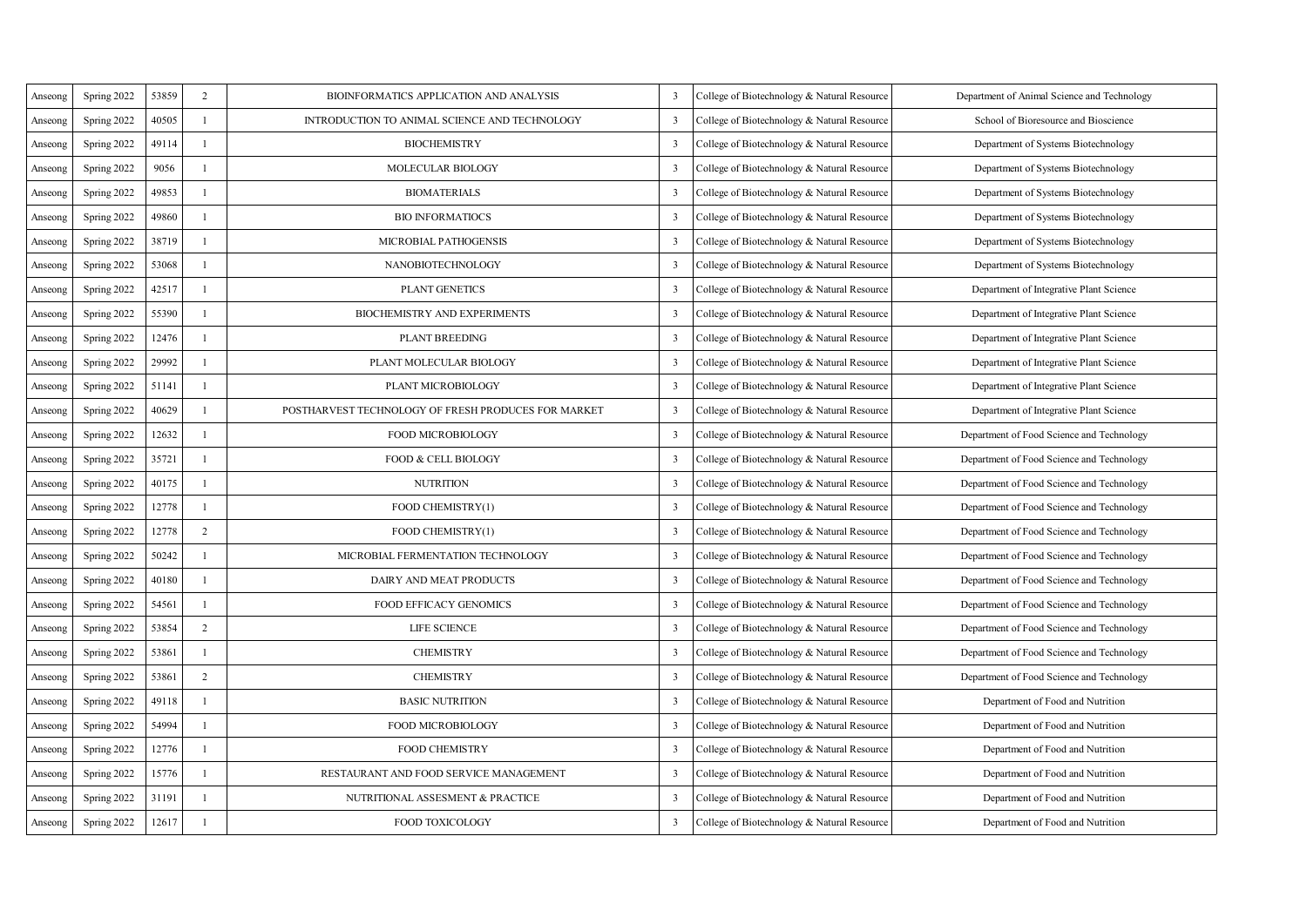| Anseone  | Fall 2021 | 13266  |                | <b>EXPERIMENTAL STATISTICS</b>                   | ٦                       | College of Biotechnology & Natural Resource | Department of Systems Biotechnology         |
|----------|-----------|--------|----------------|--------------------------------------------------|-------------------------|---------------------------------------------|---------------------------------------------|
| Anseone  | Fall 2021 | 32453  | ×              | ANIMAL NUTRITION & LABORATORY                    | 3                       | College of Biotechnology & Natural Resource | Department of Animal Science and Technology |
| Anseone  | Fall 2021 | 40172  | ٠              | FOOD PROCESSING TECHNOLOGY(1)                    | 3                       | College of Biotechnology & Natural Resource | Department of Food Science and Technology   |
| Anseone  | Fall 2021 | 42275  | ×              | <b>CROP PHYSIOLOGY</b>                           | 3                       | College of Biotechnology & Natural Resource | Department of Integrative Plant Science     |
| Anseone  | Fall 2021 | 1798   | ×              | ADVANCED NUTRITION                               | 3                       | College of Biotechnology & Natural Resource | Department of Food and Nutrition            |
| Anseone  | Fall 2021 | 40173  | ×              | HUMAN PHYSIOLOGY                                 | ٦                       | College of Biotechnology & Natural Resource | Department of Food and Nutrition            |
| Anseone  | Fall 2021 | 40174  | ×              | FOOD MICROBIOLOGY(2) AND LAB                     | ٦                       | College of Biotechnology & Natural Resource | Department of Food Science and Technology   |
| Anseceng | Fall 2021 | 50152  | ٠              | <b>ANALYTICAL CHEMISTRY</b>                      | 3                       | College of Biotechnology & Natural Resource | Department of Systems Biotechnology         |
| Anseone  | Fall 2021 | 51130  | ×              | MEAT SCIENCE & PROCESSING PRACTICE               | 3                       | College of Biotechnology & Natural Resource | Department of Animal Science and Technology |
| Anseceng | Fall 2021 | 51132  | J.             | ANIMAL BEHAVIOR AND PRACTICES                    | 3                       | College of Biotechnology & Natural Resource | Department of Animal Science and Technology |
| Anseceng | Fall 2021 | 51142  | J.             | FUNDAMENTALS OF PLANT METBOLISM                  | 3                       | College of Biotechnology & Natural Resource | Department of Integrative Plant Science     |
| Anseone  | Fall 2021 | 54563  | J.             | FOOD BIOMOLECULAR ENGINEERING                    | ٦                       | College of Biotechnology & Natural Resource | Department of Food Science and Technology   |
| Anseone  | Fall 2021 | 54992  | 1              | PHYSIOLOGY FOR FOOD FUNCTION                     | 3                       | College of Biotechnology & Natural Resource | Department of Food Science and Technology   |
| Anseone  | Fall 2021 | \$4995 | J.             | LABORATORY IN FOOD MICROBIOLOGY AND FERMENTATION | $\overline{\mathbf{3}}$ | College of Biotechnology & Natural Resource | Department of Food and Nutrition            |
| Anseone  | Fall 2021 | 40169  | J.             | ANIMAL BREEDING AND BIOINFORMATICS               | ٦                       | College of Biotechnology & Natural Resource | Department of Animal Science and Technology |
| Anseone  | Fall 2021 | 54993  | J.             | FOOD HYGIENE AND SAFETY MANAGEMENT               | 3                       | College of Biotechnology & Natural Resource | Department of Food Science and Technology   |
| Anseceng | Fall 2021 | 6993   | J.             | <b>IMMUNOLOGY</b>                                | 3                       | College of Biotechnology & Natural Resource | Department of Systems Biotechnology         |
| Anseone  | Fall 2021 | 8249   | J.             | <b>RUMINANT PRODUCTION</b>                       | 3                       | College of Biotechnology & Natural Resource | Department of Animal Science and Technology |
| Anseone  | Fall 2021 | 29995  | J.             | POSTHARVEST BIOLOGY OF HORTICULTURAL CROPS       | 3                       | College of Biotechnology & Natural Resource | Department of Integrative Plant Science     |
| Anseone  | Fall 2021 | 34295  | л.             | PLANT TISSUE CULTURE                             | ٦                       | College of Biotechnology & Natural Resource | Department of Integrative Plant Science     |
| Anseone  | Fall 2021 | 34299  | J.             | MILK SCIENCE & LAB.                              | 3                       | College of Biotechnology & Natural Resource | Department of Animal Science and Technology |
| Anseone  | Fall 2021 | 34299  | $\overline{ }$ | MILK SCIENCE & LAB.                              | 3                       | College of Biotechnology & Natural Resource | Department of Animal Science and Technology |
| Anseceng | Fall 2021 | 38718  | J.             | <b>MOLECULAR GENETICS</b>                        | 3                       | College of Biotechnology & Natural Resource | Department of Systems Biotechnology         |
| Anseceng | Fall 2021 | 40178  | J.             | FOOD CHEMISTRY(2) AND LAB                        | 3                       | College of Biotechnology & Natural Resource | Department of Food Science and Technology   |
| Anseone  | Fall 2021 | 40178  | $\overline{a}$ | FOOD CHEMISTRY(2) AND LAB                        | 3                       | College of Biotechnology & Natural Resource | Department of Food Science and Technology   |
| Anseone  | Fall 2021 | 51139  | J.             | PLANT MOLECULAR BREEDING AND EXPERIMENTS         | ٦                       | College of Biotechnology & Natural Resource | Department of Integrative Plant Science     |
| Anseceng | Fall 2021 | 51149  | J.             | CLINICAL NUTRITION AND LABORATORY                | 3                       | College of Biotechnology & Natural Resource | Department of Food and Nutrition            |
| Anseons  | Fall 2021 | 53856  | J.             | <b>ANIMAL GENOMICS</b>                           | $\overline{\mathbf{3}}$ | College of Biotechnology & Natural Resource | Department of Animal Science and Technology |
| Anseceng | Fall 2021 | 54567  | J.             | <b>SYSTEMS BIOLOGY</b>                           | 3                       | College of Biotechnology & Natural Resource | Department of Systems Biotechnology         |
| Anseone  | Fall 2021 | 54568  | J.             | MEDICAL BIOTECHNOLOGY                            | ٦                       | College of Biotechnology & Natural Resource | Department of Systems Biotechnology         |
| Anseone  | Fall 2021 | 31198  | J.             | NUTRITION EDUCATION AND COUNSELING               | ٦                       | College of Biotechnology & Natural Resource | Department of Food and Nutrition            |